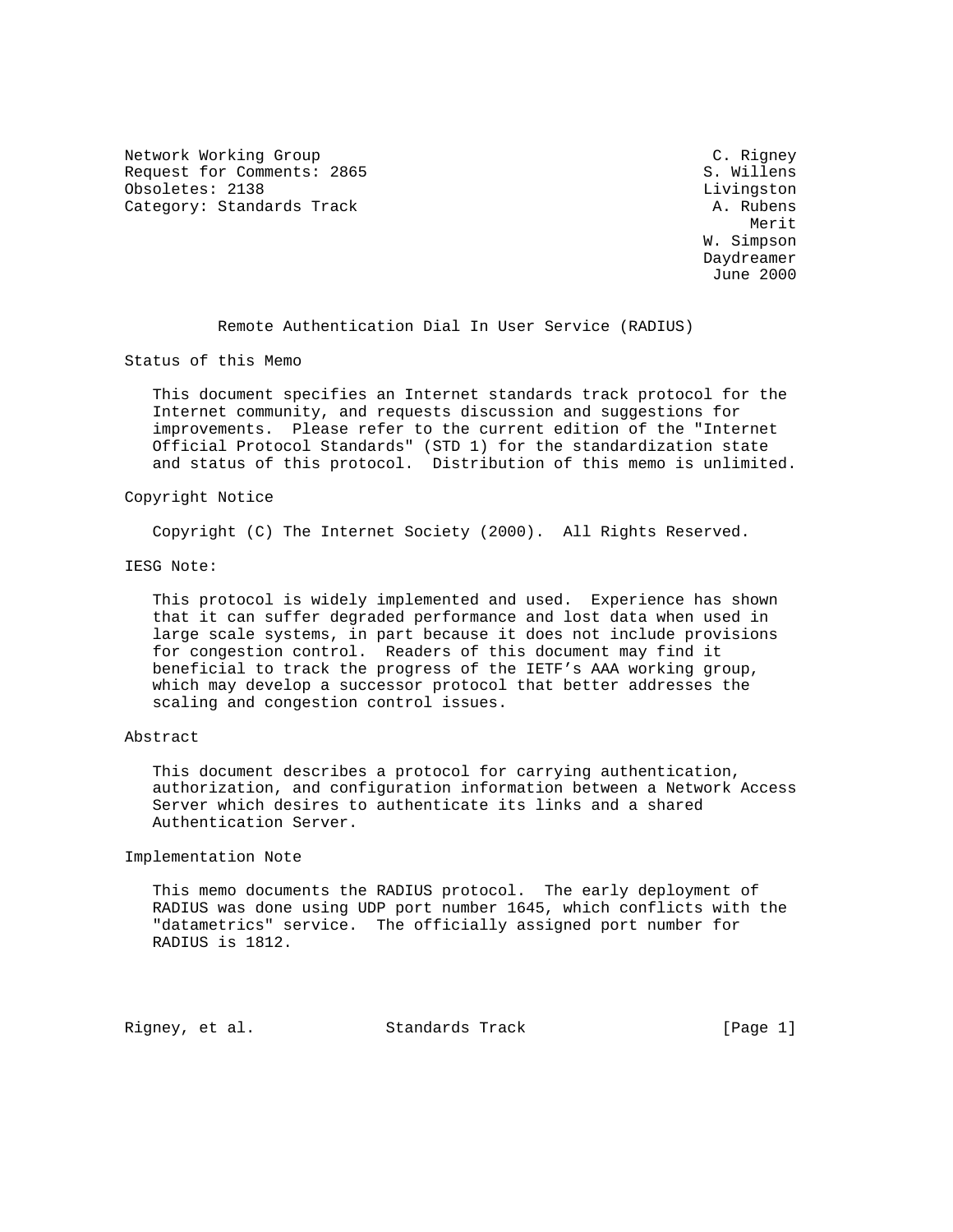Table of Contents

| 1. | 1.1        |                                                                                  | 3              |
|----|------------|----------------------------------------------------------------------------------|----------------|
|    | 1.2        | Specification of Requirements                                                    | $\overline{4}$ |
|    |            |                                                                                  | 5<br>5         |
| 2. |            |                                                                                  |                |
|    | 2.1        | Challenge/Response                                                               | 7              |
|    | 2.2        | Interoperation with PAP and CHAP                                                 | 8              |
|    | 2.3        |                                                                                  | 8              |
|    | 2.4<br>2.5 |                                                                                  | 11             |
|    |            | Retransmission Hints                                                             | 12             |
|    | 2.6        | Keep-Alives Considered Harmful                                                   | 13             |
| 3. |            |                                                                                  | 13             |
| 4. |            |                                                                                  | 17             |
|    | 4.1        | Access-Request                                                                   | 17             |
|    | 4.2        | Access-Accept                                                                    | 18             |
|    | 4.3        | Access-Reject                                                                    | 20             |
|    | 4.4        | Access-Challenge                                                                 | 21             |
| 5. |            |                                                                                  | 22             |
|    | 5.1        |                                                                                  | 26             |
|    | 5.2<br>5.3 |                                                                                  | 27<br>28       |
|    | 5.4        | CHAP-Password                                                                    |                |
|    |            |                                                                                  | 29             |
|    | 5.5        |                                                                                  | 30             |
|    | 5.6<br>5.7 | $Service-Type \dots \dots \dots \dots \dots \dots \dots \dots \dots \dots \dots$ | 31<br>33       |
|    |            | Framed-Protocol                                                                  |                |
|    | 5.8<br>5.9 | Framed-IP-Address                                                                | 34<br>34       |
|    | 5.10       |                                                                                  | 35             |
|    | 5.11       | Framed-Routing                                                                   | 36             |
|    | 5.12       |                                                                                  | 37             |
|    | 5.13       | Framed-Compression                                                               | 37             |
|    | 5.14       |                                                                                  | 38             |
|    | 5.15       | Login-Service                                                                    | 39             |
|    | 5.16       | Login-TCP-Port                                                                   | 40             |
|    | 5.17       |                                                                                  | 41             |
|    | 5.18       | Reply-Message                                                                    | 41             |
|    | 5.19       | Callback-Number                                                                  | 42             |
|    | 5.20       |                                                                                  | 42             |
|    | 5.21       |                                                                                  | 43             |
|    | 5.22       | Framed-Route                                                                     | 43             |
|    | 5.23       | Framed-IPX-Network                                                               | 44             |
|    | 5.24       |                                                                                  | 45             |
|    | 5.25       |                                                                                  | 46             |
|    | 5.26       | Vendor-Specific                                                                  | 47             |
|    | 5.27       | Session-Timeout                                                                  | 48             |
|    | 5.28       |                                                                                  | 49             |
|    | 5.29       |                                                                                  |                |
|    |            |                                                                                  | 49             |

Rigney, et al. Standards Track [Page 2]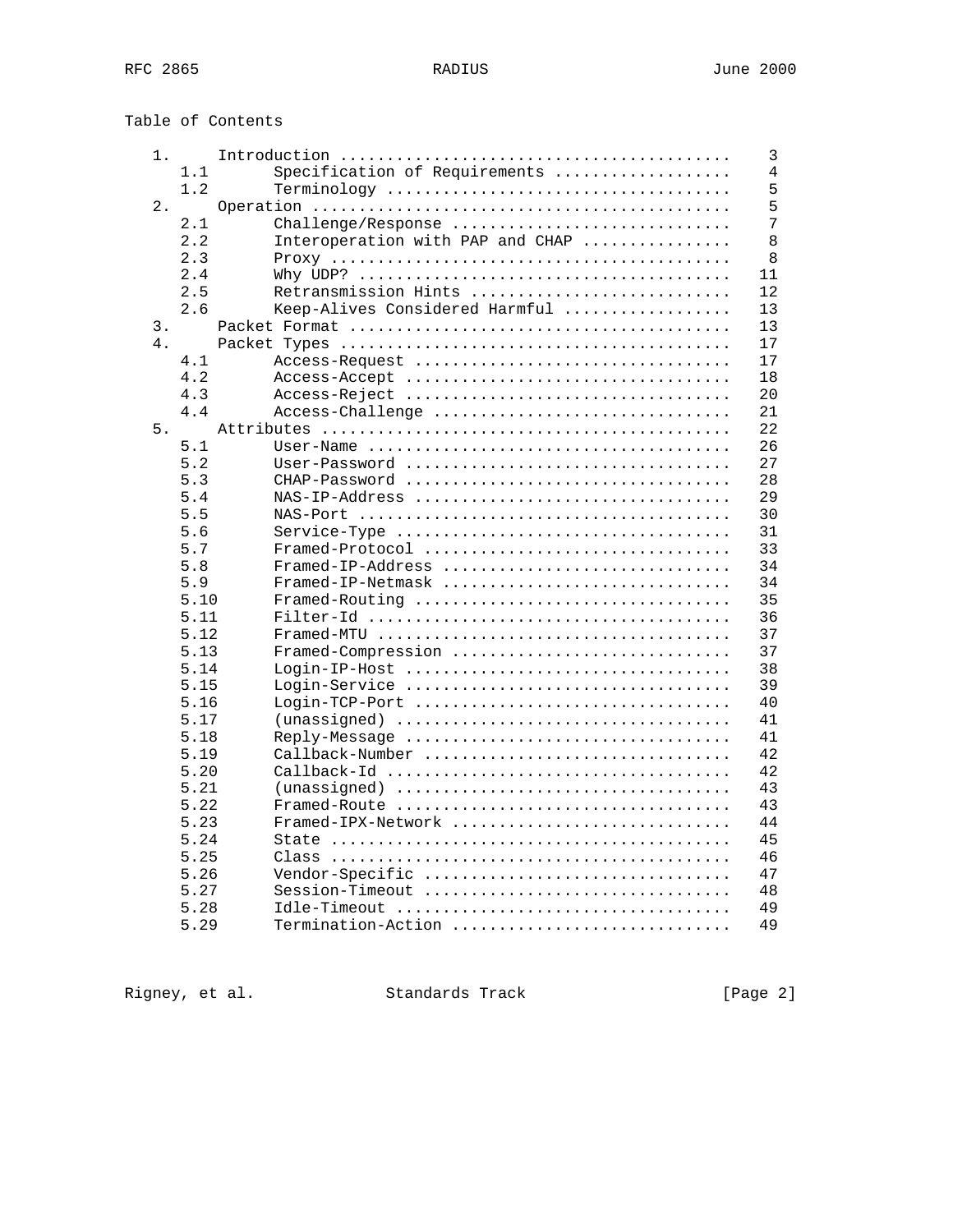| 5.30 | Called-Station-Id                    | 50 |
|------|--------------------------------------|----|
| 5.31 | Calling-Station-Id                   | 51 |
| 5.32 | NAS-Identifier                       | 52 |
| 5.33 |                                      | 53 |
| 5.34 | Login-LAT-Service                    | 54 |
| 5.35 | Login-LAT-Node                       | 55 |
| 5.36 | Login-LAT-Group                      | 56 |
| 5.37 | Framed-AppleTalk-Link                | 57 |
| 5.38 | Framed-AppleTalk-Network             | 58 |
| 5.39 | Framed-AppleTalk-Zone                | 58 |
| 5.40 | CHAP-Challenge                       | 59 |
| 5.41 |                                      | 60 |
| 5.42 |                                      | 61 |
| 5.43 |                                      | 62 |
| 5.44 | Table of Attributes                  | 63 |
| რ.   | IANA Considerations                  | 64 |
| 6.1  | Definition of Terms                  | 64 |
| 6.2  | Recommended Registration Policies    | 65 |
| 7.   |                                      | 66 |
| 7.1  | User Telnet to Specified Host        | 66 |
| 7.2  | Framed User Authenticating with CHAP | 67 |
| 7.3  | User with Challenge-Response card    | 68 |
| 8.   | Security Considerations              | 71 |
| 9.   |                                      | 71 |
| 10.  |                                      | 73 |
| 11.  |                                      | 74 |
| 12.  |                                      | 74 |
| 13.  |                                      | 75 |
| 14.  | Full Copyright Statement             | 76 |

### 1. Introduction

 This document obsoletes RFC 2138 [1]. A summary of the changes between this document and RFC 2138 is available in the "Change Log" appendix.

 Managing dispersed serial line and modem pools for large numbers of users can create the need for significant administrative support. Since modem pools are by definition a link to the outside world, they require careful attention to security, authorization and accounting. This can be best achieved by managing a single "database" of users, which allows for authentication (verifying user name and password) as well as configuration information detailing the type of service to deliver to the user (for example, SLIP, PPP, telnet, rlogin).

Rigney, et al. Standards Track [Page 3]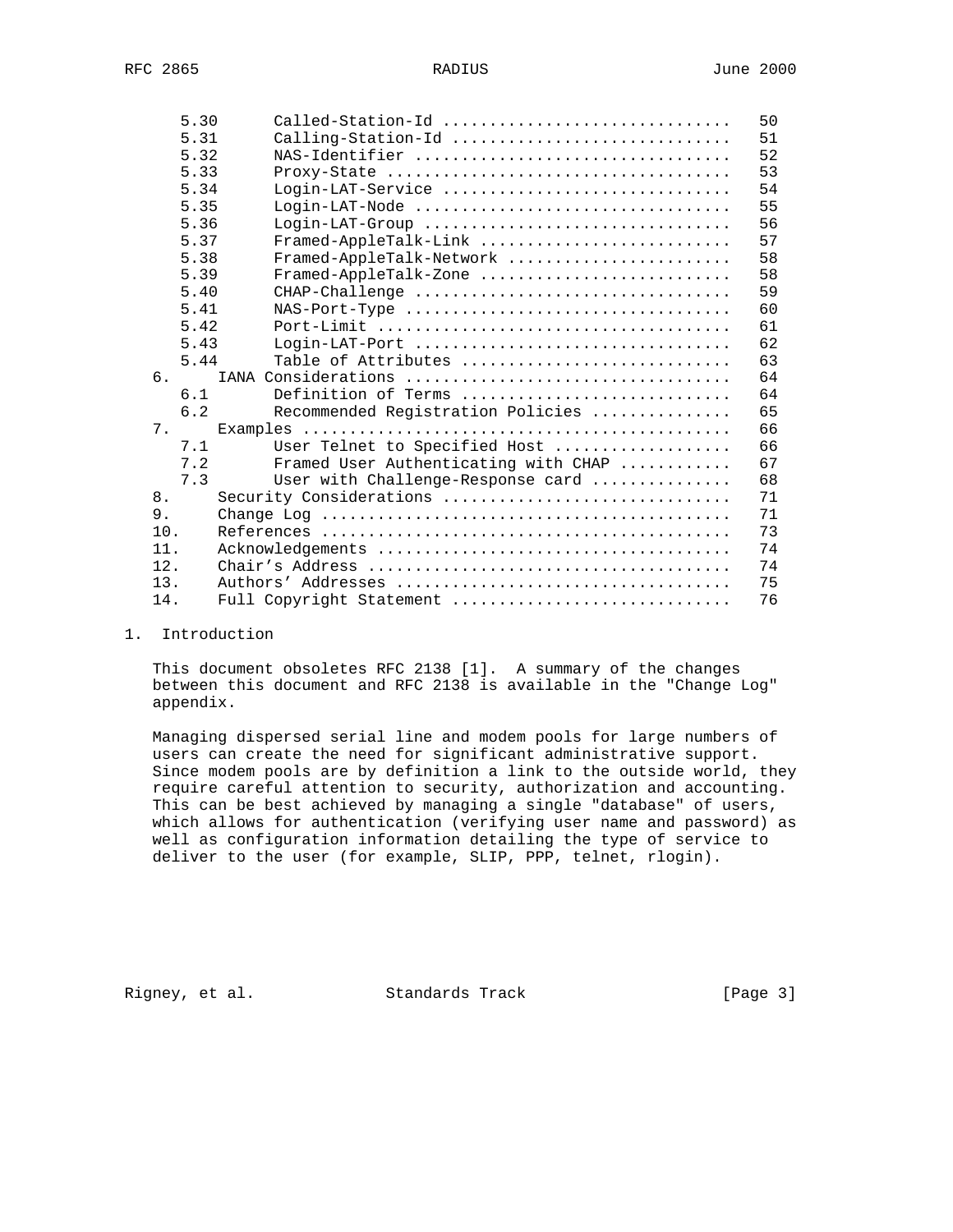Key features of RADIUS are:

Client/Server Model

 A Network Access Server (NAS) operates as a client of RADIUS. The client is responsible for passing user information to designated RADIUS servers, and then acting on the response which is returned.

 RADIUS servers are responsible for receiving user connection requests, authenticating the user, and then returning all configuration information necessary for the client to deliver service to the user.

 A RADIUS server can act as a proxy client to other RADIUS servers or other kinds of authentication servers.

Network Security

 Transactions between the client and RADIUS server are authenticated through the use of a shared secret, which is never sent over the network. In addition, any user passwords are sent encrypted between the client and RADIUS server, to eliminate the possibility that someone snooping on an unsecure network could determine a user's password.

Flexible Authentication Mechanisms

 The RADIUS server can support a variety of methods to authenticate a user. When it is provided with the user name and original password given by the user, it can support PPP PAP or CHAP, UNIX login, and other authentication mechanisms.

Extensible Protocol

 All transactions are comprised of variable length Attribute- Length-Value 3-tuples. New attribute values can be added without disturbing existing implementations of the protocol.

### 1.1. Specification of Requirements

 The key words "MUST", "MUST NOT", "REQUIRED", "SHALL", "SHALL NOT", "SHOULD", "SHOULD NOT", "RECOMMENDED", "MAY", and "OPTIONAL" in this document are to be interpreted as described in BCP 14 [2]. These key words mean the same thing whether capitalized or not.

 An implementation is not compliant if it fails to satisfy one or more of the must or must not requirements for the protocols it implements. An implementation that satisfies all the must, must not, should and

Rigney, et al. Standards Track [Page 4]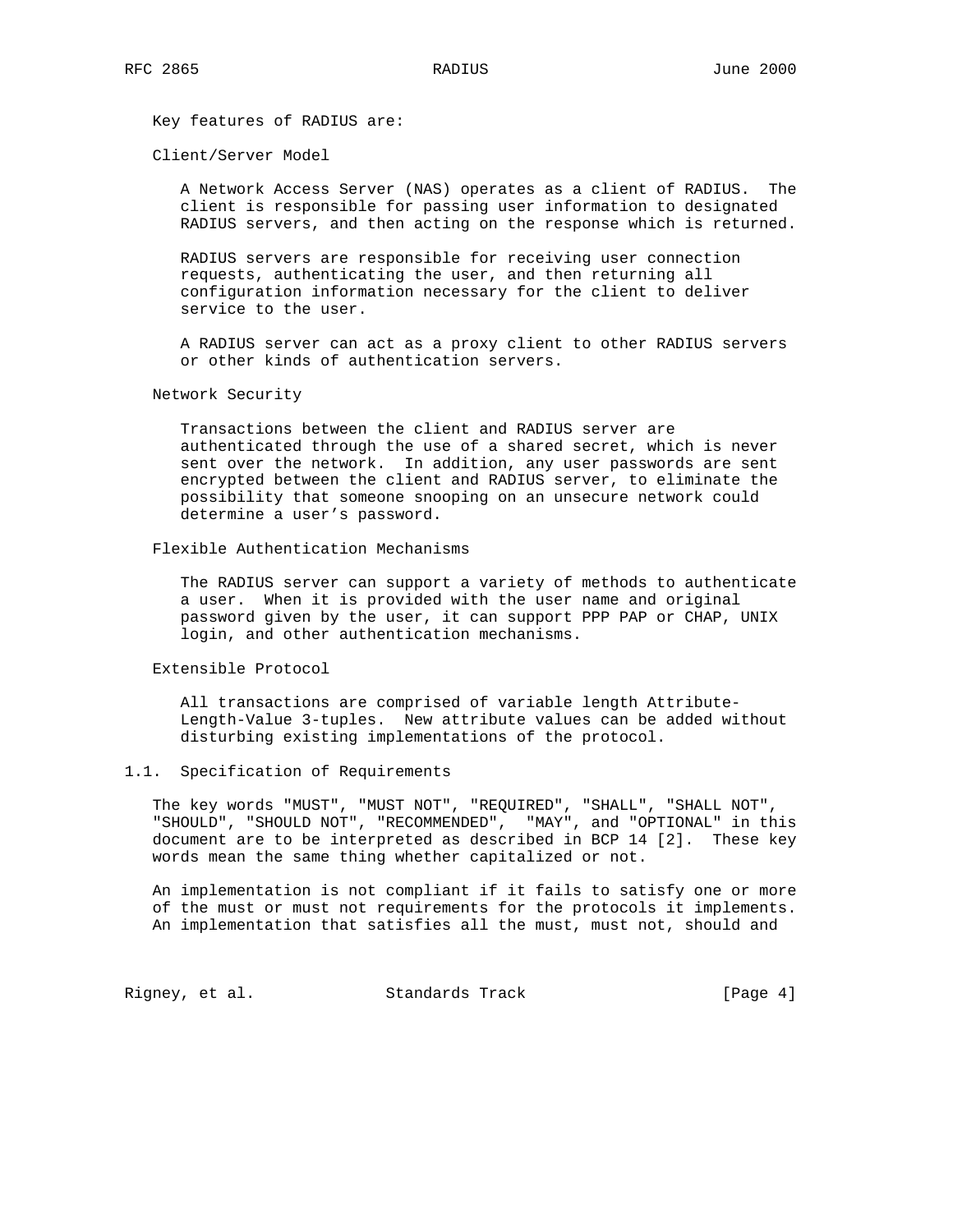should not requirements for its protocols is said to be "unconditionally compliant"; one that satisfies all the must and must not requirements but not all the should or should not requirements for its protocols is said to be "conditionally compliant".

 A NAS that does not implement a given service MUST NOT implement the RADIUS attributes for that service. For example, a NAS that is unable to offer ARAP service MUST NOT implement the RADIUS attributes for ARAP. A NAS MUST treat a RADIUS access-accept authorizing an unavailable service as an access-reject instead.

1.2. Terminology

This document frequently uses the following terms:

- service The NAS provides a service to the dial-in user, such as PPP or Telnet.
- session Each service provided by the NAS to a dial-in user constitutes a session, with the beginning of the session defined as the point where service is first provided and the end of the session defined as the point where service is ended. A user may have multiple sessions in parallel or series if the NAS supports that.
- silently discard

 This means the implementation discards the packet without further processing. The implementation SHOULD provide the capability of logging the error, including the contents of the silently discarded packet, and SHOULD record the event in a statistics counter.

2. Operation

 When a client is configured to use RADIUS, any user of the client presents authentication information to the client. This might be with a customizable login prompt, where the user is expected to enter their username and password. Alternatively, the user might use a link framing protocol such as the Point-to-Point Protocol (PPP), which has authentication packets which carry this information.

 Once the client has obtained such information, it may choose to authenticate using RADIUS. To do so, the client creates an "Access- Request" containing such Attributes as the user's name, the user's password, the ID of the client and the Port ID which the user is accessing. When a password is present, it is hidden using a method based on the RSA Message Digest Algorithm MD5 [3].

Rigney, et al. Standards Track [Page 5]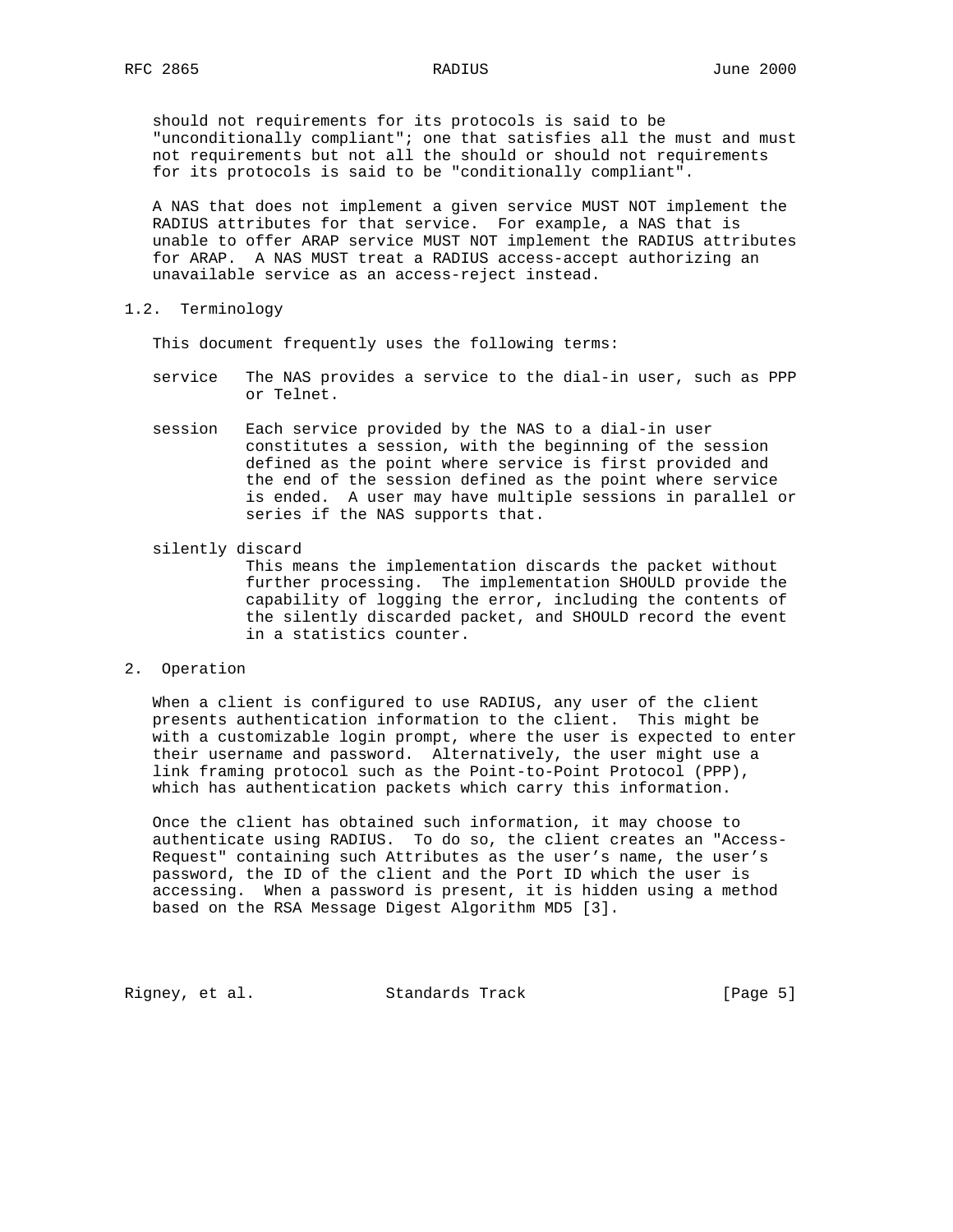The Access-Request is submitted to the RADIUS server via the network. If no response is returned within a length of time, the request is re-sent a number of times. The client can also forward requests to an alternate server or servers in the event that the primary server is down or unreachable. An alternate server can be used either after a number of tries to the primary server fail, or in a round-robin fashion. Retry and fallback algorithms are the topic of current research and are not specified in detail in this document.

 Once the RADIUS server receives the request, it validates the sending client. A request from a client for which the RADIUS server does not have a shared secret MUST be silently discarded. If the client is valid, the RADIUS server consults a database of users to find the user whose name matches the request. The user entry in the database contains a list of requirements which must be met to allow access for the user. This always includes verification of the password, but can also specify the client(s) or port(s) to which the user is allowed access.

 The RADIUS server MAY make requests of other servers in order to satisfy the request, in which case it acts as a client.

 If any Proxy-State attributes were present in the Access-Request, they MUST be copied unmodified and in order into the response packet. Other Attributes can be placed before, after, or even between the Proxy-State attributes.

 If any condition is not met, the RADIUS server sends an "Access- Reject" response indicating that this user request is invalid. If desired, the server MAY include a text message in the Access-Reject which MAY be displayed by the client to the user. No other Attributes (except Proxy-State) are permitted in an Access-Reject.

 If all conditions are met and the RADIUS server wishes to issue a challenge to which the user must respond, the RADIUS server sends an "Access-Challenge" response. It MAY include a text message to be displayed by the client to the user prompting for a response to the challenge, and MAY include a State attribute.

 If the client receives an Access-Challenge and supports challenge/response it MAY display the text message, if any, to the user, and then prompt the user for a response. The client then re submits its original Access-Request with a new request ID, with the User-Password Attribute replaced by the response (encrypted), and including the State Attribute from the Access-Challenge, if any. Only 0 or 1 instances of the State Attribute SHOULD be

Rigney, et al. Standards Track [Page 6]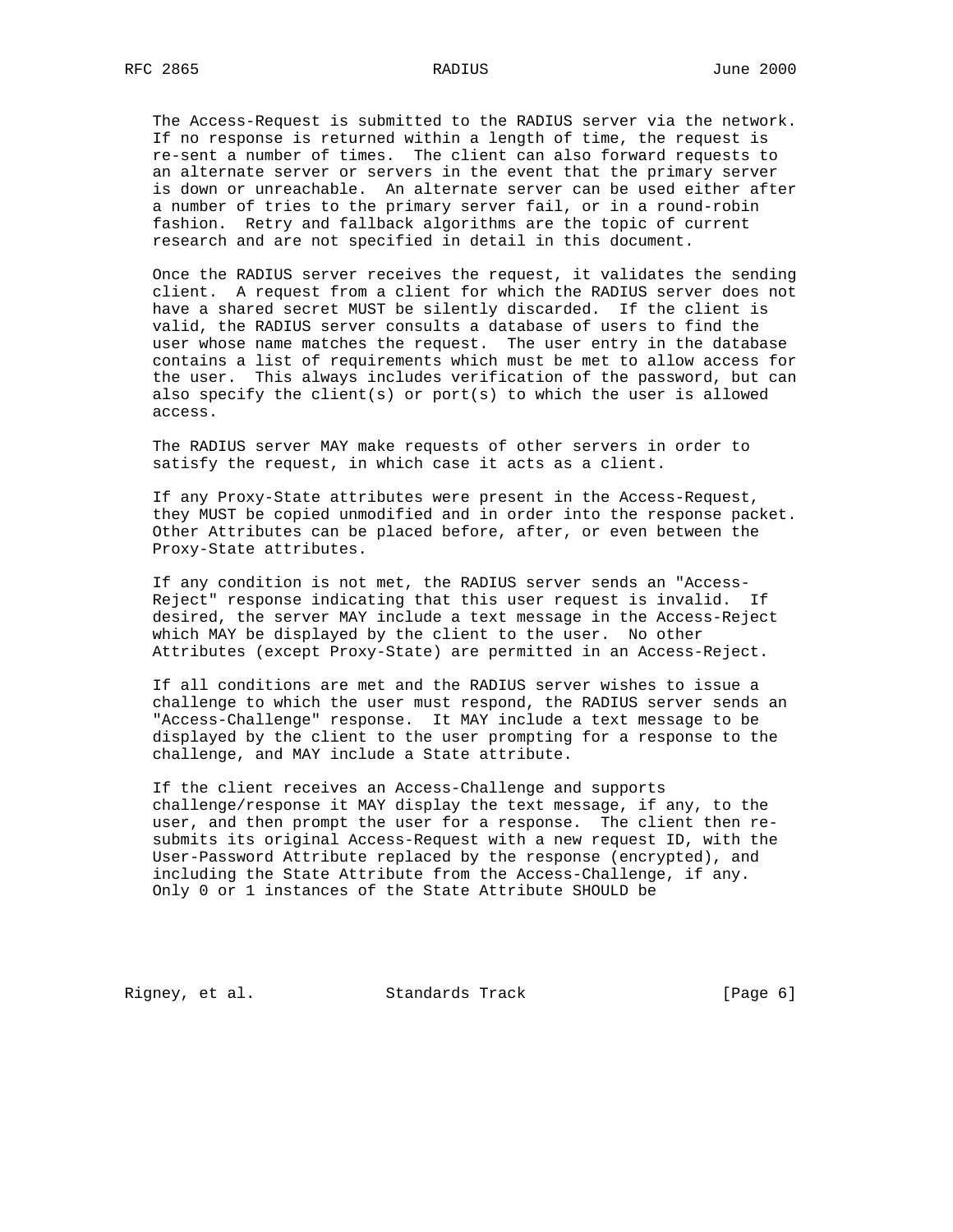present in a request. The server can respond to this new Access- Request with either an Access-Accept, an Access-Reject, or another Access-Challenge.

 If all conditions are met, the list of configuration values for the user are placed into an "Access-Accept" response. These values include the type of service (for example: SLIP, PPP, Login User) and all necessary values to deliver the desired service. For SLIP and PPP, this may include values such as IP address, subnet mask, MTU, desired compression, and desired packet filter identifiers. For character mode users, this may include values such as desired protocol and host.

## 2.1. Challenge/Response

 In challenge/response authentication, the user is given an unpredictable number and challenged to encrypt it and give back the result. Authorized users are equipped with special devices such as smart cards or software that facilitate calculation of the correct response with ease. Unauthorized users, lacking the appropriate device or software and lacking knowledge of the secret key necessary to emulate such a device or software, can only guess at the response.

 The Access-Challenge packet typically contains a Reply-Message including a challenge to be displayed to the user, such as a numeric value unlikely ever to be repeated. Typically this is obtained from an external server that knows what type of authenticator is in the possession of the authorized user and can therefore choose a random or non-repeating pseudorandom number of an appropriate radix and length.

 The user then enters the challenge into his device (or software) and it calculates a response, which the user enters into the client which forwards it to the RADIUS server via a second Access-Request. If the response matches the expected response the RADIUS server replies with an Access-Accept, otherwise an Access-Reject.

 Example: The NAS sends an Access-Request packet to the RADIUS Server with NAS-Identifier, NAS-Port, User-Name, User-Password (which may just be a fixed string like "challenge" or ignored). The server sends back an Access-Challenge packet with State and a Reply-Message along the lines of "Challenge 12345678, enter your response at the prompt" which the NAS displays. The NAS prompts for the response and sends a NEW Access-Request to the server (with a new ID) with NAS- Identifier, NAS-Port, User-Name, User-Password (the response just entered by the user, encrypted), and the same State Attribute that

Rigney, et al. Standards Track [Page 7]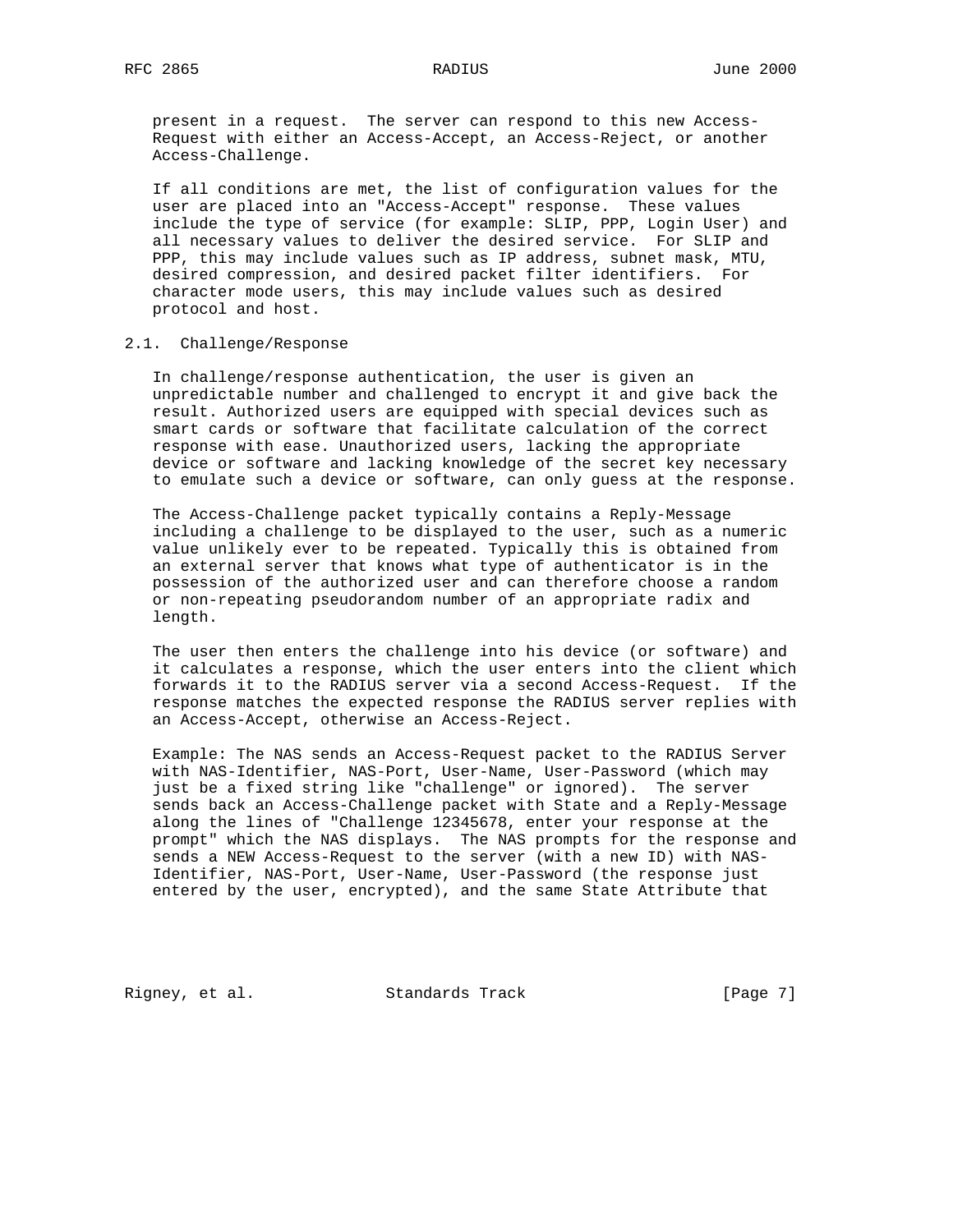came with the Access-Challenge. The server then sends back either an Access-Accept or Access-Reject based on whether the response matches the required value, or it can even send another Access-Challenge.

# 2.2. Interoperation with PAP and CHAP

 For PAP, the NAS takes the PAP ID and password and sends them in an Access-Request packet as the User-Name and User-Password. The NAS MAY include the Attributes Service-Type = Framed-User and Framed-Protocol = PPP as a hint to the RADIUS server that PPP service is expected.

 For CHAP, the NAS generates a random challenge (preferably 16 octets) and sends it to the user, who returns a CHAP response along with a CHAP ID and CHAP username. The NAS then sends an Access-Request packet to the RADIUS server with the CHAP username as the User-Name and with the CHAP ID and CHAP response as the CHAP-Password (Attribute 3). The random challenge can either be included in the CHAP-Challenge attribute or, if it is 16 octets long, it can be placed in the Request Authenticator field of the Access-Request packet. The NAS MAY include the Attributes Service-Type = Framed- User and Framed-Protocol = PPP as a hint to the RADIUS server that PPP service is expected.

 The RADIUS server looks up a password based on the User-Name, encrypts the challenge using MD5 on the CHAP ID octet, that password, and the CHAP challenge (from the CHAP-Challenge attribute if present, otherwise from the Request Authenticator), and compares that result to the CHAP-Password. If they match, the server sends back an Access-Accept, otherwise it sends back an Access-Reject.

 If the RADIUS server is unable to perform the requested authentication it MUST return an Access-Reject. For example, CHAP requires that the user's password be available in cleartext to the server so that it can encrypt the CHAP challenge and compare that to the CHAP response. If the password is not available in cleartext to the RADIUS server then the server MUST send an Access-Reject to the client.

# 2.3. Proxy

 With proxy RADIUS, one RADIUS server receives an authentication (or accounting) request from a RADIUS client (such as a NAS), forwards the request to a remote RADIUS server, receives the reply from the remote server, and sends that reply to the client, possibly with changes to reflect local administrative policy. A common use for proxy RADIUS is roaming. Roaming permits two or more administrative entities to allow each other's users to dial in to either entity's network for service.

Rigney, et al. Standards Track [Page 8]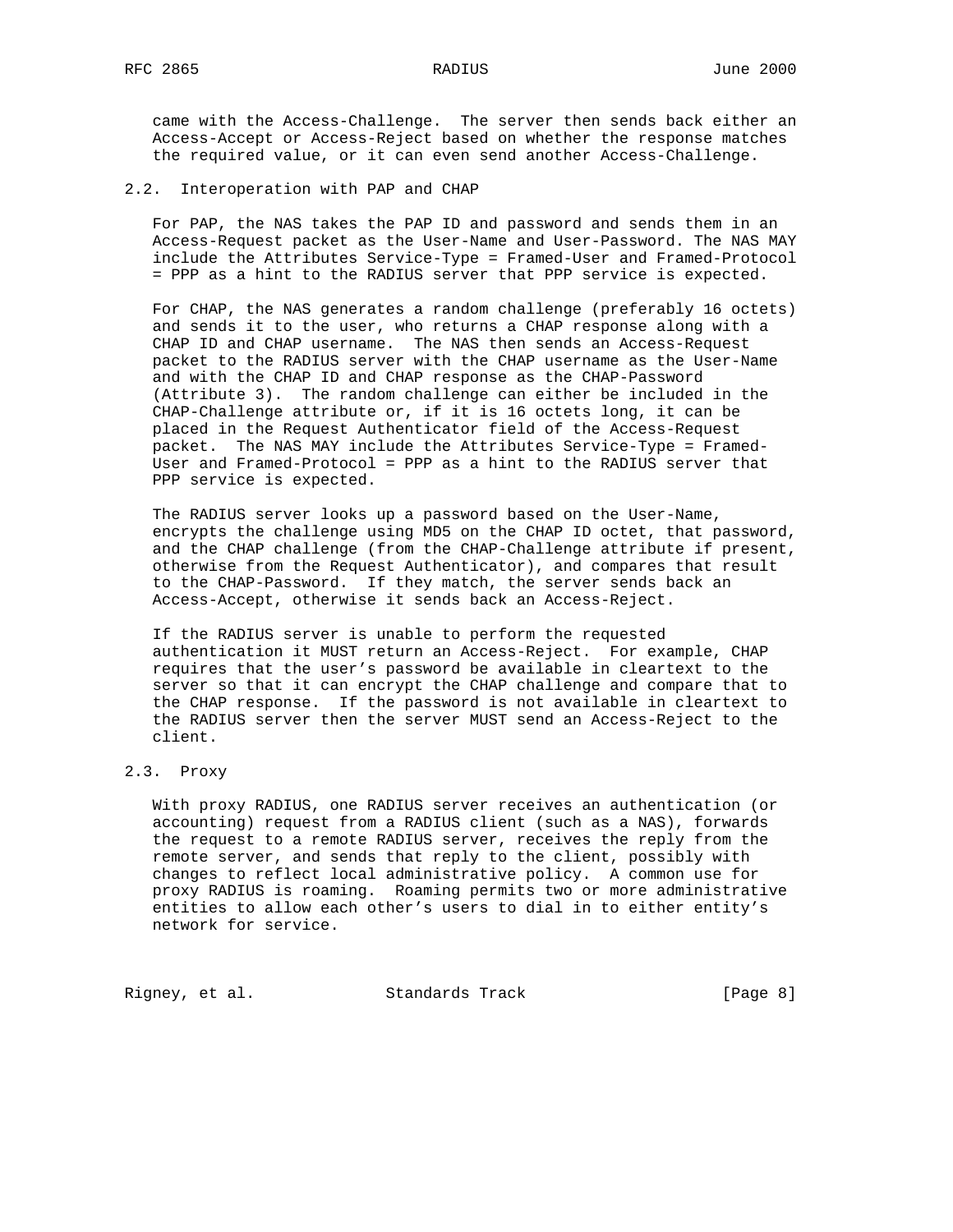The NAS sends its RADIUS access-request to the "forwarding server" which forwards it to the "remote server". The remote server sends a response (Access-Accept, Access-Reject, or Access-Challenge) back to the forwarding server, which sends it back to the NAS. The User-Name attribute MAY contain a Network Access Identifier [8] for RADIUS Proxy operations. The choice of which server receives the forwarded request SHOULD be based on the authentication "realm". The authentication realm MAY be the realm part of a Network Access Identifier (a "named realm"). Alternatively, the choice of which server receives the forwarded request MAY be based on whatever other criteria the forwarding server is configured to use, such as Called- Station-Id (a "numbered realm").

 A RADIUS server can function as both a forwarding server and a remote server, serving as a forwarding server for some realms and a remote server for other realms. One forwarding server can act as a forwarder for any number of remote servers. A remote server can have any number of servers forwarding to it and can provide authentication for any number of realms. One forwarding server can forward to another forwarding server to create a chain of proxies, although care must be taken to avoid introducing loops.

 The following scenario illustrates a proxy RADIUS communication between a NAS and the forwarding and remote RADIUS servers:

- 1. A NAS sends its access-request to the forwarding server.
- 2. The forwarding server forwards the access-request to the remote server.
- 3. The remote server sends an access-accept, access-reject or access-challenge back to the forwarding server. For this example, an access-accept is sent.
- 4. The forwarding server sends the access-accept to the NAS.

 The forwarding server MUST treat any Proxy-State attributes already in the packet as opaque data. Its operation MUST NOT depend on the content of Proxy-State attributes added by previous servers.

 If there are any Proxy-State attributes in the request received from the client, the forwarding server MUST include those Proxy-State attributes in its reply to the client. The forwarding server MAY include the Proxy-State attributes in the access-request when it forwards the request, or MAY omit them in the forwarded request. If the forwarding server omits the Proxy-State attributes in the forwarded access-request, it MUST attach them to the response before sending it to the client.

Rigney, et al. Standards Track [Page 9]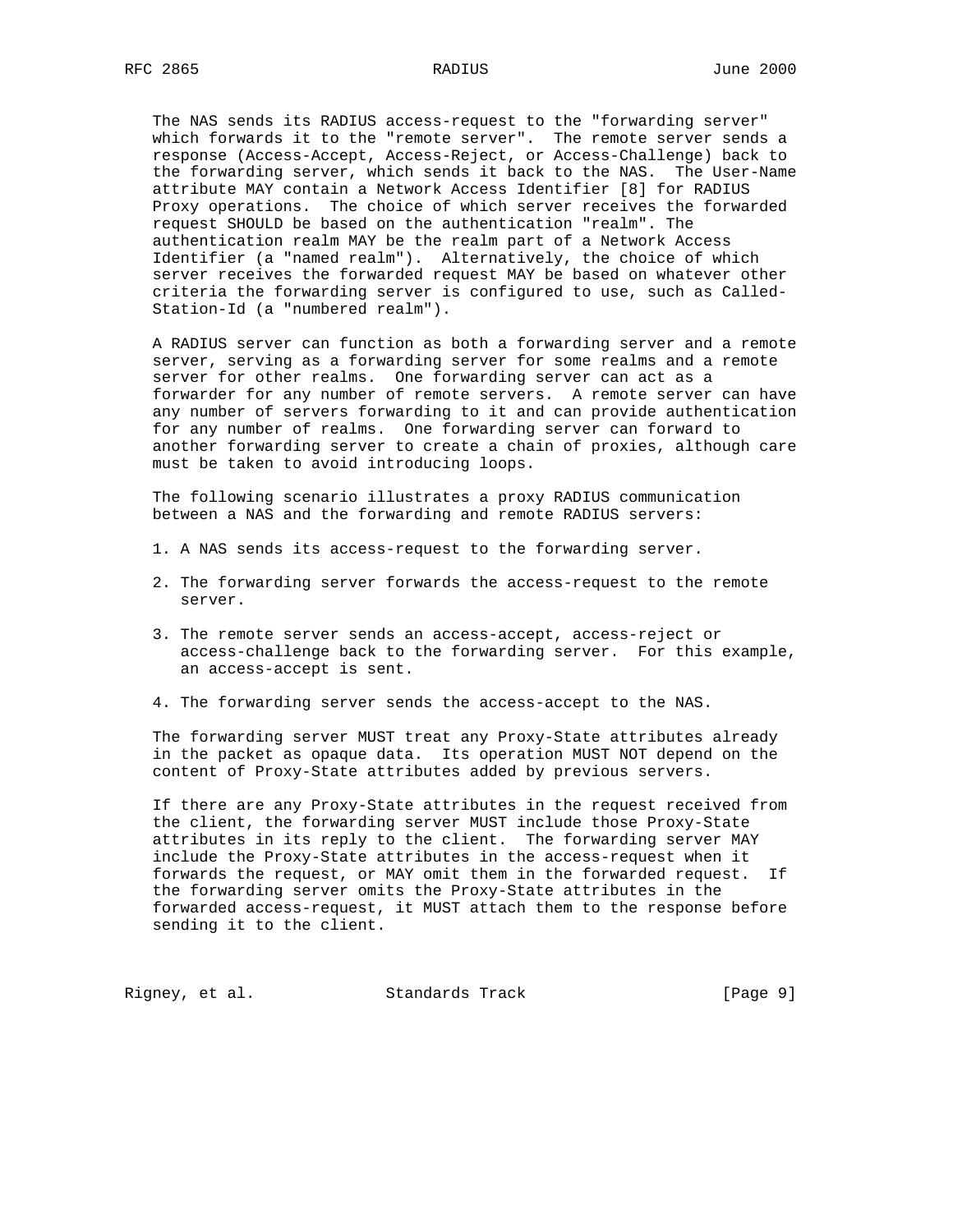We now examine each step in more detail.

- 1. A NAS sends its access-request to the forwarding server. The forwarding server decrypts the User-Password, if present, using the shared secret it knows for the NAS. If a CHAP-Password attribute is present in the packet and no CHAP-Challenge attribute is present, the forwarding server MUST leave the Request- Authenticator untouched or copy it to a CHAP-Challenge attribute.
- '' The forwarding server MAY add one Proxy-State attribute to the packet. (It MUST NOT add more than one.) If it adds a Proxy- State, the Proxy-State MUST appear after any other Proxy-States in the packet. The forwarding server MUST NOT modify any other Proxy-States that were in the packet (it may choose not to forward them, but it MUST NOT change their contents). The forwarding server MUST NOT change the order of any attributes of the same type, including Proxy-State.
- 2. The forwarding server encrypts the User-Password, if present, using the secret it shares with the remote server, sets the Identifier as needed, and forwards the access-request to the remote server.
- 3. The remote server (if the final destination) verifies the user using User-Password, CHAP-Password, or such method as future extensions may dictate, and returns an access-accept, access reject or access-challenge back to the forwarding server. For this example, an access-accept is sent. The remote server MUST copy all Proxy-State attributes (and only the Proxy-State attributes) in order from the access-request to the response packet, without modifying them.
- 4. The forwarding server verifies the Response Authenticator using the secret it shares with the remote server, and silently discards the packet if it fails verification. If the packet passes verification, the forwarding server removes the last Proxy-State (if it attached one), signs the Response Authenticator using the secret it shares with the NAS, restores the Identifier to match the one in the original request by the NAS, and sends the access accept to the NAS.

 A forwarding server MAY need to modify attributes to enforce local policy. Such policy is outside the scope of this document, with the following restrictions. A forwarding server MUST not modify existing Proxy-State, State, or Class attributes present in the packet.

Rigney, et al. Standards Track [Page 10]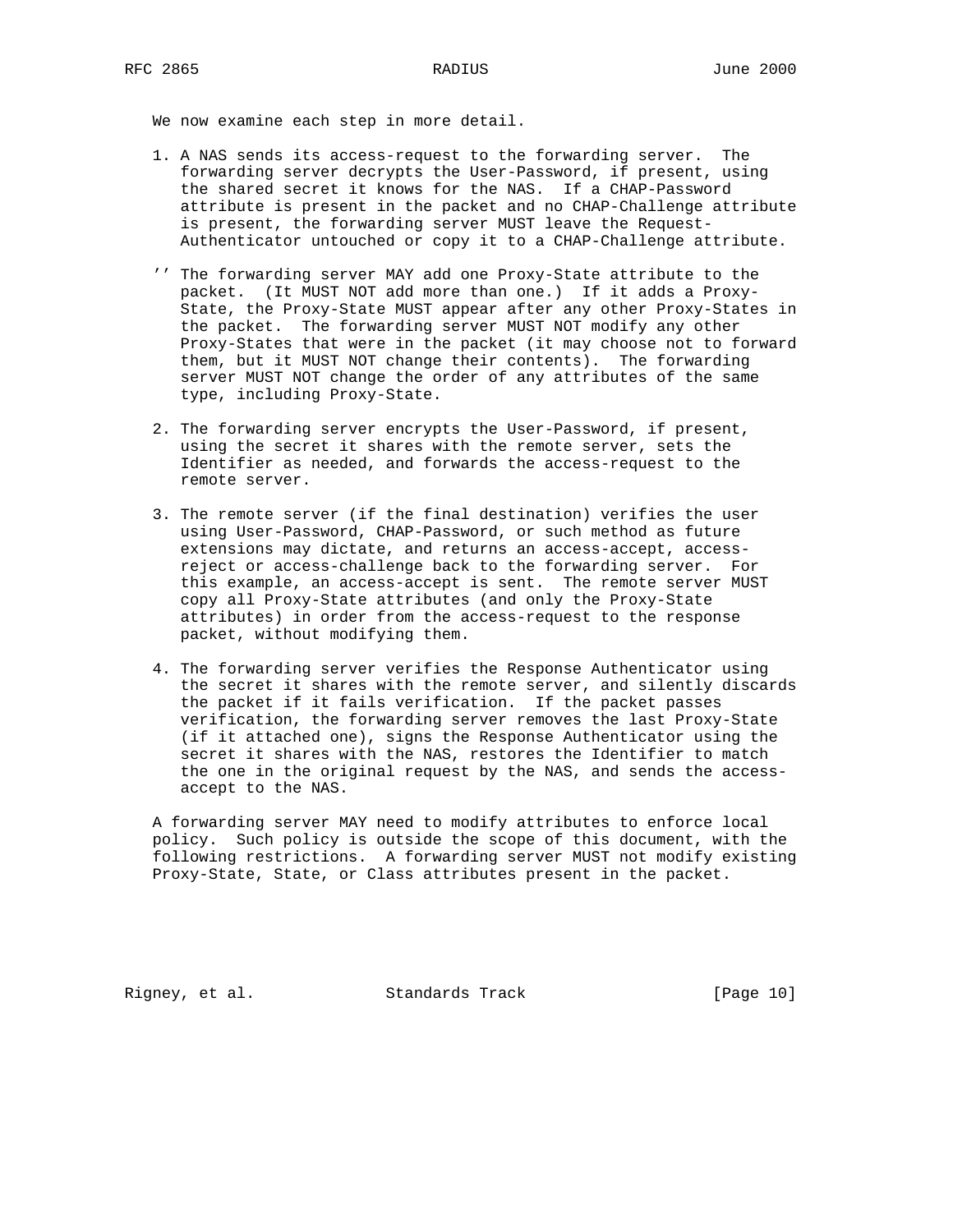Implementers of forwarding servers should consider carefully which values it is willing to accept for Service-Type. Careful consideration must be given to the effects of passing along Service- Types of NAS-Prompt or Administrative in a proxied Access-Accept, and implementers may wish to provide mechanisms to block those or other service types, or other attributes. Such mechanisms are outside the scope of this document.

2.4. Why UDP?

 A frequently asked question is why RADIUS uses UDP instead of TCP as a transport protocol. UDP was chosen for strictly technical reasons.

 There are a number of issues which must be understood. RADIUS is a transaction based protocol which has several interesting characteristics:

 1. If the request to a primary Authentication server fails, a secondary server must be queried.

 To meet this requirement, a copy of the request must be kept above the transport layer to allow for alternate transmission. This means that retransmission timers are still required.

 2. The timing requirements of this particular protocol are significantly different than TCP provides.

 At one extreme, RADIUS does not require a "responsive" detection of lost data. The user is willing to wait several seconds for the authentication to complete. The generally aggressive TCP retransmission (based on average round trip time) is not required, nor is the acknowledgement overhead of TCP.

 At the other extreme, the user is not willing to wait several minutes for authentication. Therefore the reliable delivery of TCP data two minutes later is not useful. The faster use of an alternate server allows the user to gain access before giving up.

3. The stateless nature of this protocol simplifies the use of UDP.

 Clients and servers come and go. Systems are rebooted, or are power cycled independently. Generally this does not cause a problem and with creative timeouts and detection of lost TCP connections, code can be written to handle anomalous events. UDP however completely eliminates any of this special handling. Each client and server can open their UDP transport just once and leave it open through all types of failure events on the network.

Rigney, et al. Standards Track [Page 11]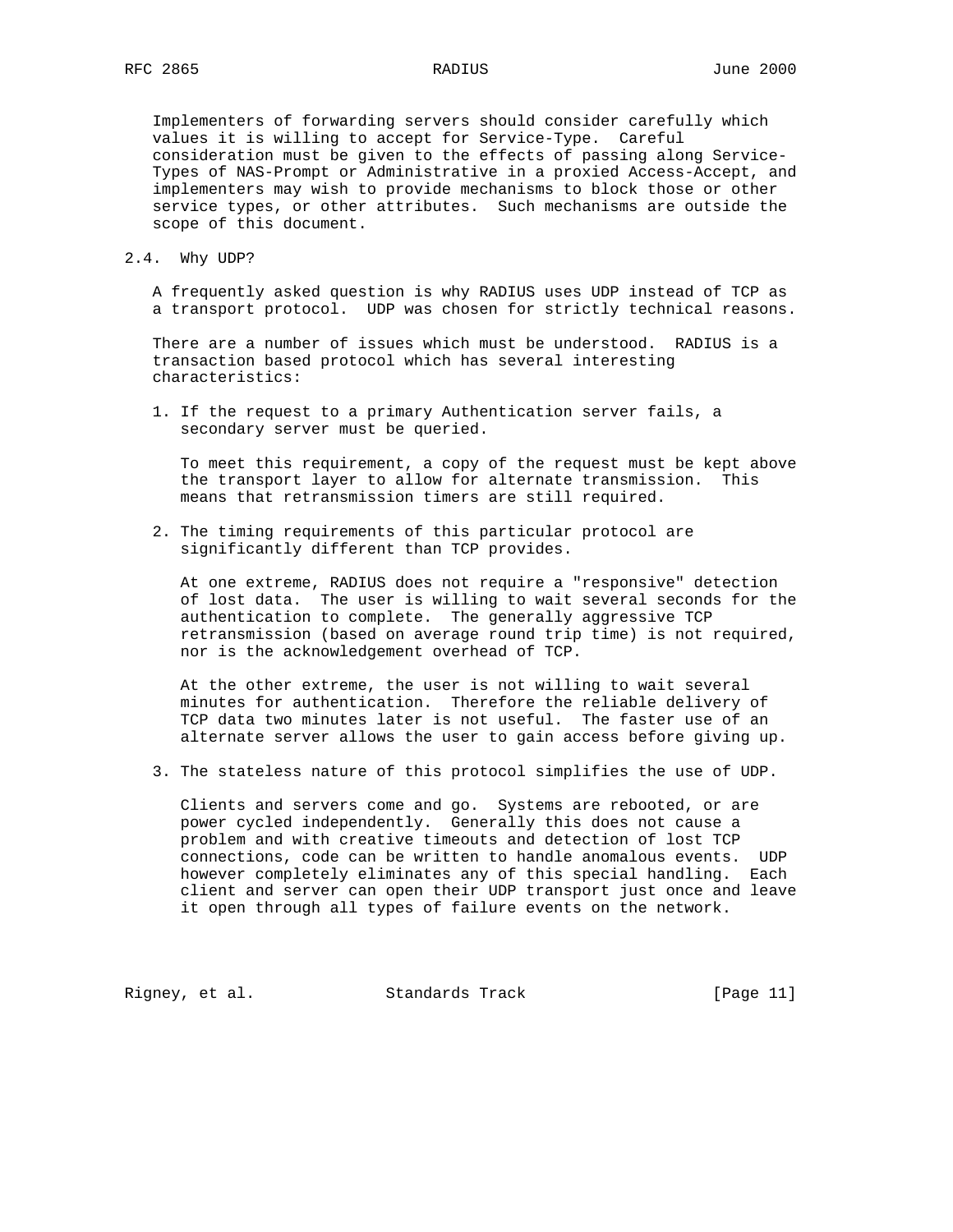4. UDP simplifies the server implementation.

 In the earliest implementations of RADIUS, the server was single threaded. This means that a single request was received, processed, and returned. This was found to be unmanageable in environments where the back-end security mechanism took real time (1 or more seconds). The server request queue would fill and in environments where hundreds of people were being authenticated every minute, the request turn-around time increased to longer than users were willing to wait (this was especially severe when a specific lookup in a database or over DNS took 30 or more seconds). The obvious solution was to make the server multi threaded. Achieving this was simple with UDP. Separate processes were spawned to serve each request and these processes could respond directly to the client NAS with a simple UDP packet to the original transport of the client.

 It's not all a panacea. As noted, using UDP requires one thing which is built into TCP: with UDP we must artificially manage retransmission timers to the same server, although they don't require the same attention to timing provided by TCP. This one penalty is a small price to pay for the advantages of UDP in this protocol.

 Without TCP we would still probably be using tin cans connected by string. But for this particular protocol, UDP is a better choice.

# 2.5. Retransmission Hints

 If the RADIUS server and alternate RADIUS server share the same shared secret, it is OK to retransmit the packet to the alternate RADIUS server with the same ID and Request Authenticator, because the content of the attributes haven't changed. If you want to use a new Request Authenticator when sending to the alternate server, you may.

 If you change the contents of the User-Password attribute (or any other attribute), you need a new Request Authenticator and therefore a new ID.

 If the NAS is retransmitting a RADIUS request to the same server as before, and the attributes haven't changed, you MUST use the same Request Authenticator, ID, and source port. If any attributes have changed, you MUST use a new Request Authenticator and ID.

 A NAS MAY use the same ID across all servers, or MAY keep track of IDs separately for each server, it is up to the implementer. If a NAS needs more than 256 IDs for outstanding requests, it MAY use

Rigney, et al. Standards Track [Page 12]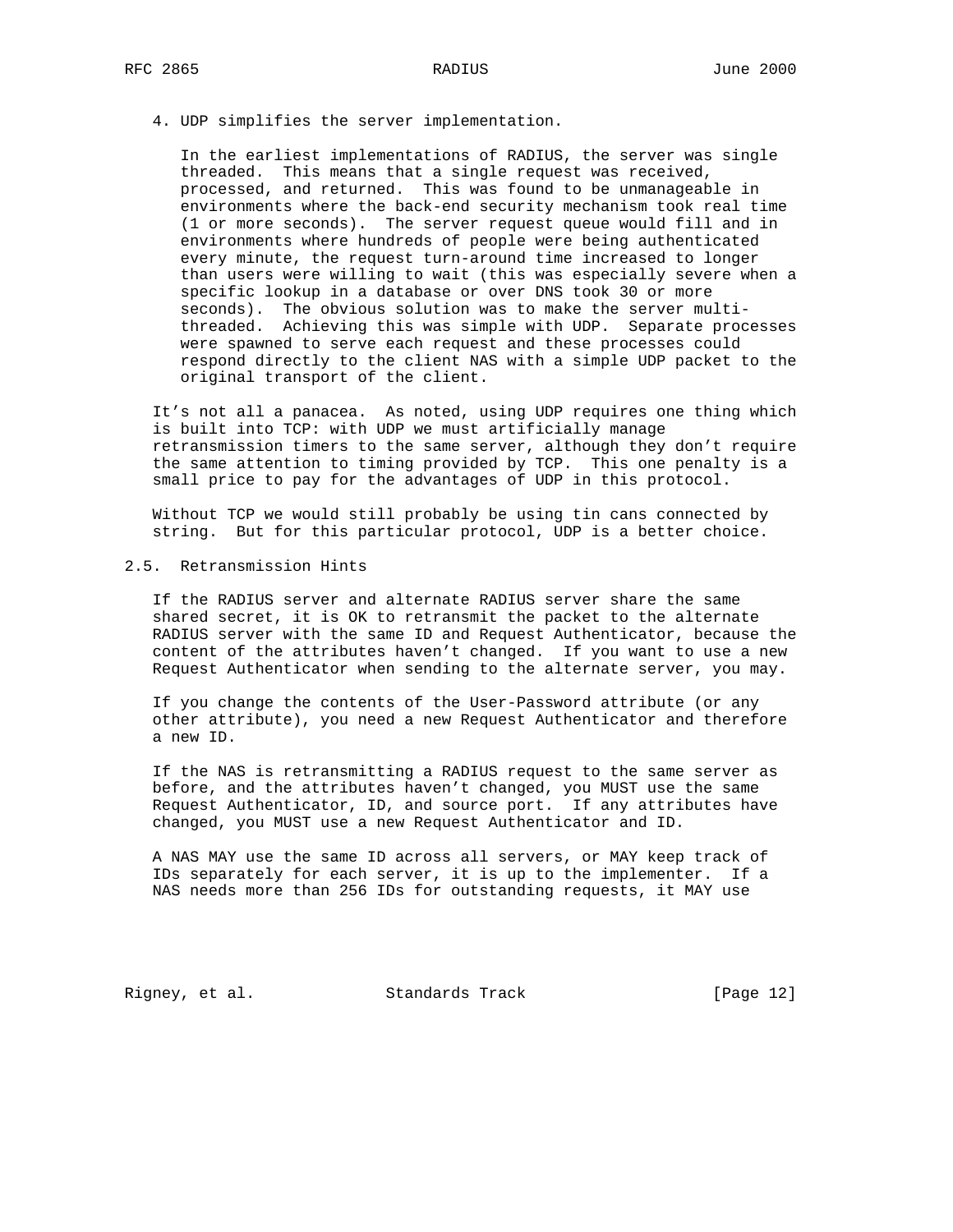additional source ports to send requests from, and keep track of IDs for each source port. This allows up to 16 million or so outstanding requests at one time to a single server.

2.6. Keep-Alives Considered Harmful

 Some implementers have adopted the practice of sending test RADIUS requests to see if a server is alive. This practice is strongly discouraged, since it adds to load and harms scalability without providing any additional useful information. Since a RADIUS request is contained in a single datagram, in the time it would take you to send a ping you could just send the RADIUS request, and getting a reply tells you that the RADIUS server is up. If you do not have a RADIUS request to send, it does not matter if the server is up or not, because you are not using it.

 If you want to monitor your RADIUS server, use SNMP. That's what SNMP is for.

3. Packet Format

 Exactly one RADIUS packet is encapsulated in the UDP Data field [4], where the UDP Destination Port field indicates 1812 (decimal).

 When a reply is generated, the source and destination ports are reversed.

 This memo documents the RADIUS protocol. The early deployment of RADIUS was done using UDP port number 1645, which conflicts with the "datametrics" service. The officially assigned port number for RADIUS is 1812.

Rigney, et al. Standards Track [Page 13]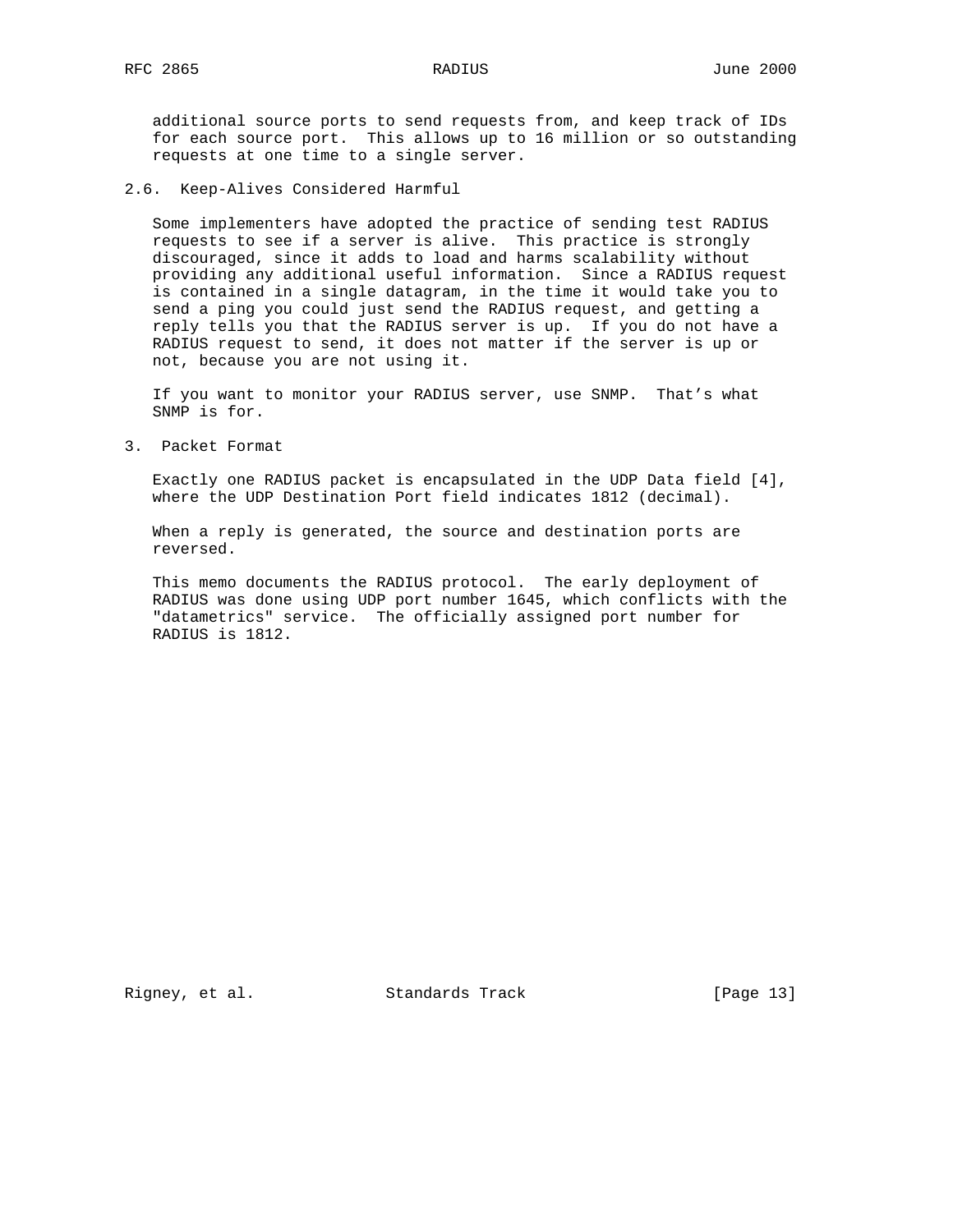A summary of the RADIUS data format is shown below. The fields are transmitted from left to right.

0  $1$  2 3 0 1 2 3 4 5 6 7 8 9 0 1 2 3 4 5 6 7 8 9 0 1 2 3 4 5 6 7 8 9 0 1 +-+-+-+-+-+-+-+-+-+-+-+-+-+-+-+-+-+-+-+-+-+-+-+-+-+-+-+-+-+-+-+-+ | Code | Identifier | Length | +-+-+-+-+-+-+-+-+-+-+-+-+-+-+-+-+-+-+-+-+-+-+-+-+-+-+-+-+-+-+-+-+ | | Authenticator | | | | +-+-+-+-+-+-+-+-+-+-+-+-+-+-+-+-+-+-+-+-+-+-+-+-+-+-+-+-+-+-+-+-+ | Attributes ... +-+-+-+-+-+-+-+-+-+-+-+-+-

### Code

 The Code field is one octet, and identifies the type of RADIUS packet. When a packet is received with an invalid Code field, it is silently discarded.

RADIUS Codes (decimal) are assigned as follows:

|     | Access-Request               |
|-----|------------------------------|
| 2.  | Access-Accept                |
|     | Access-Reject                |
|     | Accounting-Request           |
| 5   | Accounting-Response          |
| 11  | Access-Challenge             |
| 12. | Status-Server (experimental) |
| 13  | Status-Client (experimental) |
| 255 | Reserved                     |

 Codes 4 and 5 are covered in the RADIUS Accounting document [5]. Codes 12 and 13 are reserved for possible use, but are not further mentioned here.

### Identifier

 The Identifier field is one octet, and aids in matching requests and replies. The RADIUS server can detect a duplicate request if it has the same client source IP address and source UDP port and Identifier within a short span of time.

Rigney, et al. Standards Track [Page 14]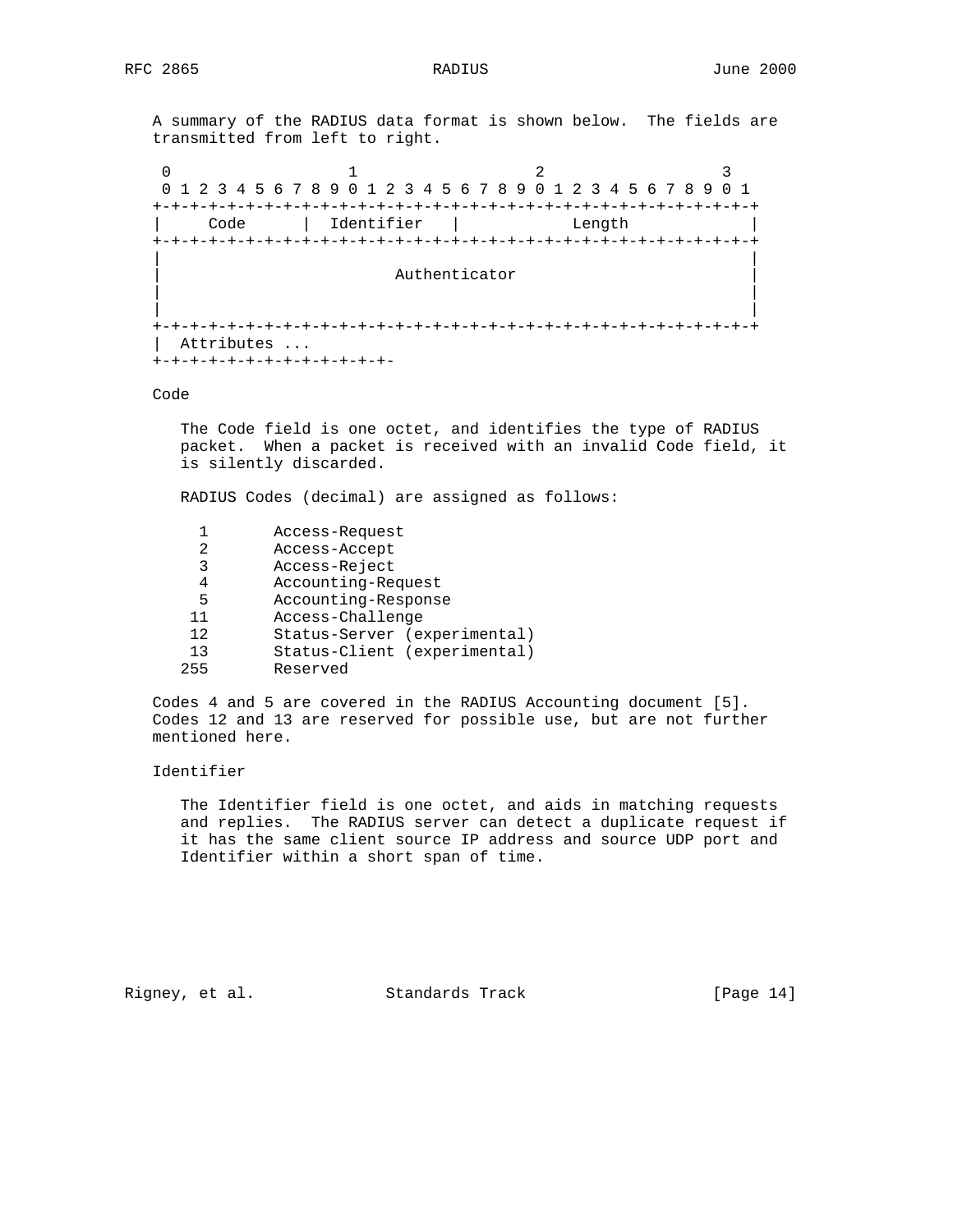## Length

 The Length field is two octets. It indicates the length of the packet including the Code, Identifier, Length, Authenticator and Attribute fields. Octets outside the range of the Length field MUST be treated as padding and ignored on reception. If the packet is shorter than the Length field indicates, it MUST be silently discarded. The minimum length is 20 and maximum length is 4096.

# Authenticator

 The Authenticator field is sixteen (16) octets. The most significant octet is transmitted first. This value is used to authenticate the reply from the RADIUS server, and is used in the password hiding algorithm.

Request Authenticator

 In Access-Request Packets, the Authenticator value is a 16 octet random number, called the Request Authenticator. The value SHOULD be unpredictable and unique over the lifetime of a secret (the password shared between the client and the RADIUS server), since repetition of a request value in conjunction with the same secret would permit an attacker to reply with a previously intercepted response. Since it is expected that the same secret MAY be used to authenticate with servers in disparate geographic regions, the Request Authenticator field SHOULD exhibit global and temporal uniqueness.

 The Request Authenticator value in an Access-Request packet SHOULD also be unpredictable, lest an attacker trick a server into responding to a predicted future request, and then use the response to masquerade as that server to a future Access- Request.

 Although protocols such as RADIUS are incapable of protecting against theft of an authenticated session via realtime active wiretapping attacks, generation of unique unpredictable requests can protect against a wide range of active attacks against authentication.

 The NAS and RADIUS server share a secret. That shared secret followed by the Request Authenticator is put through a one-way MD5 hash to create a 16 octet digest value which is xored with the password entered by the user, and the xored result placed

Rigney, et al. Standards Track [Page 15]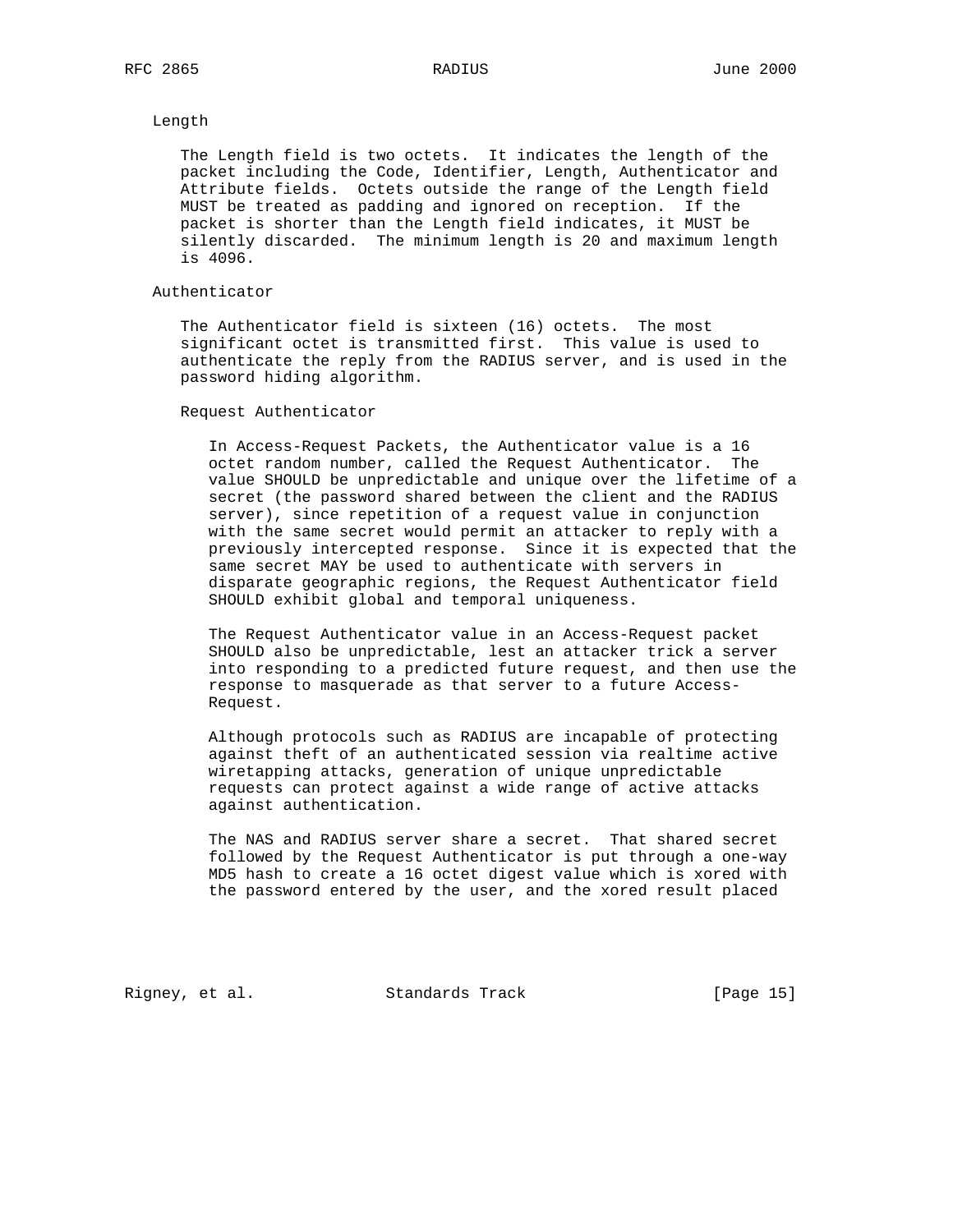in the User-Password attribute in the Access-Request packet. See the entry for User-Password in the section on Attributes for a more detailed description.

## Response Authenticator

 The value of the Authenticator field in Access-Accept, Access- Reject, and Access-Challenge packets is called the Response Authenticator, and contains a one-way MD5 hash calculated over a stream of octets consisting of: the RADIUS packet, beginning with the Code field, including the Identifier, the Length, the Request Authenticator field from the Access-Request packet, and the response Attributes, followed by the shared secret. That is, ResponseAuth = MD5(Code+ID+Length+RequestAuth+Attributes+Secret) where + denotes concatenation.

Administrative Note

 The secret (password shared between the client and the RADIUS server) SHOULD be at least as large and unguessable as a well chosen password. It is preferred that the secret be at least 16 octets. This is to ensure a sufficiently large range for the secret to provide protection against exhaustive search attacks. The secret MUST NOT be empty (length 0) since this would allow packets to be trivially forged.

 A RADIUS server MUST use the source IP address of the RADIUS UDP packet to decide which shared secret to use, so that RADIUS requests can be proxied.

 When using a forwarding proxy, the proxy must be able to alter the packet as it passes through in each direction - when the proxy forwards the request, the proxy MAY add a Proxy-State Attribute, and when the proxy forwards a response, it MUST remove its Proxy- State Attribute if it added one. Proxy-State is always added or removed after any other Proxy-States, but no other assumptions regarding its location within the list of attributes can be made. Since Access-Accept and Access-Reject replies are authenticated on the entire packet contents, the stripping of the Proxy-State attribute invalidates the signature in the packet - so the proxy has to re-sign it.

 Further details of RADIUS proxy implementation are outside the scope of this document.

Rigney, et al. Standards Track [Page 16]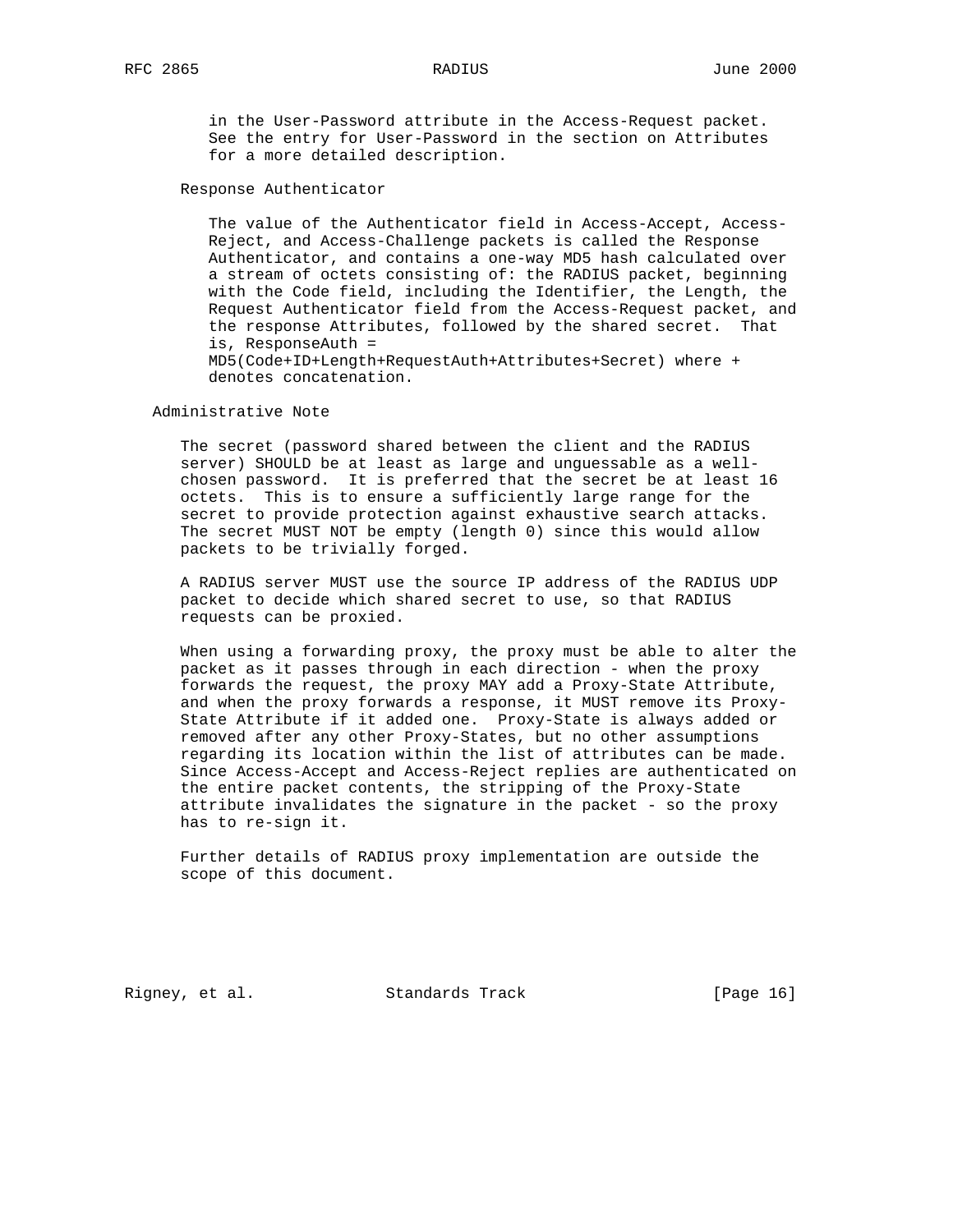# 4. Packet Types

 The RADIUS Packet type is determined by the Code field in the first octet of the Packet.

### 4.1. Access-Request

Description

 Access-Request packets are sent to a RADIUS server, and convey information used to determine whether a user is allowed access to a specific NAS, and any special services requested for that user. An implementation wishing to authenticate a user MUST transmit a RADIUS packet with the Code field set to 1 (Access-Request).

 Upon receipt of an Access-Request from a valid client, an appropriate reply MUST be transmitted.

 An Access-Request SHOULD contain a User-Name attribute. It MUST contain either a NAS-IP-Address attribute or a NAS-Identifier attribute (or both).

 An Access-Request MUST contain either a User-Password or a CHAP- Password or a State. An Access-Request MUST NOT contain both a User-Password and a CHAP-Password. If future extensions allow other kinds of authentication information to be conveyed, the attribute for that can be used in an Access-Request instead of User-Password or CHAP-Password.

 An Access-Request SHOULD contain a NAS-Port or NAS-Port-Type attribute or both unless the type of access being requested does not involve a port or the NAS does not distinguish among its ports.

 An Access-Request MAY contain additional attributes as a hint to the server, but the server is not required to honor the hint.

 When a User-Password is present, it is hidden using a method based on the RSA Message Digest Algorithm MD5 [3].

Rigney, et al. Standards Track [Page 17]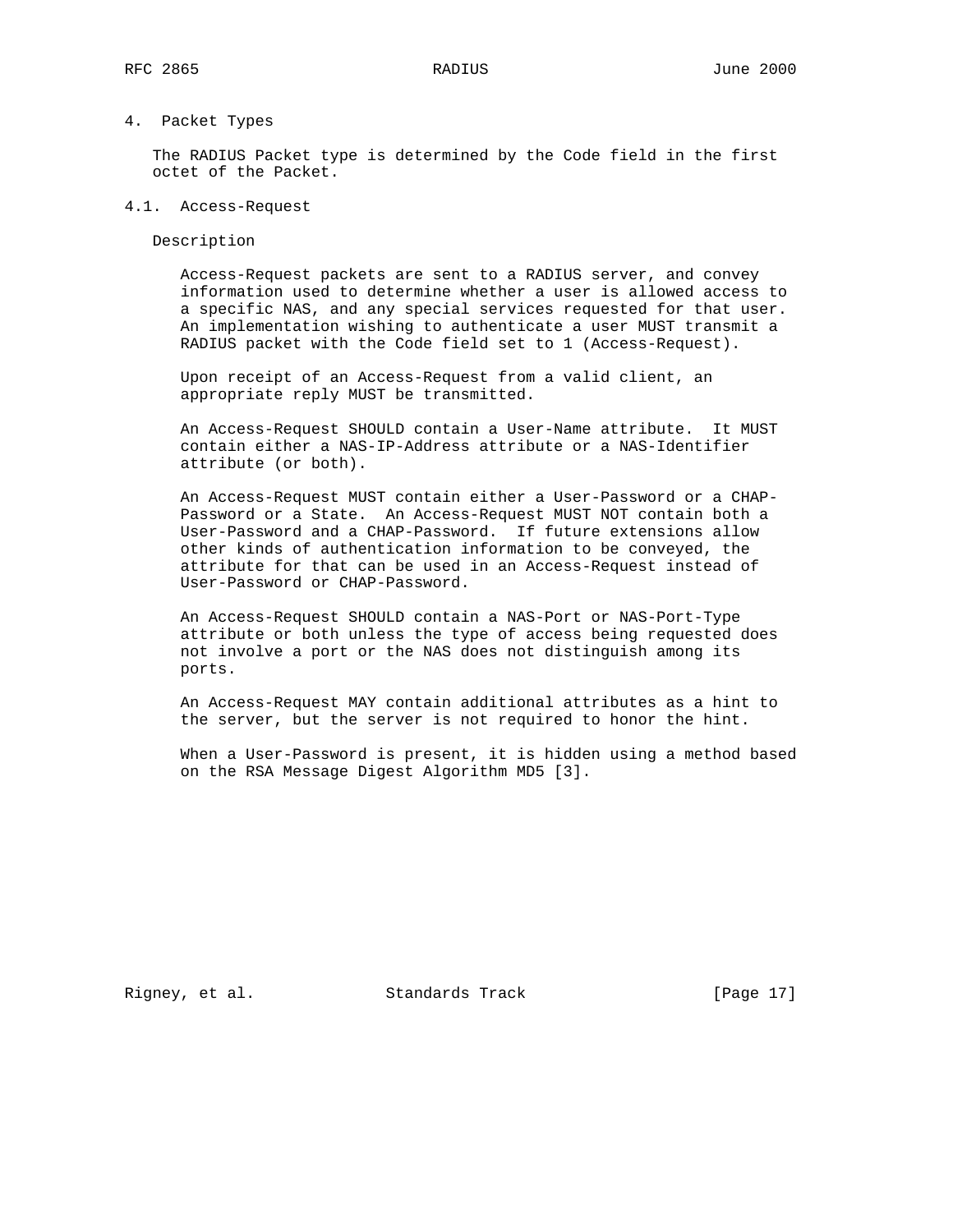A summary of the Access-Request packet format is shown below. The fields are transmitted from left to right.

0  $1$  2 3 0 1 2 3 4 5 6 7 8 9 0 1 2 3 4 5 6 7 8 9 0 1 2 3 4 5 6 7 8 9 0 1 +-+-+-+-+-+-+-+-+-+-+-+-+-+-+-+-+-+-+-+-+-+-+-+-+-+-+-+-+-+-+-+-+ | Code | Identifier | Length | +-+-+-+-+-+-+-+-+-+-+-+-+-+-+-+-+-+-+-+-+-+-+-+-+-+-+-+-+-+-+-+-+ | | Request Authenticator | | | | +-+-+-+-+-+-+-+-+-+-+-+-+-+-+-+-+-+-+-+-+-+-+-+-+-+-+-+-+-+-+-+-+ | Attributes ... +-+-+-+-+-+-+-+-+-+-+-+-+-

Code

1 for Access-Request.

#### Identifier

 The Identifier field MUST be changed whenever the content of the Attributes field changes, and whenever a valid reply has been received for a previous request. For retransmissions, the Identifier MUST remain unchanged.

### Request Authenticator

 The Request Authenticator value MUST be changed each time a new Identifier is used.

#### Attributes

 The Attribute field is variable in length, and contains the list of Attributes that are required for the type of service, as well as any desired optional Attributes.

## 4.2. Access-Accept

# Description

 Access-Accept packets are sent by the RADIUS server, and provide specific configuration information necessary to begin delivery of service to the user. If all Attribute values received in an Access-Request are acceptable then the RADIUS implementation MUST transmit a packet with the Code field set to 2 (Access-Accept).

Rigney, et al. Standards Track [Page 18]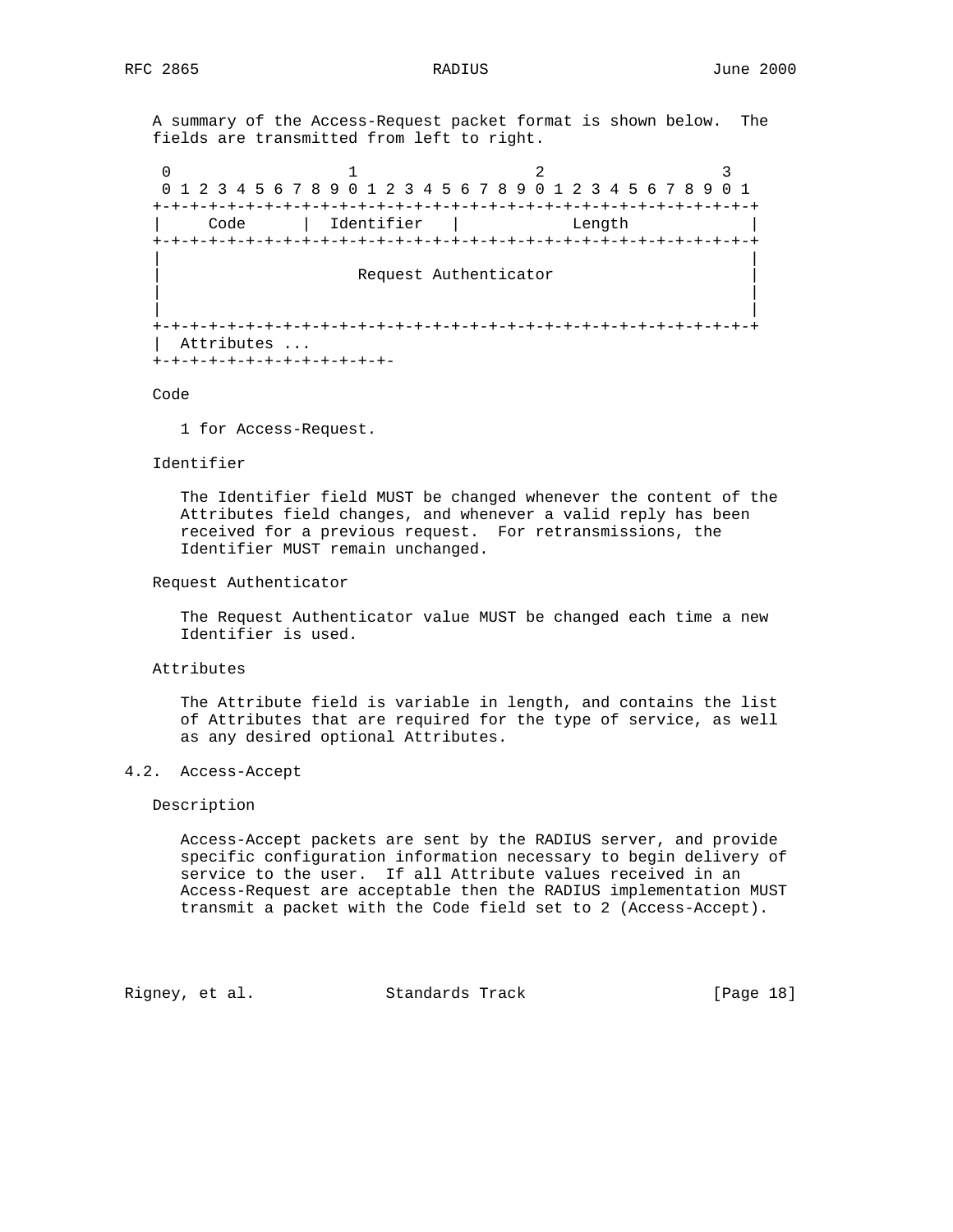On reception of an Access-Accept, the Identifier field is matched with a pending Access-Request. The Response Authenticator field MUST contain the correct response for the pending Access-Request. Invalid packets are silently discarded.

 A summary of the Access-Accept packet format is shown below. The fields are transmitted from left to right.

0  $1$  2 3 0 1 2 3 4 5 6 7 8 9 0 1 2 3 4 5 6 7 8 9 0 1 2 3 4 5 6 7 8 9 0 1 +-+-+-+-+-+-+-+-+-+-+-+-+-+-+-+-+-+-+-+-+-+-+-+-+-+-+-+-+-+-+-+-+ | Code | Identifier | Length | +-+-+-+-+-+-+-+-+-+-+-+-+-+-+-+-+-+-+-+-+-+-+-+-+-+-+-+-+-+-+-+-+ | | Response Authenticator | | | | +-+-+-+-+-+-+-+-+-+-+-+-+-+-+-+-+-+-+-+-+-+-+-+-+-+-+-+-+-+-+-+-+ | Attributes ... +-+-+-+-+-+-+-+-+-+-+-+-+-

Code

2 for Access-Accept.

Identifier

 The Identifier field is a copy of the Identifier field of the Access-Request which caused this Access-Accept.

### Response Authenticator

 The Response Authenticator value is calculated from the Access- Request value, as described earlier.

Attributes

 The Attribute field is variable in length, and contains a list of zero or more Attributes.

Rigney, et al. Standards Track [Page 19]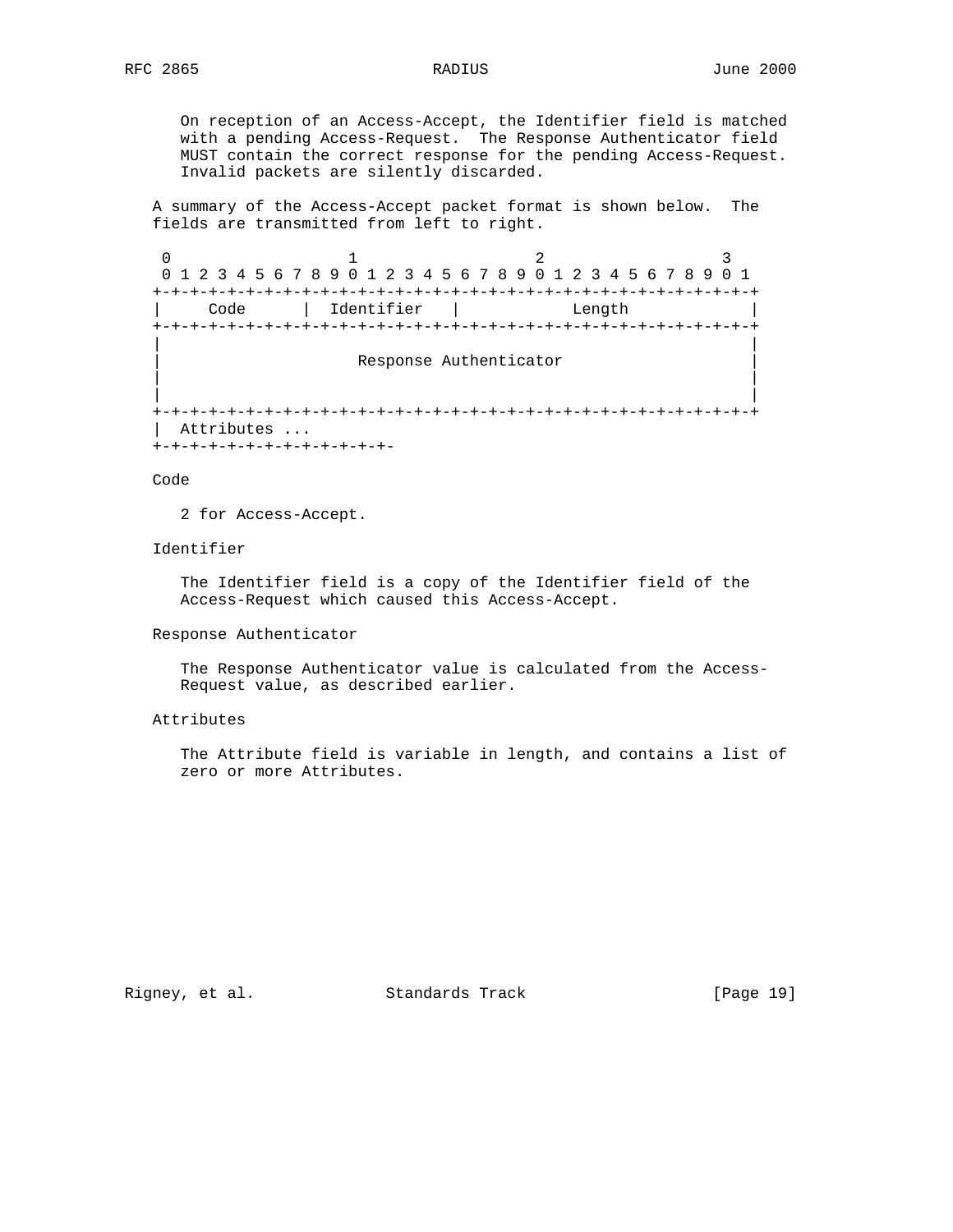# 4.3. Access-Reject

Description

 If any value of the received Attributes is not acceptable, then the RADIUS server MUST transmit a packet with the Code field set to 3 (Access-Reject). It MAY include one or more Reply-Message Attributes with a text message which the NAS MAY display to the user.

 A summary of the Access-Reject packet format is shown below. The fields are transmitted from left to right.

0  $1$  2 3 0 1 2 3 4 5 6 7 8 9 0 1 2 3 4 5 6 7 8 9 0 1 2 3 4 5 6 7 8 9 0 1 +-+-+-+-+-+-+-+-+-+-+-+-+-+-+-+-+-+-+-+-+-+-+-+-+-+-+-+-+-+-+-+-+ | Code | Identifier | Length | +-+-+-+-+-+-+-+-+-+-+-+-+-+-+-+-+-+-+-+-+-+-+-+-+-+-+-+-+-+-+-+-+ | | Response Authenticator | | | | +-+-+-+-+-+-+-+-+-+-+-+-+-+-+-+-+-+-+-+-+-+-+-+-+-+-+-+-+-+-+-+-+ | Attributes ... +-+-+-+-+-+-+-+-+-+-+-+-+-

Code

3 for Access-Reject.

### Identifier

 The Identifier field is a copy of the Identifier field of the Access-Request which caused this Access-Reject.

### Response Authenticator

 The Response Authenticator value is calculated from the Access- Request value, as described earlier.

## Attributes

 The Attribute field is variable in length, and contains a list of zero or more Attributes.

Rigney, et al. Standards Track [Page 20]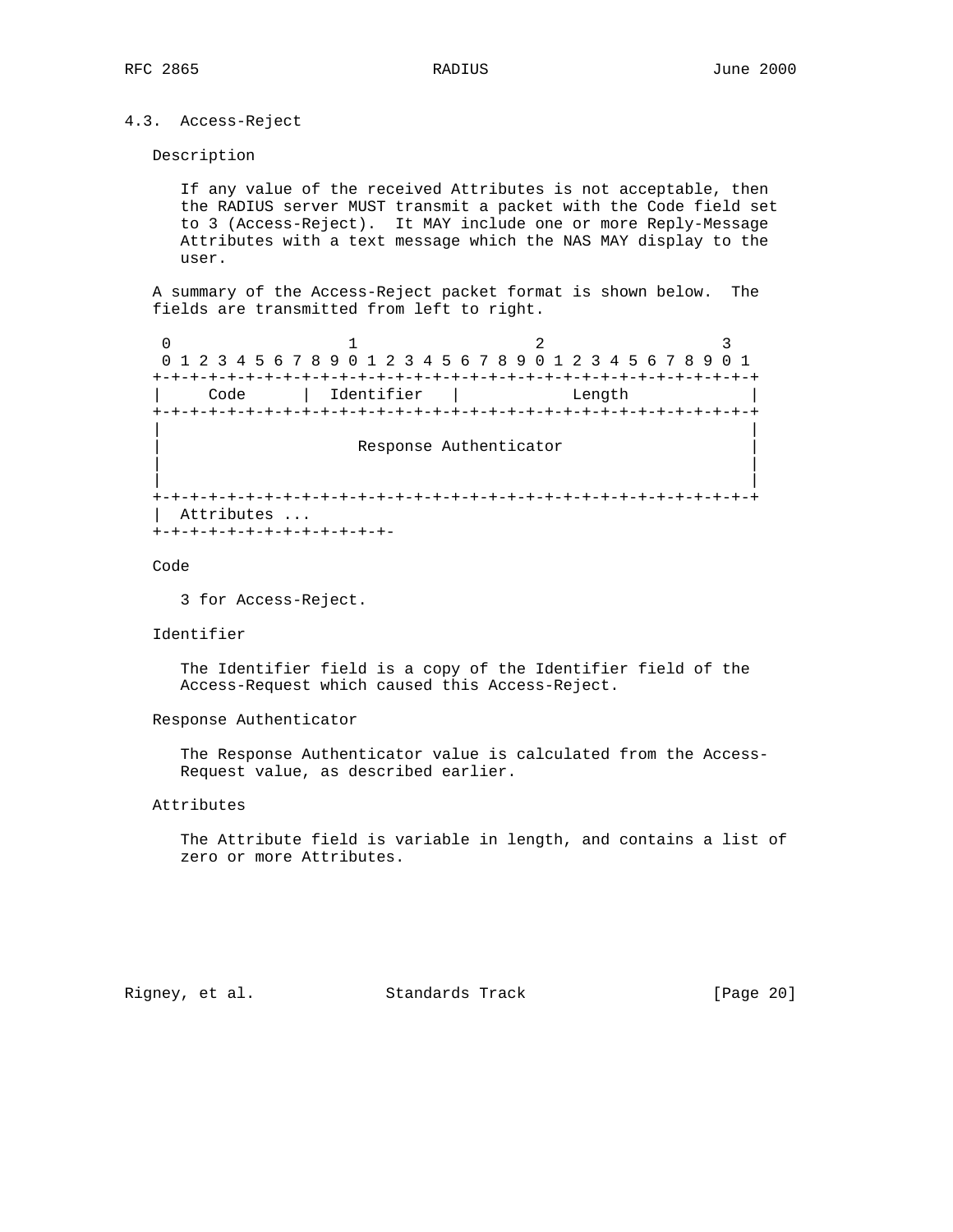## 4.4. Access-Challenge

#### Description

 If the RADIUS server desires to send the user a challenge requiring a response, then the RADIUS server MUST respond to the Access-Request by transmitting a packet with the Code field set to 11 (Access-Challenge).

 The Attributes field MAY have one or more Reply-Message Attributes, and MAY have a single State Attribute, or none. Vendor-Specific, Idle-Timeout, Session-Timeout and Proxy-State attributes MAY also be included. No other Attributes defined in this document are permitted in an Access-Challenge.

 On receipt of an Access-Challenge, the Identifier field is matched with a pending Access-Request. Additionally, the Response Authenticator field MUST contain the correct response for the pending Access-Request. Invalid packets are silently discarded.

 If the NAS does not support challenge/response, it MUST treat an Access-Challenge as though it had received an Access-Reject instead.

 If the NAS supports challenge/response, receipt of a valid Access-Challenge indicates that a new Access-Request SHOULD be sent. The NAS MAY display the text message, if any, to the user, and then prompt the user for a response. It then sends its original Access-Request with a new request ID and Request Authenticator, with the User-Password Attribute replaced by the user's response (encrypted), and including the State Attribute from the Access-Challenge, if any. Only 0 or 1 instances of the State Attribute can be present in an Access-Request.

 A NAS which supports PAP MAY forward the Reply-Message to the dialing client and accept a PAP response which it can use as though the user had entered the response. If the NAS cannot do so, it MUST treat the Access-Challenge as though it had received an Access-Reject instead.

Rigney, et al. Standards Track [Page 21]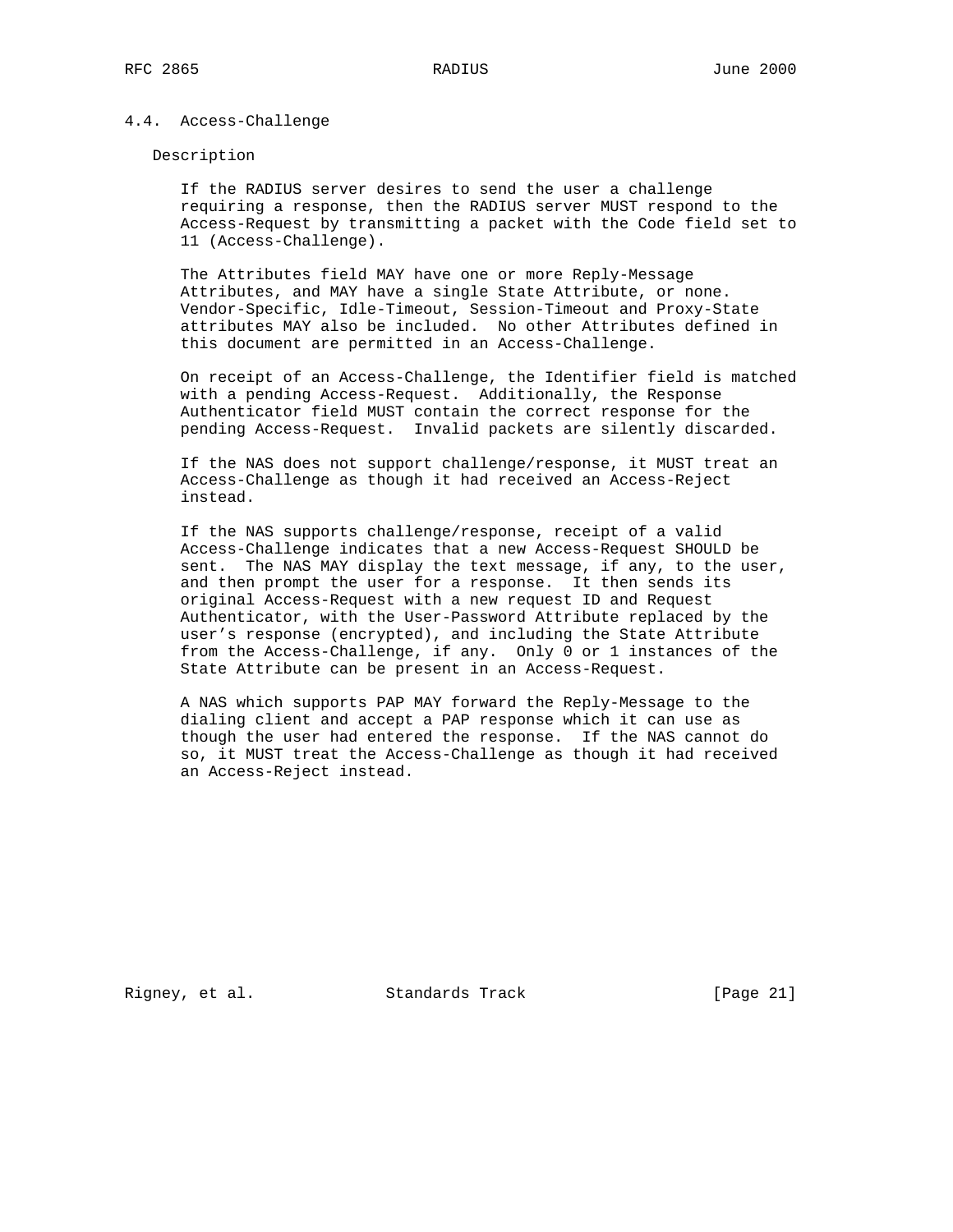A summary of the Access-Challenge packet format is shown below. The fields are transmitted from left to right.

0  $1$  2 3 0 1 2 3 4 5 6 7 8 9 0 1 2 3 4 5 6 7 8 9 0 1 2 3 4 5 6 7 8 9 0 1 +-+-+-+-+-+-+-+-+-+-+-+-+-+-+-+-+-+-+-+-+-+-+-+-+-+-+-+-+-+-+-+-+ | Code | Identifier | Length | +-+-+-+-+-+-+-+-+-+-+-+-+-+-+-+-+-+-+-+-+-+-+-+-+-+-+-+-+-+-+-+-+ | | Response Authenticator | | | | +-+-+-+-+-+-+-+-+-+-+-+-+-+-+-+-+-+-+-+-+-+-+-+-+-+-+-+-+-+-+-+-+ | Attributes ... +-+-+-+-+-+-+-+-+-+-+-+-+-

Code

11 for Access-Challenge.

#### Identifier

 The Identifier field is a copy of the Identifier field of the Access-Request which caused this Access-Challenge.

#### Response Authenticator

 The Response Authenticator value is calculated from the Access- Request value, as described earlier.

### Attributes

 The Attributes field is variable in length, and contains a list of zero or more Attributes.

### 5. Attributes

 RADIUS Attributes carry the specific authentication, authorization, information and configuration details for the request and reply.

 The end of the list of Attributes is indicated by the Length of the RADIUS packet.

 Some Attributes MAY be included more than once. The effect of this is Attribute specific, and is specified in each Attribute description. A summary table is provided at the end of the "Attributes" section.

Rigney, et al. Standards Track [Page 22]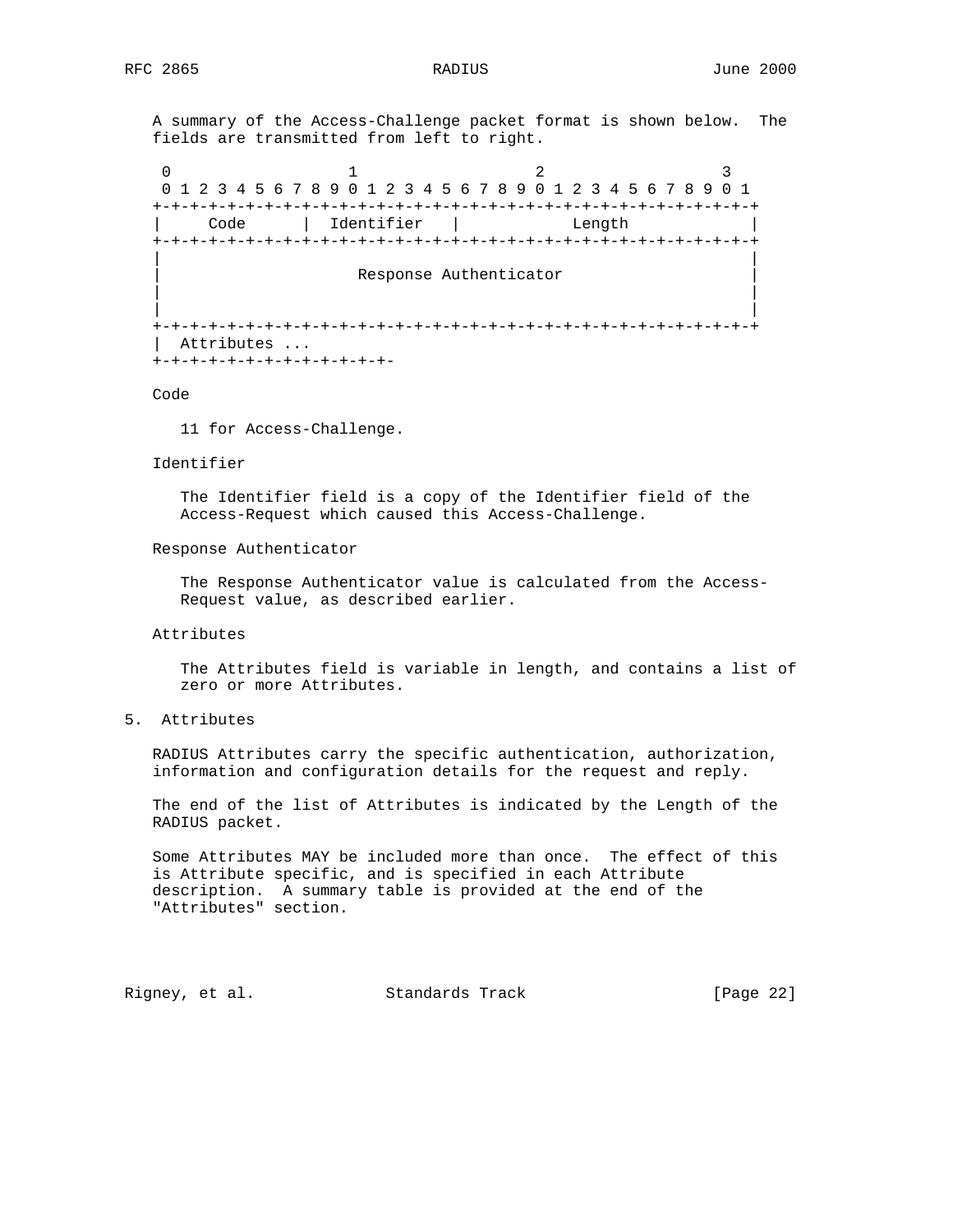If multiple Attributes with the same Type are present, the order of Attributes with the same Type MUST be preserved by any proxies. The order of Attributes of different Types is not required to be preserved. A RADIUS server or client MUST NOT have any dependencies on the order of attributes of different types. A RADIUS server or client MUST NOT require attributes of the same type to be contiguous.

 Where an Attribute's description limits which kinds of packet it can be contained in, this applies only to the packet types defined in this document, namely Access-Request, Access-Accept, Access-Reject and Access-Challenge (Codes 1, 2, 3, and 11). Other documents defining other packet types may also use Attributes described here. To determine which Attributes are allowed in Accounting-Request and Accounting-Response packets (Codes 4 and 5) refer to the RADIUS Accounting document [5].

 Likewise where packet types defined here state that only certain Attributes are permissible in them, future memos defining new Attributes should indicate which packet types the new Attributes may be present in.

 A summary of the Attribute format is shown below. The fields are transmitted from left to right.

|                       |  |  |  |  | 0 1 2 3 4 5 6 7 8 9 0 1 2 3 4 5 6 7 8 9 0 |  |  |  |  |  |  |  |  |  |  |  |  |  |  |  |
|-----------------------|--|--|--|--|-------------------------------------------|--|--|--|--|--|--|--|--|--|--|--|--|--|--|--|
|                       |  |  |  |  |                                           |  |  |  |  |  |  |  |  |  |  |  |  |  |  |  |
| Type   Length   Value |  |  |  |  |                                           |  |  |  |  |  |  |  |  |  |  |  |  |  |  |  |
|                       |  |  |  |  |                                           |  |  |  |  |  |  |  |  |  |  |  |  |  |  |  |

Type

 The Type field is one octet. Up-to-date values of the RADIUS Type field are specified in the most recent "Assigned Numbers" RFC [6]. Values 192-223 are reserved for experimental use, values 224-240 are reserved for implementation-specific use, and values 241-255 are reserved and should not be used.

A RADIUS server MAY ignore Attributes with an unknown Type.

A RADIUS client MAY ignore Attributes with an unknown Type.

Rigney, et al. Standards Track [Page 23]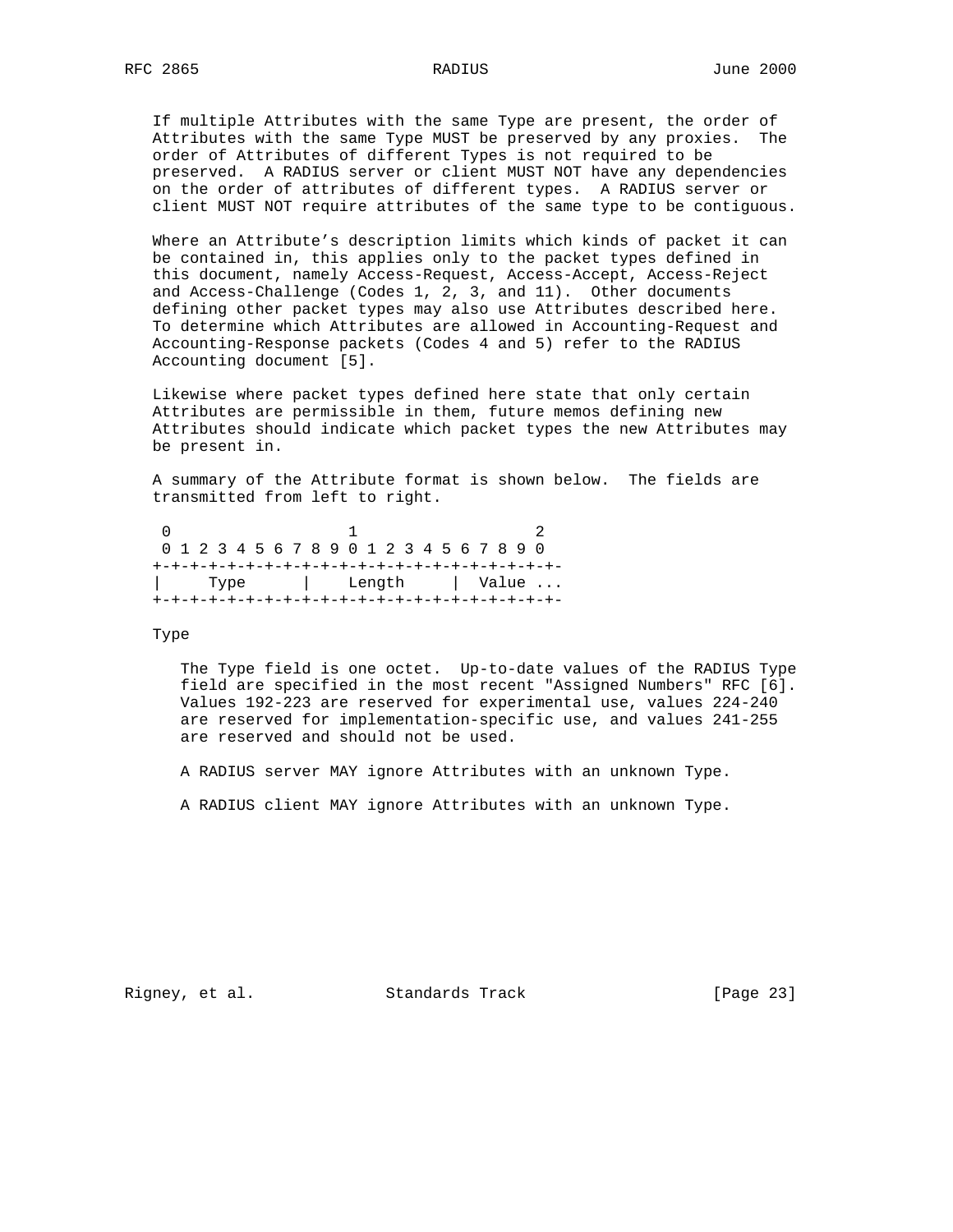This specification concerns the following values:

| 1         | User-Name                 |
|-----------|---------------------------|
| 2         | User-Password             |
| 3         | CHAP-Password             |
| 4         | NAS-IP-Address            |
| 5         | NAS-Port                  |
| 6         | Service-Type              |
| 7         | Framed-Protocol           |
| 8         | Framed-IP-Address         |
| 9         | Framed-IP-Netmask         |
| 10        | Framed-Routing            |
| 11        | Filter-Id                 |
| 12        | Framed-MTU                |
| 13        | Framed-Compression        |
| 14        | Login-IP-Host             |
| 15        | Login-Service             |
| 16        | Login-TCP-Port            |
| 17        | (unassigned)              |
| 18        | Reply-Message             |
| 19        | Callback-Number           |
| 20        | Callback-Id               |
| 21        | (unassigned)              |
| 22        | Framed-Route              |
| 23        | Framed-IPX-Network        |
| 24        | State                     |
| 25        | Class                     |
| 26        | Vendor-Specific           |
| 27        | Session-Timeout           |
| 28        | Idle-Timeout              |
| 29        | Termination-Action        |
| 30        | Called-Station-Id         |
| 31        | Calling-Station-Id        |
| 32        | NAS-Identifier            |
| 33        | Proxy-State               |
| 34        | Login-LAT-Service         |
| 35        | Login-LAT-Node            |
| 36        | Login-LAT-Group           |
| 37        | Framed-AppleTalk-Link     |
| 38        | Framed-AppleTalk-Network  |
| 39        | Framed-AppleTalk-Zone     |
| $40 - 59$ | (reserved for accounting) |
| 60        | CHAP-Challenge            |
| 61        | NAS-Port-Type             |
| 62        | Port-Limit                |
| 63        | Login-LAT-Port            |

Rigney, et al. Standards Track [Page 24]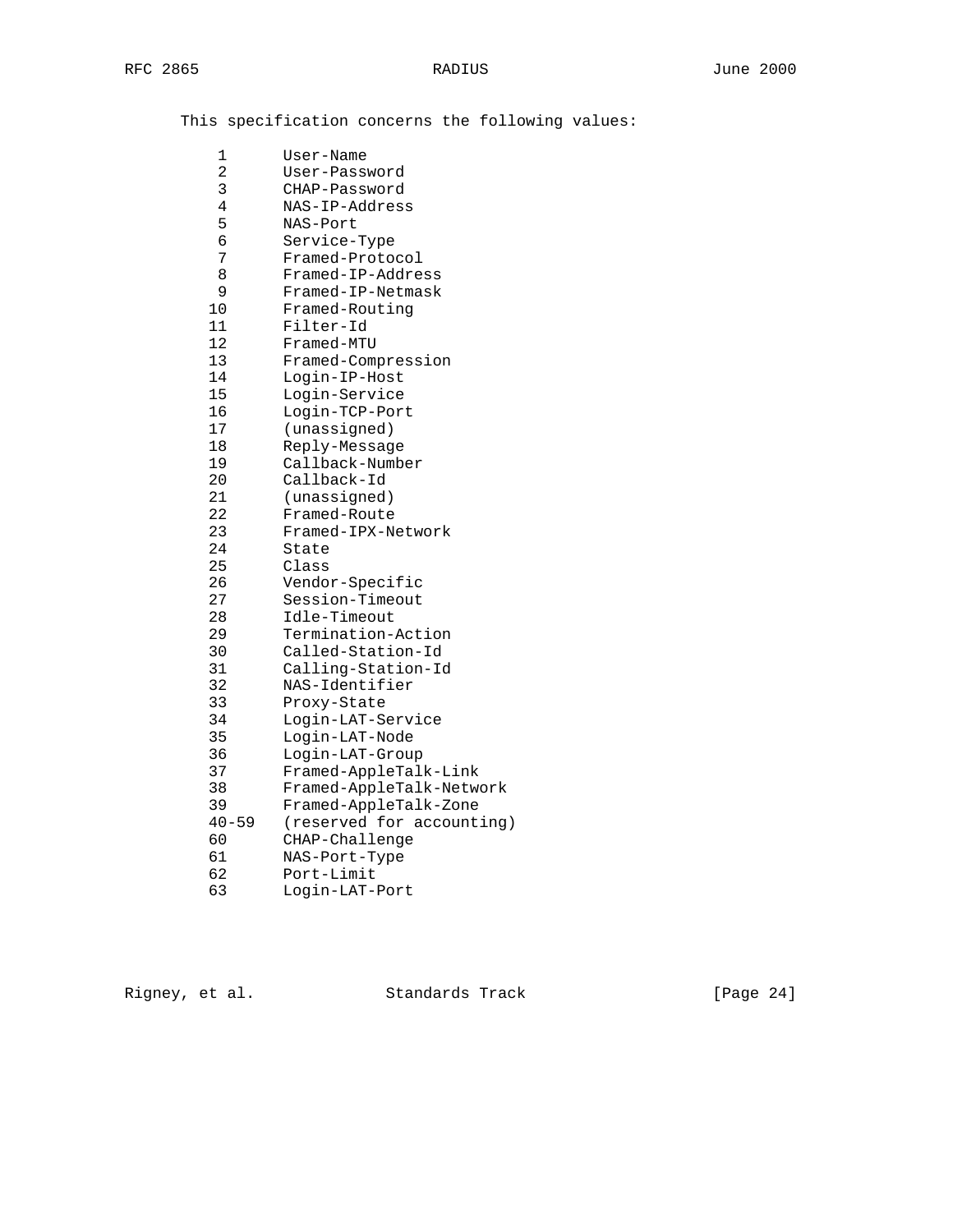#### Length

 The Length field is one octet, and indicates the length of this Attribute including the Type, Length and Value fields. If an Attribute is received in an Access-Request but with an invalid Length, an Access-Reject SHOULD be transmitted. If an Attribute is received in an Access-Accept, Access-Reject or Access-Challenge packet with an invalid length, the packet MUST either be treated as an Access-Reject or else silently discarded.

## Value

 The Value field is zero or more octets and contains information specific to the Attribute. The format and length of the Value field is determined by the Type and Length fields.

 Note that none of the types in RADIUS terminate with a NUL (hex 00). In particular, types "text" and "string" in RADIUS do not terminate with a NUL (hex 00). The Attribute has a length field and does not use a terminator. Text contains UTF-8 encoded 10646 [7] characters and String contains 8-bit binary data. Servers and servers and clients MUST be able to deal with embedded nulls. RADIUS implementers using C are cautioned not to use strcpy() when handling strings.

 The format of the value field is one of five data types. Note that type "text" is a subset of type "string".

- text 1-253 octets containing UTF-8 encoded 10646 [7] characters. Text of length zero (0) MUST NOT be sent; omit the entire attribute instead.
- string 1-253 octets containing binary data (values 0 through 255 decimal, inclusive). Strings of length zero (0) MUST NOT be sent; omit the entire attribute instead.
- address 32 bit value, most significant octet first.
- integer 32 bit unsigned value, most significant octet first.
- time 32 bit unsigned value, most significant octet first seconds since 00:00:00 UTC, January 1, 1970. The standard Attributes do not use this data type but it is presented here for possible use in future attributes.

Rigney, et al. Standards Track [Page 25]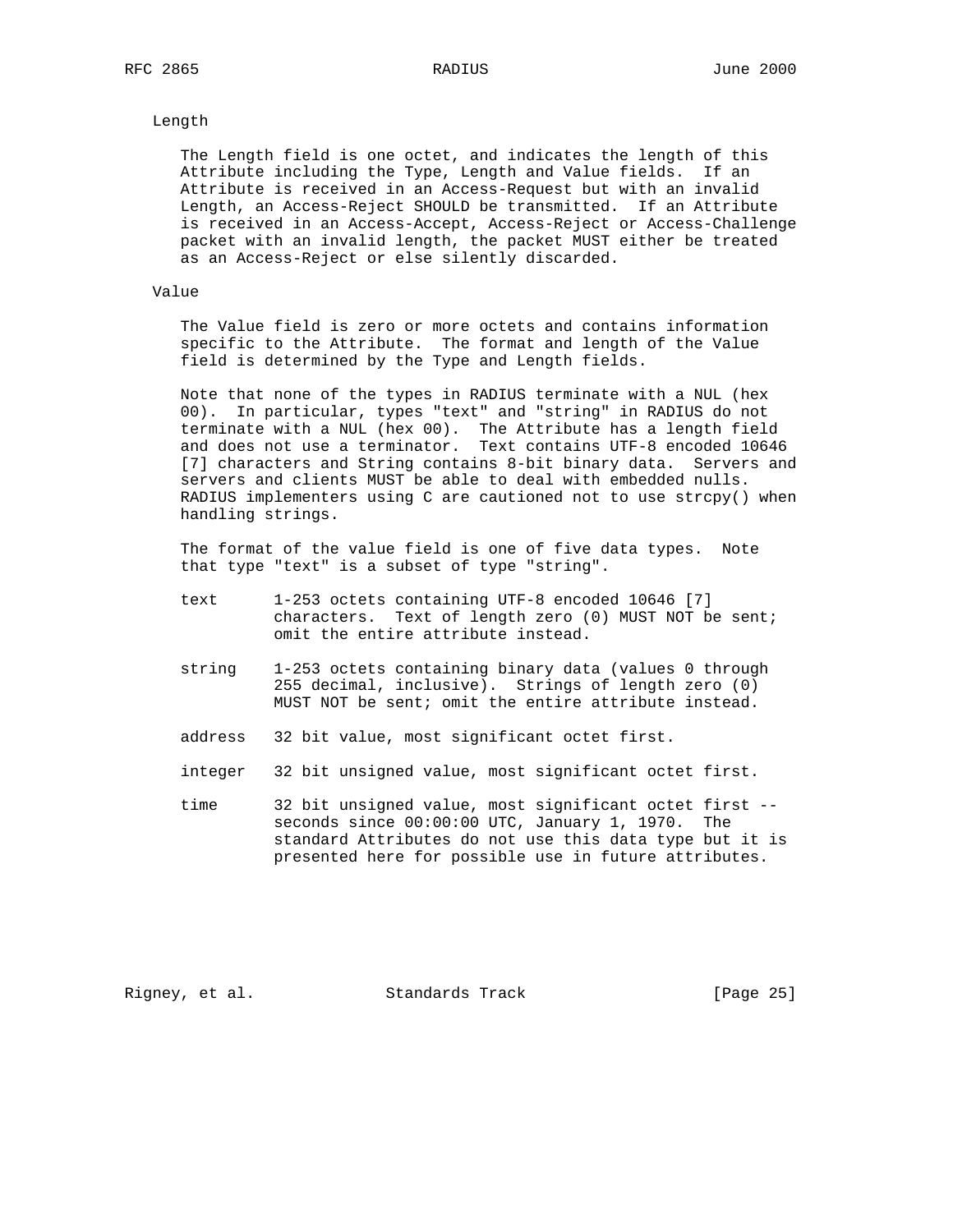# 5.1. User-Name

Description

 This Attribute indicates the name of the user to be authenticated. It MUST be sent in Access-Request packets if available.

 It MAY be sent in an Access-Accept packet, in which case the client SHOULD use the name returned in the Access-Accept packet in all Accounting-Request packets for this session. If the Access- Accept includes Service-Type = Rlogin and the User-Name attribute, a NAS MAY use the returned User-Name when performing the Rlogin function.

 A summary of the User-Name Attribute format is shown below. The fields are transmitted from left to right.

|  |  |  |  |  |  |  |  |                        |  |  |  |  |  |  |  |  |  |  | 0 1 2 3 4 5 6 7 8 9 0 1 2 3 4 5 6 7 8 9 0 1 |  |  |  |
|--|--|--|--|--|--|--|--|------------------------|--|--|--|--|--|--|--|--|--|--|---------------------------------------------|--|--|--|
|  |  |  |  |  |  |  |  |                        |  |  |  |  |  |  |  |  |  |  |                                             |  |  |  |
|  |  |  |  |  |  |  |  | Type   Length   String |  |  |  |  |  |  |  |  |  |  |                                             |  |  |  |
|  |  |  |  |  |  |  |  |                        |  |  |  |  |  |  |  |  |  |  |                                             |  |  |  |

# Type

1 for User-Name.

#### Length

 $>= 3$ 

#### String

 The String field is one or more octets. The NAS may limit the maximum length of the User-Name but the ability to handle at least 63 octets is recommended.

The format of the username MAY be one of several forms:

text Consisting only of UTF-8 encoded 10646 [7] characters.

 network access identifier A Network Access Identifier as described in RFC 2486 [8].

 distinguished name A name in ASN.1 form used in Public Key authentication systems.

Rigney, et al. Standards Track [Page 26]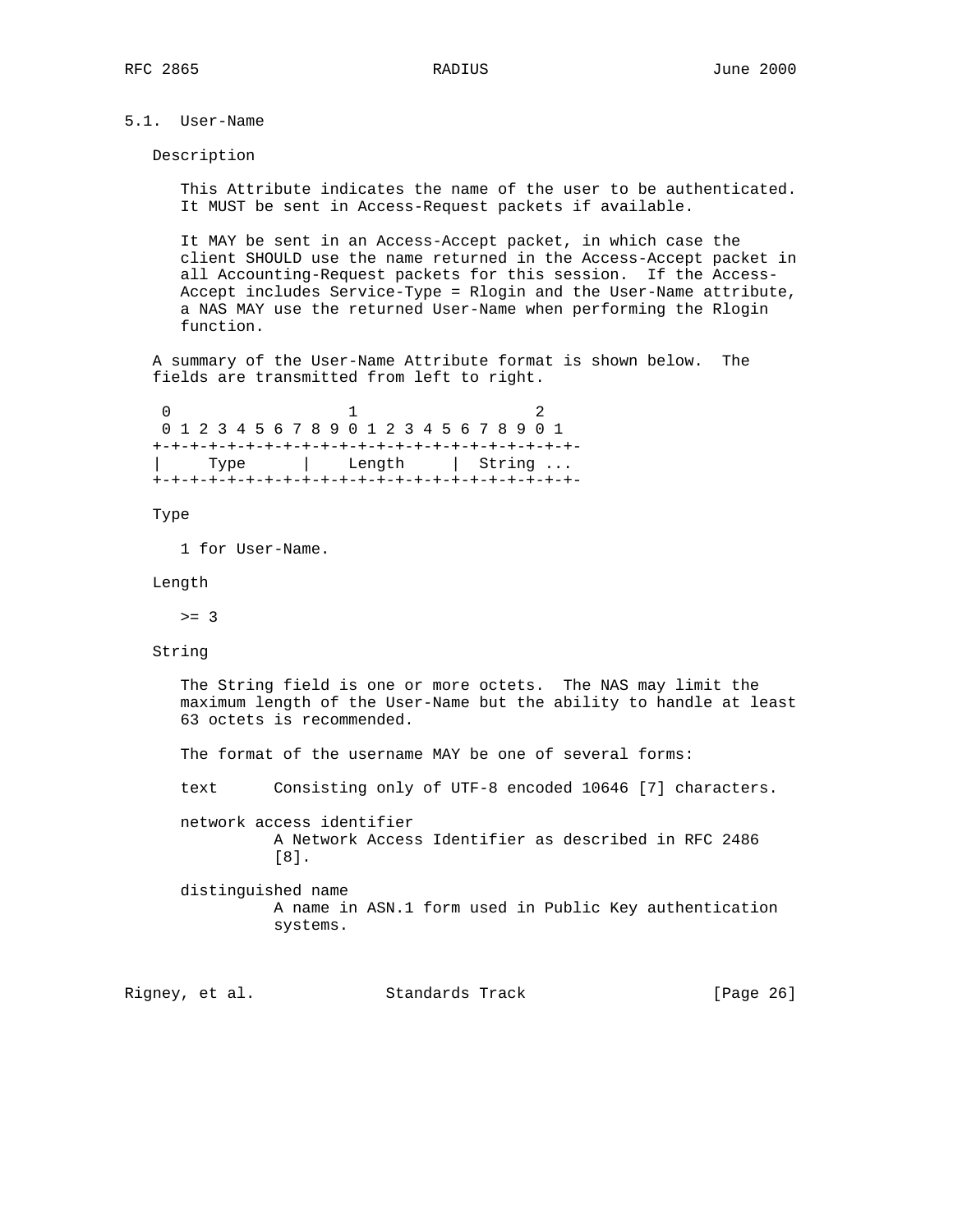# 5.2. User-Password

Description

 This Attribute indicates the password of the user to be authenticated, or the user's input following an Access-Challenge. It is only used in Access-Request packets.

 On transmission, the password is hidden. The password is first padded at the end with nulls to a multiple of 16 octets. A one way MD5 hash is calculated over a stream of octets consisting of the shared secret followed by the Request Authenticator. This value is XORed with the first 16 octet segment of the password and placed in the first 16 octets of the String field of the User- Password Attribute.

 If the password is longer than 16 characters, a second one-way MD5 hash is calculated over a stream of octets consisting of the shared secret followed by the result of the first xor. That hash is XORed with the second 16 octet segment of the password and placed in the second 16 octets of the String field of the User- Password Attribute.

 If necessary, this operation is repeated, with each xor result being used along with the shared secret to generate the next hash to xor the next segment of the password, to no more than 128 characters.

 The method is taken from the book "Network Security" by Kaufman, Perlman and Speciner [9] pages 109-110. A more precise explanation of the method follows:

 Call the shared secret S and the pseudo-random 128-bit Request Authenticator RA. Break the password into 16-octet chunks p1, p2, etc. with the last one padded at the end with nulls to a 16-octet boundary. Call the ciphertext blocks  $c(1)$ ,  $c(2)$ , etc. We'll need intermediate values b1, b2, etc.

 $b1 = MD5(S + RA)$  c(1) = p1 xor b1  $b2 = MD5(S + c(1))$   $c(2) = p2 x$ or  $b2$  . . . . . .  $bi = MD5(S + c(i-1))$  c(i) = pi xor bi

> The String will contain  $c(1)+c(2)+...+c(i)$  where + denotes concatenation.

Rigney, et al. Standards Track [Page 27]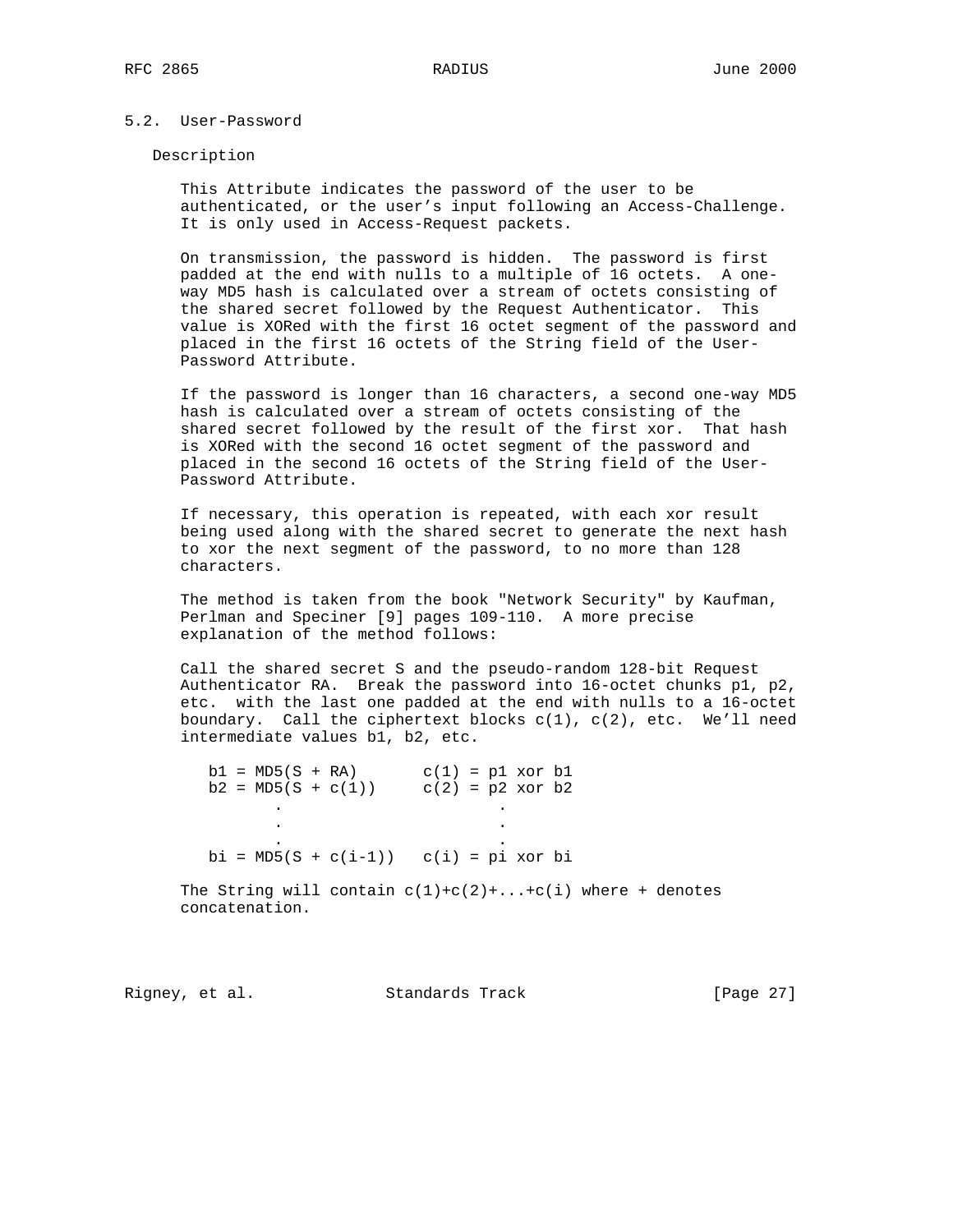On receipt, the process is reversed to yield the original password.

 A summary of the User-Password Attribute format is shown below. The fields are transmitted from left to right.

 $0$  1 2 0 1 2 3 4 5 6 7 8 9 0 1 2 3 4 5 6 7 8 9 0 1 +-+-+-+-+-+-+-+-+-+-+-+-+-+-+-+-+-+-+-+-+-+-+- | Type | Length | String ... +-+-+-+-+-+-+-+-+-+-+-+-+-+-+-+-+-+-+-+-+-+-+-

### Type

2 for User-Password.

### Length

At least 18 and no larger than 130.

#### String

The String field is between 16 and 128 octets long, inclusive.

5.3. CHAP-Password

Description

 This Attribute indicates the response value provided by a PPP Challenge-Handshake Authentication Protocol (CHAP) user in response to the challenge. It is only used in Access-Request packets.

 The CHAP challenge value is found in the CHAP-Challenge Attribute (60) if present in the packet, otherwise in the Request Authenticator field.

 A summary of the CHAP-Password Attribute format is shown below. The fields are transmitted from left to right.

 $0$  1 2 0 1 2 3 4 5 6 7 8 9 0 1 2 3 4 5 6 7 8 9 0 1 2 3 4 5 6 7 8 9 +-+-+-+-+-+-+-+-+-+-+-+-+-+-+-+-+-+-+-+-+-+-+-+-+-+-+-+-+-+-+- | Type | Length | CHAP Ident | String ... +-+-+-+-+-+-+-+-+-+-+-+-+-+-+-+-+-+-+-+-+-+-+-+-+-+-+-+-+-+-+-

Rigney, et al. Standards Track [Page 28]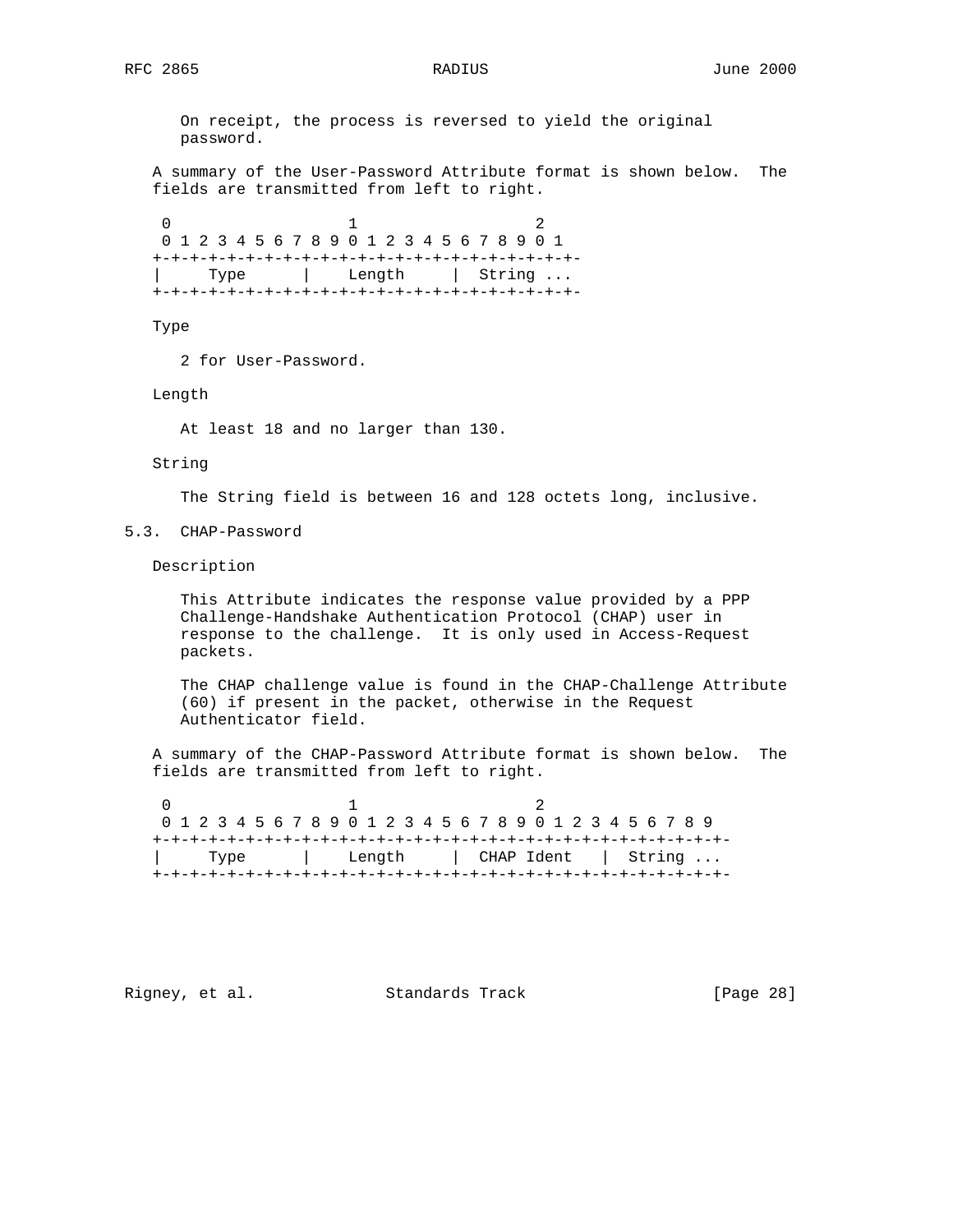Type

3 for CHAP-Password.

Length

19

CHAP Ident

 This field is one octet, and contains the CHAP Identifier from the user's CHAP Response.

String

 The String field is 16 octets, and contains the CHAP Response from the user.

# 5.4. NAS-IP-Address

Description

 This Attribute indicates the identifying IP Address of the NAS which is requesting authentication of the user, and SHOULD be unique to the NAS within the scope of the RADIUS server. NAS-IP- Address is only used in Access-Request packets. Either NAS-IP- Address or NAS-Identifier MUST be present in an Access-Request packet.

 Note that NAS-IP-Address MUST NOT be used to select the shared secret used to authenticate the request. The source IP address of the Access-Request packet MUST be used to select the shared secret.

 A summary of the NAS-IP-Address Attribute format is shown below. The fields are transmitted from left to right.

0  $1$  2 3 0 1 2 3 4 5 6 7 8 9 0 1 2 3 4 5 6 7 8 9 0 1 2 3 4 5 6 7 8 9 0 1 +-+-+-+-+-+-+-+-+-+-+-+-+-+-+-+-+-+-+-+-+-+-+-+-+-+-+-+-+-+-+-+-+ | Type | Length | Address +-+-+-+-+-+-+-+-+-+-+-+-+-+-+-+-+-+-+-+-+-+-+-+-+-+-+-+-+-+-+-+-+ Address (cont) | +-+-+-+-+-+-+-+-+-+-+-+-+-+-+-+-+

Type

4 for NAS-IP-Address.

Rigney, et al. Standards Track [Page 29]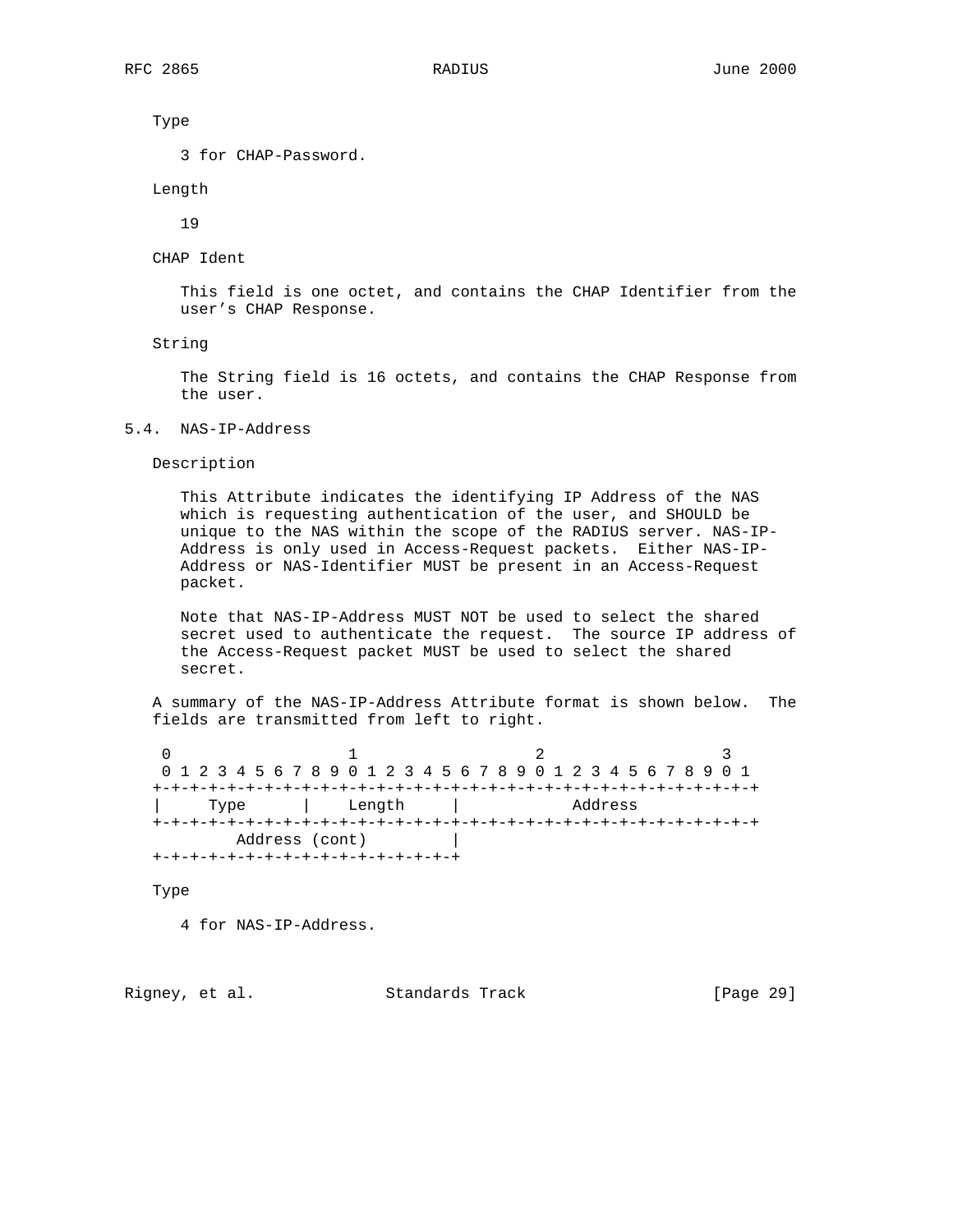Length

6

Address

The Address field is four octets.

5.5. NAS-Port

Description

 This Attribute indicates the physical port number of the NAS which is authenticating the user. It is only used in Access-Request packets. Note that this is using "port" in its sense of a physical connection on the NAS, not in the sense of a TCP or UDP port number. Either NAS-Port or NAS-Port-Type (61) or both SHOULD be present in an Access-Request packet, if the NAS differentiates among its ports.

 A summary of the NAS-Port Attribute format is shown below. The fields are transmitted from left to right.

0  $1$  2 3 0 1 2 3 4 5 6 7 8 9 0 1 2 3 4 5 6 7 8 9 0 1 2 3 4 5 6 7 8 9 0 1 +-+-+-+-+-+-+-+-+-+-+-+-+-+-+-+-+-+-+-+-+-+-+-+-+-+-+-+-+-+-+-+-+ | Type | Length | Value +-+-+-+-+-+-+-+-+-+-+-+-+-+-+-+-+-+-+-+-+-+-+-+-+-+-+-+-+-+-+-+-+ Value (cont) | +-+-+-+-+-+-+-+-+-+-+-+-+-+-+-+-+

Type

5 for NAS-Port.

# Length

6

Value

The Value field is four octets.

Rigney, et al. Standards Track [Page 30]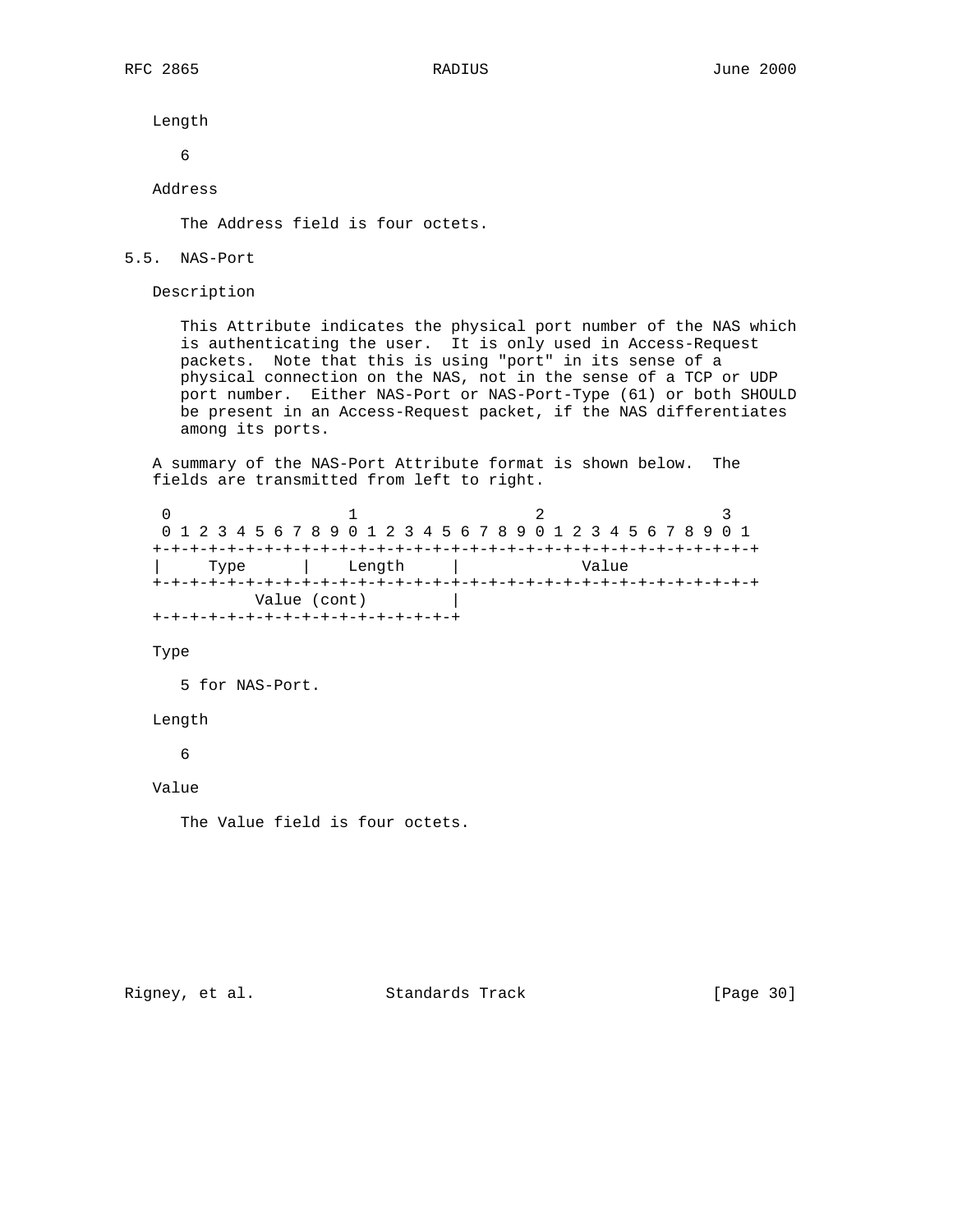# 5.6. Service-Type

Description

 This Attribute indicates the type of service the user has requested, or the type of service to be provided. It MAY be used in both Access-Request and Access-Accept packets. A NAS is not required to implement all of these service types, and MUST treat unknown or unsupported Service-Types as though an Access-Reject had been received instead.

 A summary of the Service-Type Attribute format is shown below. The fields are transmitted from left to right.

0  $1$  2 3 0 1 2 3 4 5 6 7 8 9 0 1 2 3 4 5 6 7 8 9 0 1 2 3 4 5 6 7 8 9 0 1 +-+-+-+-+-+-+-+-+-+-+-+-+-+-+-+-+-+-+-+-+-+-+-+-+-+-+-+-+-+-+-+-+ | Type | Length | Value +-+-+-+-+-+-+-+-+-+-+-+-+-+-+-+-+-+-+-+-+-+-+-+-+-+-+-+-+-+-+-+-+ Value (cont) | +-+-+-+-+-+-+-+-+-+-+-+-+-+-+-+-+

Type

6 for Service-Type.

Length

6

Value

The Value field is four octets.

|    | Login                   |
|----|-------------------------|
| 2  | Framed                  |
| 3  | Callback Login          |
| 4  | Callback Framed         |
| 5  | Outbound                |
| 6  | Administrative          |
| 7  | NAS Prompt              |
| 8  | Authenticate Only       |
| 9  | Callback NAS Prompt     |
| 10 | Call Check              |
| 11 | Callback Administrative |

Rigney, et al. Standards Track [Page 31]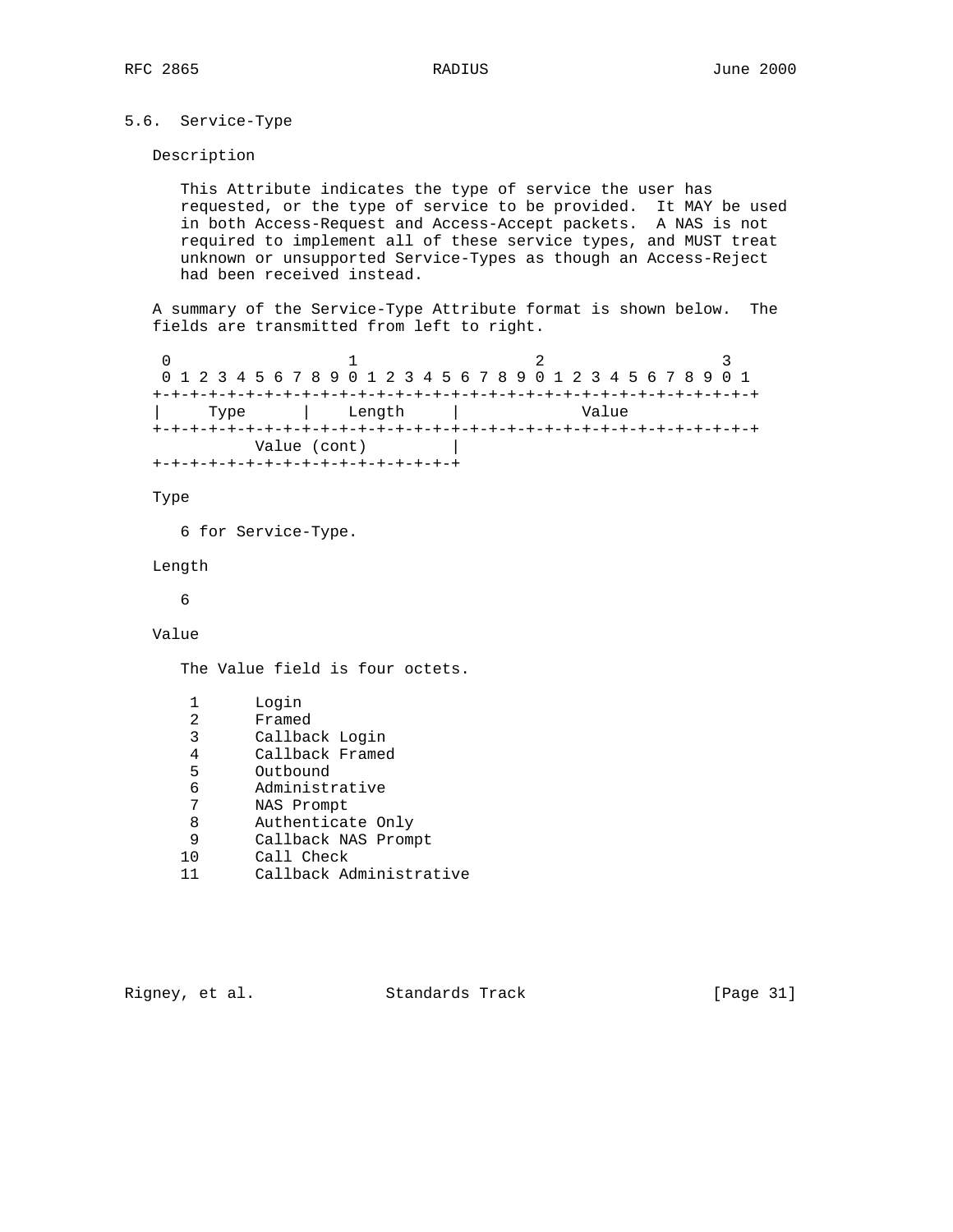The service types are defined as follows when used in an Access- Accept. When used in an Access-Request, they MAY be considered to be a hint to the RADIUS server that the NAS has reason to believe the user would prefer the kind of service indicated, but the server is not required to honor the hint.

Login The user should be connected to a host.

- Framed A Framed Protocol should be started for the User, such as PPP or SLIP.
- Callback Login The user should be disconnected and called back, then connected to a host.
- Callback Framed The user should be disconnected and called back, then a Framed Protocol should be started for the User, such as PPP or SLIP.
- Outbound The user should be granted access to outgoing devices.
- Administrative The user should be granted access to the administrative interface to the NAS from which privileged commands can be executed.
- NAS Prompt The user should be provided a command prompt on the NAS from which non-privileged commands can be executed.

 Authenticate Only Only Authentication is requested, and no authorization information needs to be returned in the Access-Accept (typically used by proxy servers rather than the NAS itself).

- Callback NAS Prompt The user should be disconnected and called back, then provided a command prompt on the NAS from which non-privileged commands can be executed.
- Call Check Used by the NAS in an Access-Request packet to indicate that a call is being received and that the RADIUS server should send back an Access-Accept to answer the call, or an Access-Reject to not accept the call, typically based on the Called-Station-Id or Calling-Station-Id attributes. It is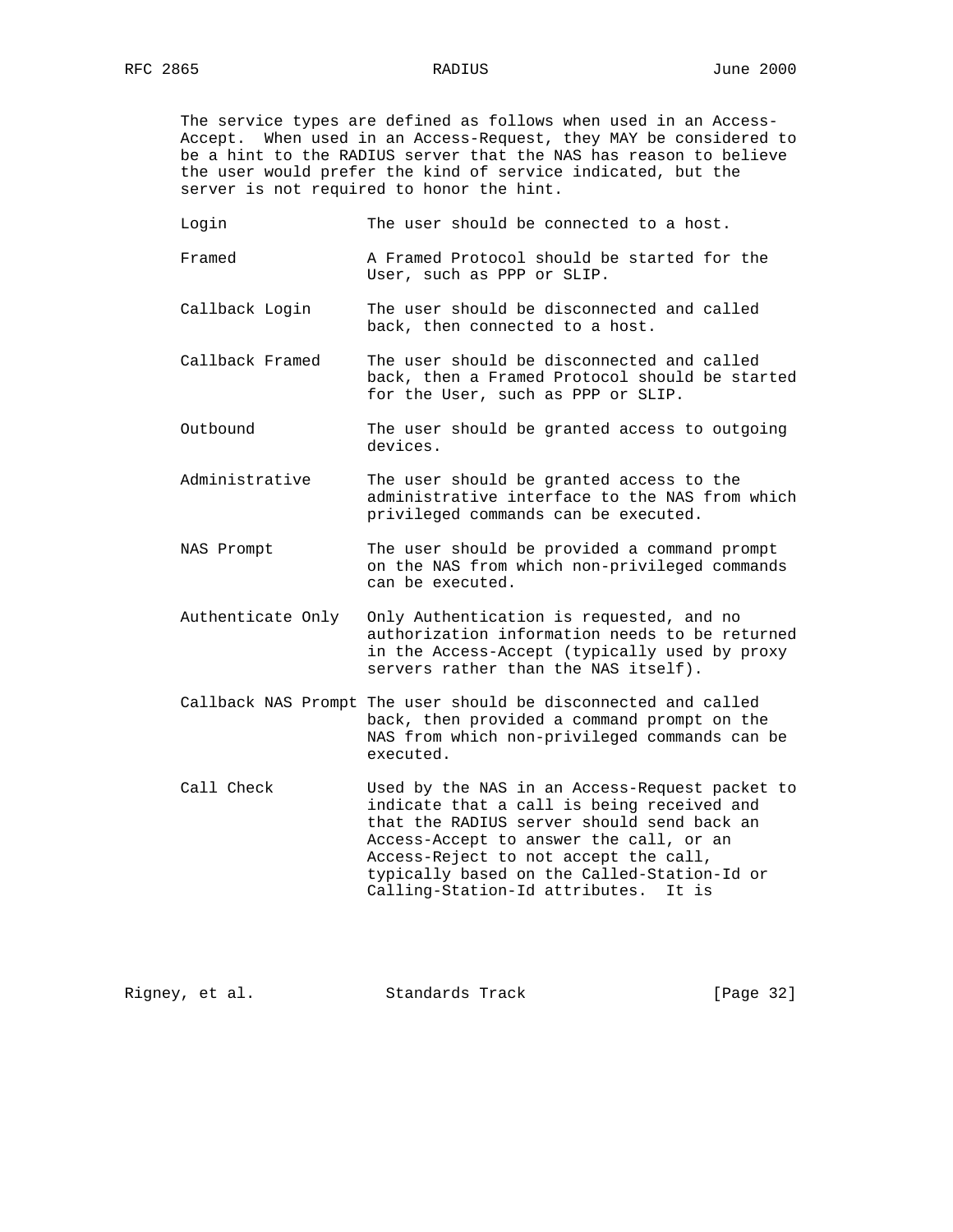recommended that such Access-Requests use the value of Calling-Station-Id as the value of the User-Name.

Callback Administrative

 The user should be disconnected and called back, then granted access to the administrative interface to the NAS from which privileged commands can be executed.

5.7. Framed-Protocol

Description

 This Attribute indicates the framing to be used for framed access. It MAY be used in both Access-Request and Access-Accept packets.

 A summary of the Framed-Protocol Attribute format is shown below. The fields are transmitted from left to right.

0  $1$  2 3 0 1 2 3 4 5 6 7 8 9 0 1 2 3 4 5 6 7 8 9 0 1 2 3 4 5 6 7 8 9 0 1 +-+-+-+-+-+-+-+-+-+-+-+-+-+-+-+-+-+-+-+-+-+-+-+-+-+-+-+-+-+-+-+-+ | Type | Length | Value +-+-+-+-+-+-+-+-+-+-+-+-+-+-+-+-+-+-+-+-+-+-+-+-+-+-+-+-+-+-+-+-+ Value (cont) | +-+-+-+-+-+-+-+-+-+-+-+-+-+-+-+-+

Type

7 for Framed-Protocol.

Length

6

Value

The Value field is four octets.

|               | <b>PPP</b>                                        |
|---------------|---------------------------------------------------|
|               | SLTP                                              |
| $\mathcal{R}$ | AppleTalk Remote Access Protocol (ARAP)           |
| 4             | Gandalf proprietary SingleLink/MultiLink protocol |
| 5.            | Xylogics proprietary IPX/SLIP                     |
| 6.            | X.75 Synchronous                                  |
|               |                                                   |

Rigney, et al. Standards Track [Page 33]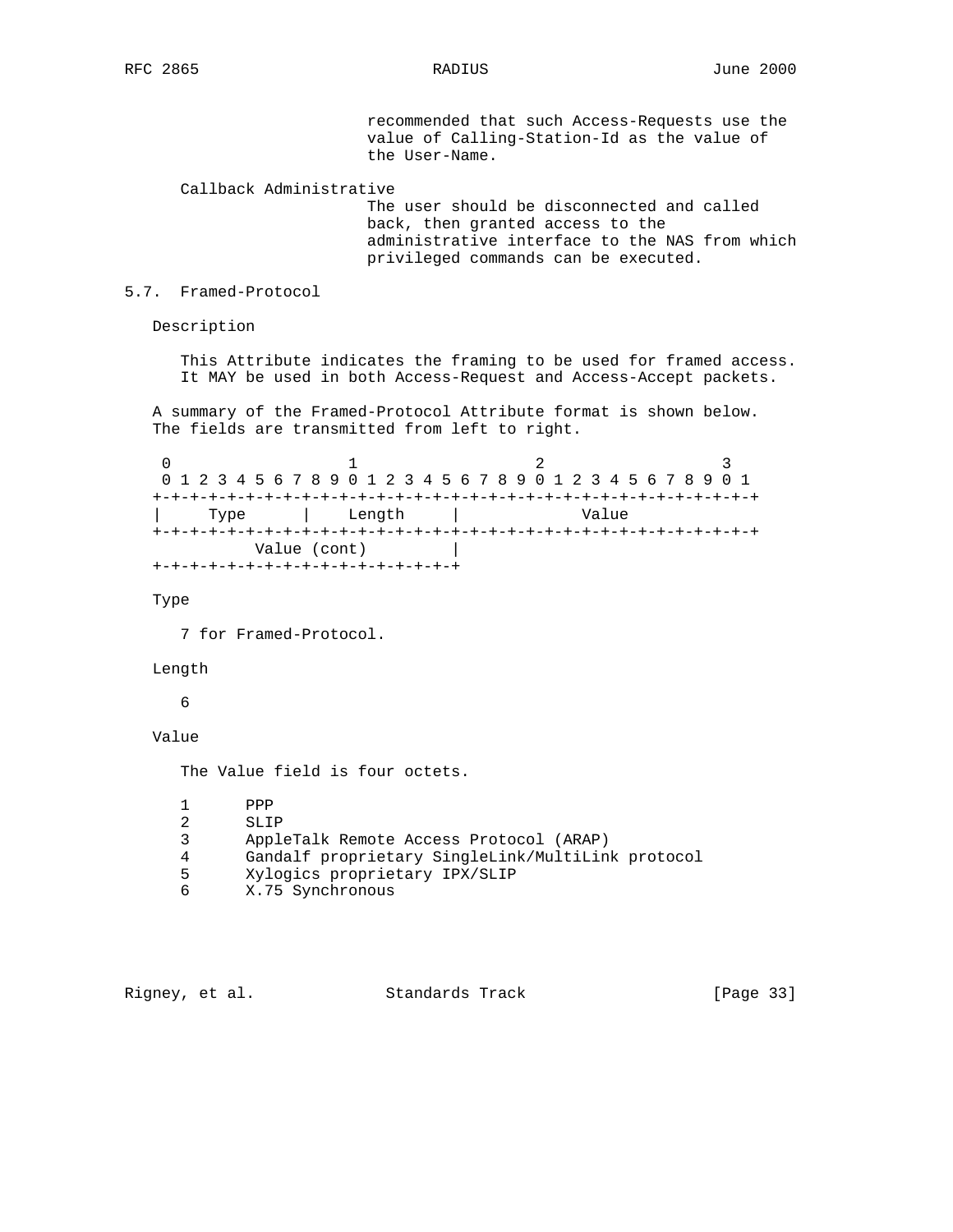# 5.8. Framed-IP-Address

Description

 This Attribute indicates the address to be configured for the user. It MAY be used in Access-Accept packets. It MAY be used in an Access-Request packet as a hint by the NAS to the server that it would prefer that address, but the server is not required to honor the hint.

 A summary of the Framed-IP-Address Attribute format is shown below. The fields are transmitted from left to right.

0  $1$  2 3 0 1 2 3 4 5 6 7 8 9 0 1 2 3 4 5 6 7 8 9 0 1 2 3 4 5 6 7 8 9 0 1 +-+-+-+-+-+-+-+-+-+-+-+-+-+-+-+-+-+-+-+-+-+-+-+-+-+-+-+-+-+-+-+-+ | Type | Length | Address +-+-+-+-+-+-+-+-+-+-+-+-+-+-+-+-+-+-+-+-+-+-+-+-+-+-+-+-+-+-+-+-+ Address (cont) | +-+-+-+-+-+-+-+-+-+-+-+-+-+-+-+-+

Type

8 for Framed-IP-Address.

Length

6

Address

 The Address field is four octets. The value 0xFFFFFFFF indicates that the NAS Should allow the user to select an address (e.g. Negotiated). The value 0xFFFFFFFE indicates that the NAS should select an address for the user (e.g. Assigned from a pool of addresses kept by the NAS). Other valid values indicate that the NAS should use that value as the user's IP address.

# 5.9. Framed-IP-Netmask

Description

 This Attribute indicates the IP netmask to be configured for the user when the user is a router to a network. It MAY be used in Access-Accept packets. It MAY be used in an Access-Request packet as a hint by the NAS to the server that it would prefer that netmask, but the server is not required to honor the hint.

Rigney, et al. Standards Track [Page 34]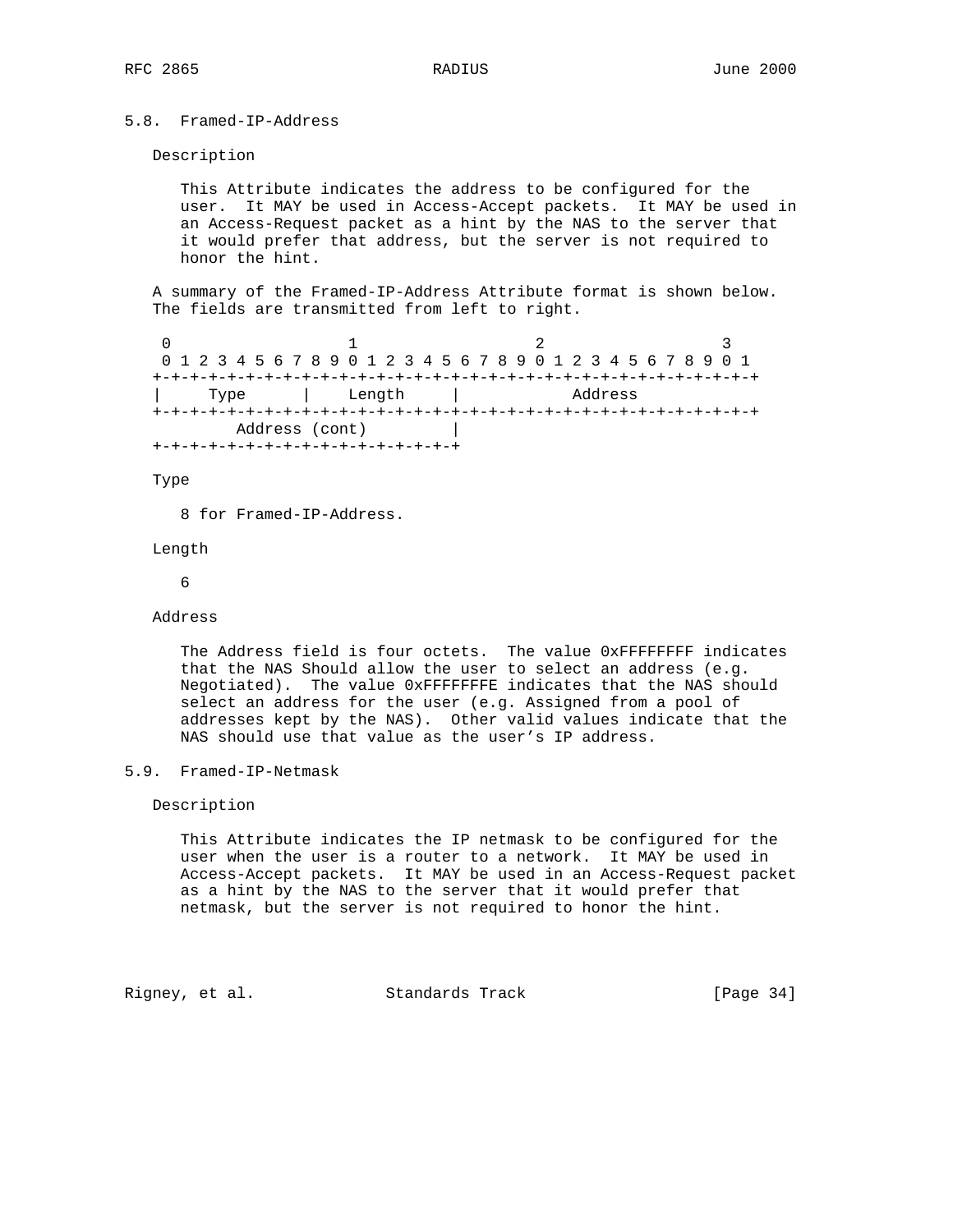A summary of the Framed-IP-Netmask Attribute format is shown below. The fields are transmitted from left to right.

0  $1$  2 3 0 1 2 3 4 5 6 7 8 9 0 1 2 3 4 5 6 7 8 9 0 1 2 3 4 5 6 7 8 9 0 1 +-+-+-+-+-+-+-+-+-+-+-+-+-+-+-+-+-+-+-+-+-+-+-+-+-+-+-+-+-+-+-+-+ | Type | Length | Address +-+-+-+-+-+-+-+-+-+-+-+-+-+-+-+-+-+-+-+-+-+-+-+-+-+-+-+-+-+-+-+-+ Address (cont) | +-+-+-+-+-+-+-+-+-+-+-+-+-+-+-+-+

Type

9 for Framed-IP-Netmask.

Length

6

Address

 The Address field is four octets specifying the IP netmask of the user.

5.10. Framed-Routing

Description

 This Attribute indicates the routing method for the user, when the user is a router to a network. It is only used in Access-Accept packets.

 A summary of the Framed-Routing Attribute format is shown below. The fields are transmitted from left to right.

0  $1$  2 3 0 1 2 3 4 5 6 7 8 9 0 1 2 3 4 5 6 7 8 9 0 1 2 3 4 5 6 7 8 9 0 1 +-+-+-+-+-+-+-+-+-+-+-+-+-+-+-+-+-+-+-+-+-+-+-+-+-+-+-+-+-+-+-+-+ | Type | Length | Value +-+-+-+-+-+-+-+-+-+-+-+-+-+-+-+-+-+-+-+-+-+-+-+-+-+-+-+-+-+-+-+-+ Value (cont) | +-+-+-+-+-+-+-+-+-+-+-+-+-+-+-+-+

Type

10 for Framed-Routing.

Rigney, et al. Standards Track [Page 35]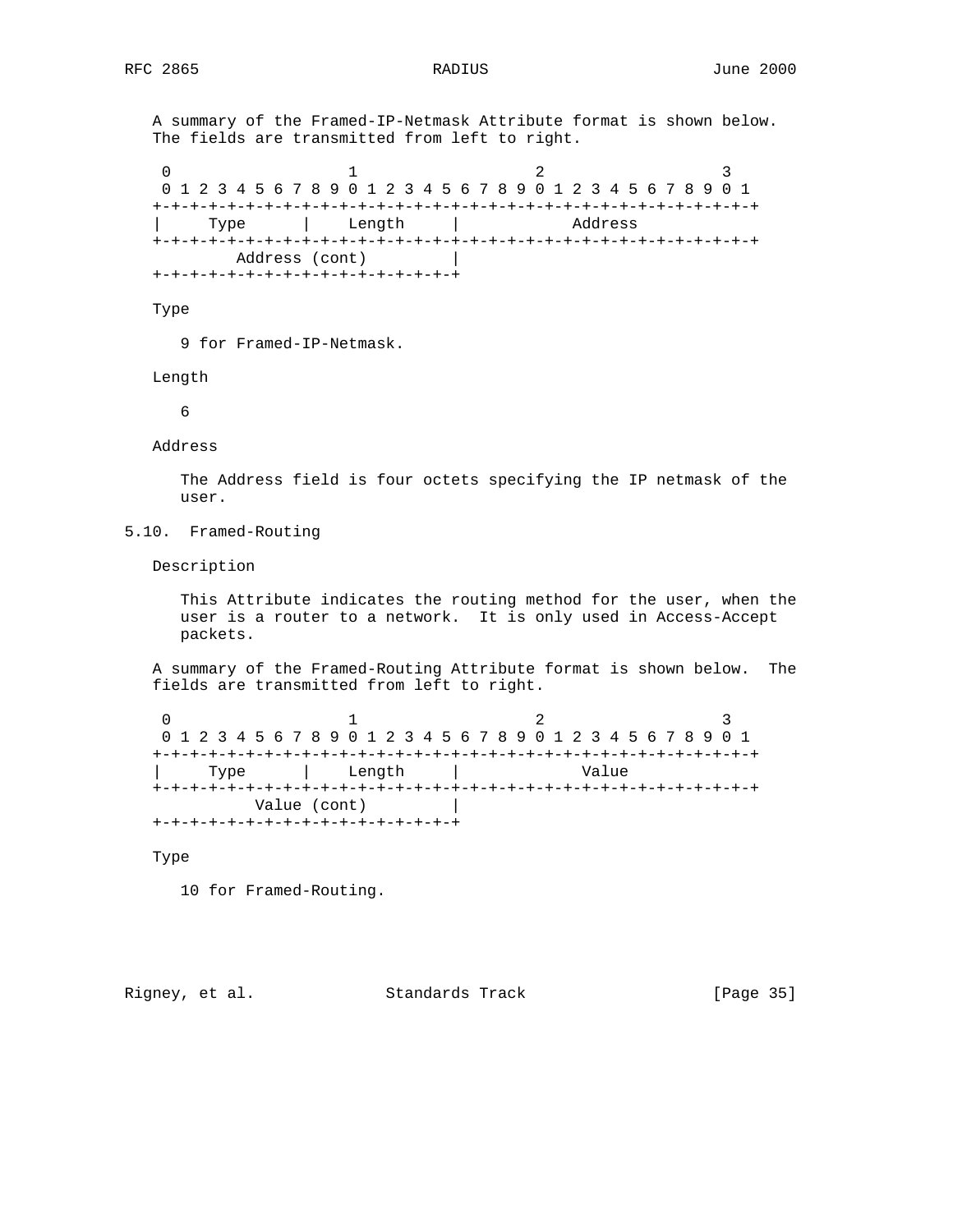Length

6

# Value

The Value field is four octets.

- 0 None
- 1 Send routing packets
- 2 Listen for routing packets
- 3 Send and Listen
- 5.11. Filter-Id

Description

 This Attribute indicates the name of the filter list for this user. Zero or more Filter-Id attributes MAY be sent in an Access-Accept packet.

 Identifying a filter list by name allows the filter to be used on different NASes without regard to filter-list implementation details.

 A summary of the Filter-Id Attribute format is shown below. The fields are transmitted from left to right.

| 0 1 2 3 4 5 6 7 8 9 0 1 2 3 4 5 6 7 8 9 0 1 |  |  |  |  |  |  |  |  |  |  |  |  |  |  |  |  |  |  |  |  |  |  |
|---------------------------------------------|--|--|--|--|--|--|--|--|--|--|--|--|--|--|--|--|--|--|--|--|--|--|
|                                             |  |  |  |  |  |  |  |  |  |  |  |  |  |  |  |  |  |  |  |  |  |  |
| Type   Length   Text                        |  |  |  |  |  |  |  |  |  |  |  |  |  |  |  |  |  |  |  |  |  |  |
|                                             |  |  |  |  |  |  |  |  |  |  |  |  |  |  |  |  |  |  |  |  |  |  |

# Type

11 for Filter-Id.

Length

 $>= 3$ 

# Text

 The Text field is one or more octets, and its contents are implementation dependent. It is intended to be human readable and MUST NOT affect operation of the protocol. It is recommended that the message contain UTF-8 encoded 10646 [7] characters.

Rigney, et al. Standards Track [Page 36]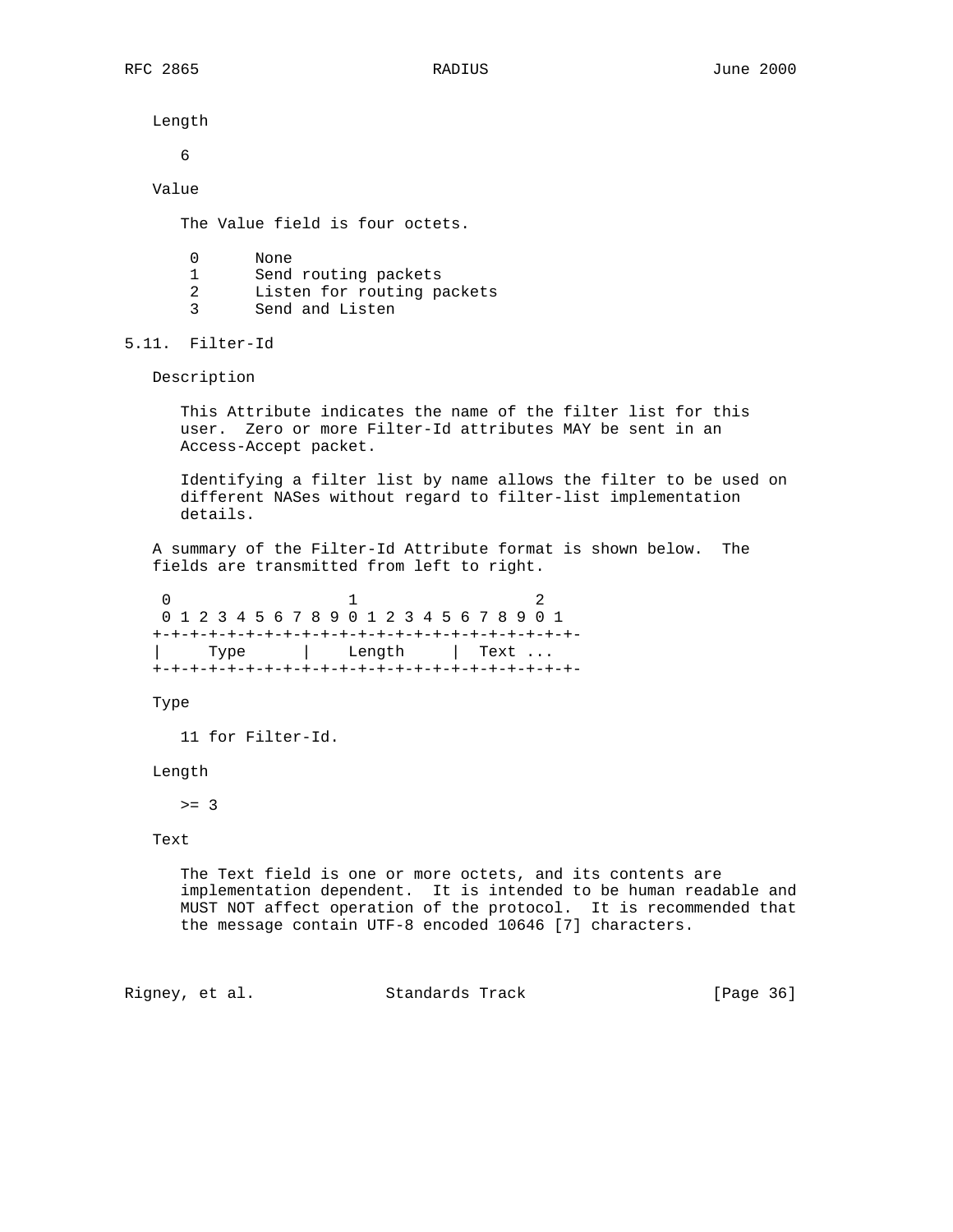# 5.12. Framed-MTU

Description

 This Attribute indicates the Maximum Transmission Unit to be configured for the user, when it is not negotiated by some other means (such as PPP). It MAY be used in Access-Accept packets. It MAY be used in an Access-Request packet as a hint by the NAS to the server that it would prefer that value, but the server is not required to honor the hint.

 A summary of the Framed-MTU Attribute format is shown below. The fields are transmitted from left to right.

0  $1$  2 3 0 1 2 3 4 5 6 7 8 9 0 1 2 3 4 5 6 7 8 9 0 1 2 3 4 5 6 7 8 9 0 1 +-+-+-+-+-+-+-+-+-+-+-+-+-+-+-+-+-+-+-+-+-+-+-+-+-+-+-+-+-+-+-+-+ | Type | Length | +-+-+-+-+-+-+-+-+-+-+-+-+-+-+-+-+-+-+-+-+-+-+-+-+-+-+-+-+-+-+-+-+ Value (cont) | +-+-+-+-+-+-+-+-+-+-+-+-+-+-+-+-+

Type

12 for Framed-MTU.

Length

6

Value

 The Value field is four octets. Despite the size of the field, values range from 64 to 65535.

5.13. Framed-Compression

Description

 This Attribute indicates a compression protocol to be used for the link. It MAY be used in Access-Accept packets. It MAY be used in an Access-Request packet as a hint to the server that the NAS would prefer to use that compression, but the server is not required to honor the hint.

 More than one compression protocol Attribute MAY be sent. It is the responsibility of the NAS to apply the proper compression protocol to appropriate link traffic.

Rigney, et al. Standards Track [Page 37]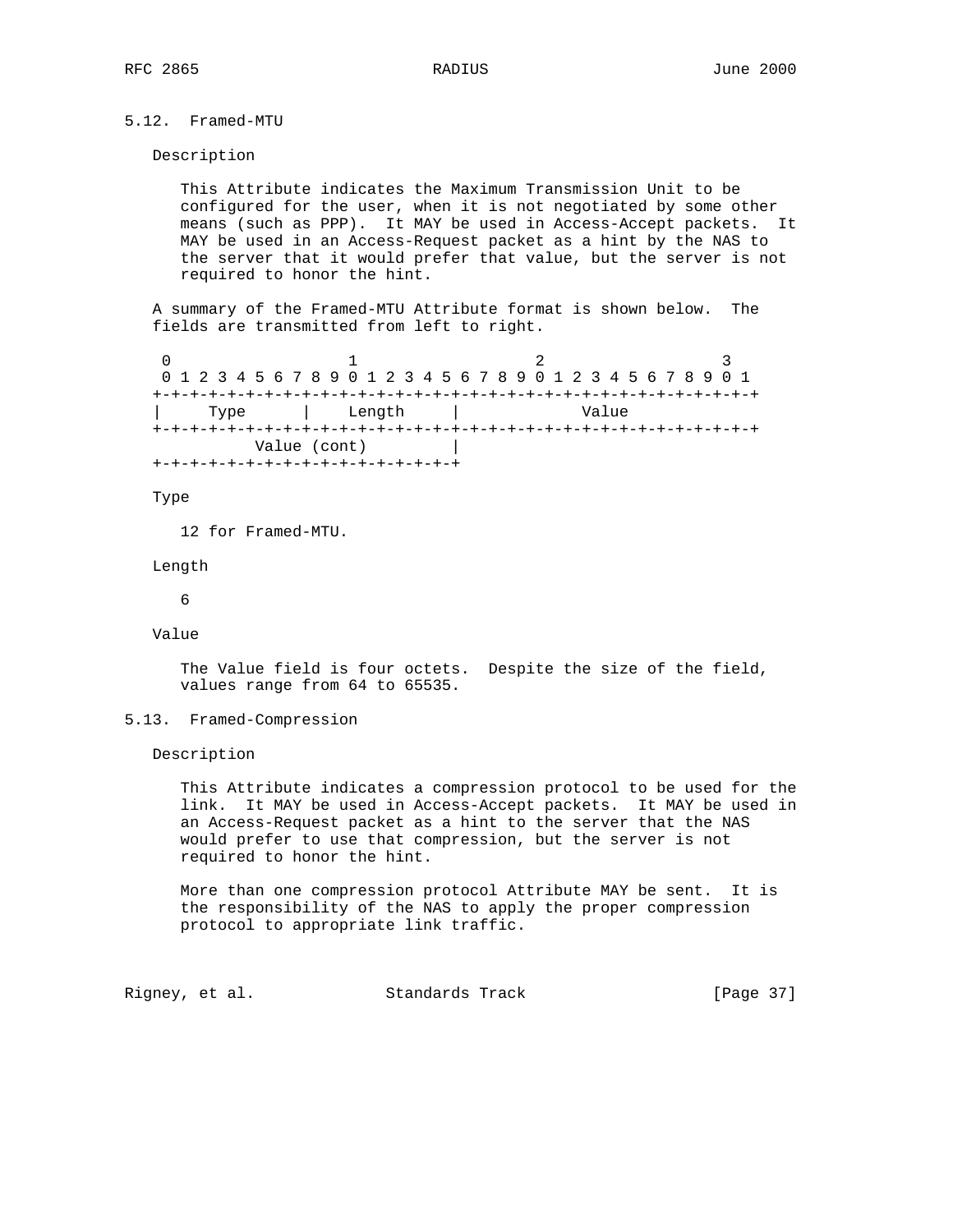A summary of the Framed-Compression Attribute format is shown below. The fields are transmitted from left to right.

0  $1$  2 3 0 1 2 3 4 5 6 7 8 9 0 1 2 3 4 5 6 7 8 9 0 1 2 3 4 5 6 7 8 9 0 1 +-+-+-+-+-+-+-+-+-+-+-+-+-+-+-+-+-+-+-+-+-+-+-+-+-+-+-+-+-+-+-+-+ | Type | Length | Value +-+-+-+-+-+-+-+-+-+-+-+-+-+-+-+-+-+-+-+-+-+-+-+-+-+-+-+-+-+-+-+-+ Value (cont) | +-+-+-+-+-+-+-+-+-+-+-+-+-+-+-+-+

Type

13 for Framed-Compression.

Length

6

Value

The Value field is four octets.

- 0 None
- 1 VJ TCP/IP header compression [10]
- 2 IPX header compression
- 3 Stac-LZS compression

# 5.14. Login-IP-Host

Description

 This Attribute indicates the system with which to connect the user, when the Login-Service Attribute is included. It MAY be used in Access-Accept packets. It MAY be used in an Access-Request packet as a hint to the server that the NAS would prefer to use that host, but the server is not required to honor the hint.

 A summary of the Login-IP-Host Attribute format is shown below. The fields are transmitted from left to right.

Rigney, et al. Standards Track [Page 38]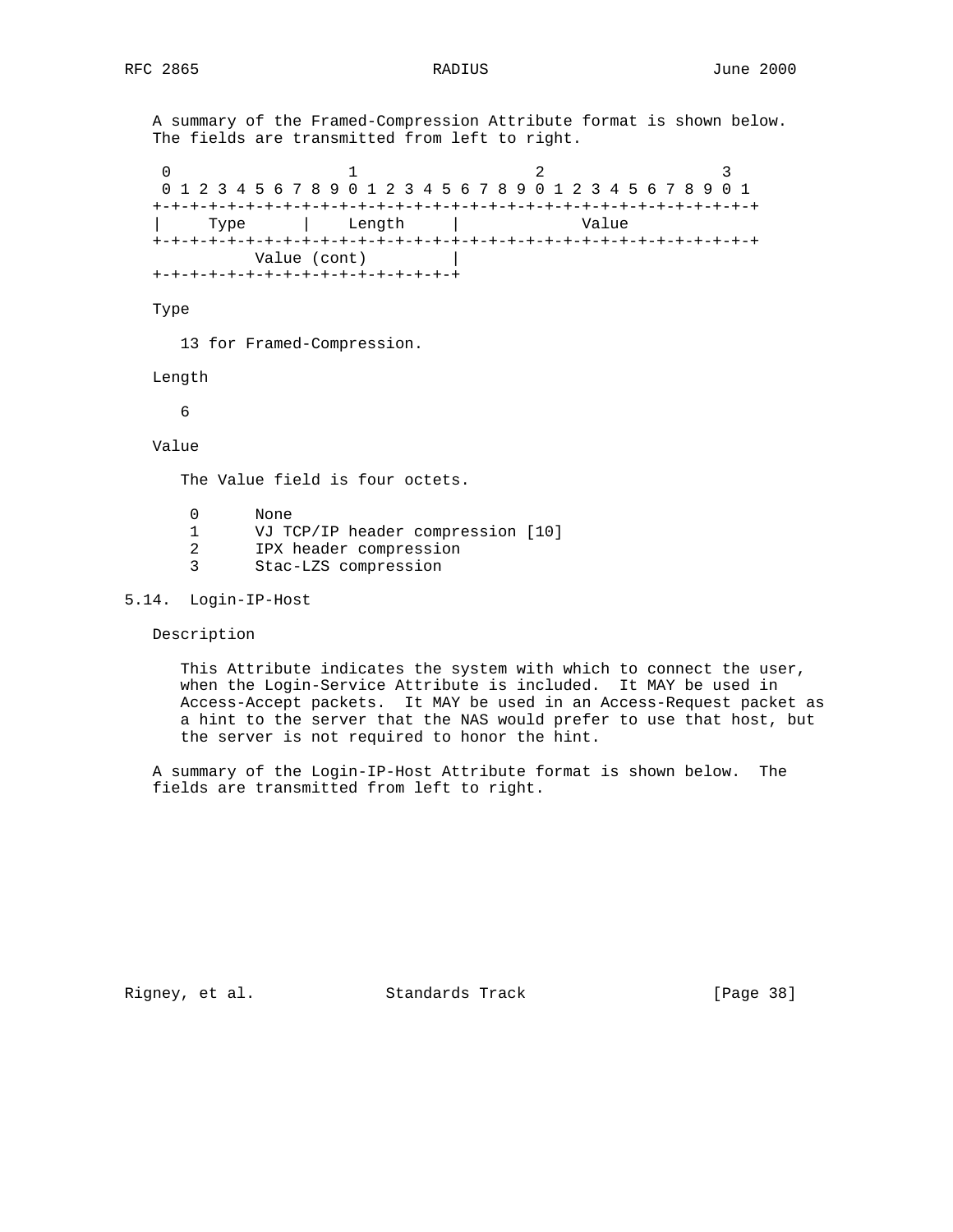0  $1$  2 3 0 1 2 3 4 5 6 7 8 9 0 1 2 3 4 5 6 7 8 9 0 1 2 3 4 5 6 7 8 9 0 1 +-+-+-+-+-+-+-+-+-+-+-+-+-+-+-+-+-+-+-+-+-+-+-+-+-+-+-+-+-+-+-+-+ | Type | Length | Address +-+-+-+-+-+-+-+-+-+-+-+-+-+-+-+-+-+-+-+-+-+-+-+-+-+-+-+-+-+-+-+-+ Address (cont) | +-+-+-+-+-+-+-+-+-+-+-+-+-+-+-+-+

Type

14 for Login-IP-Host.

Length

6

## Address

 The Address field is four octets. The value 0xFFFFFFFF indicates that the NAS SHOULD allow the user to select an address. The value 0 indicates that the NAS SHOULD select a host to connect the user to. Other values indicate the address the NAS SHOULD connect the user to.

5.15. Login-Service

Description

 This Attribute indicates the service to use to connect the user to the login host. It is only used in Access-Accept packets.

 A summary of the Login-Service Attribute format is shown below. The fields are transmitted from left to right.

| 0 1 2 3 4 5 6 7 8 9 0 1 2 3 4 5 6 7 8 9 0 1 2 3 4 5 6 7 8 9 0 1 |              |        |  |  |       |  |  |  |
|-----------------------------------------------------------------|--------------|--------|--|--|-------|--|--|--|
|                                                                 |              |        |  |  |       |  |  |  |
| Type                                                            |              | Length |  |  | Value |  |  |  |
|                                                                 |              |        |  |  |       |  |  |  |
|                                                                 | Value (cont) |        |  |  |       |  |  |  |
| --+-+-+-+-+-+-+-+-+-+-+-+-+-                                    |              |        |  |  |       |  |  |  |

### Type

15 for Login-Service.

Rigney, et al. Standards Track [Page 39]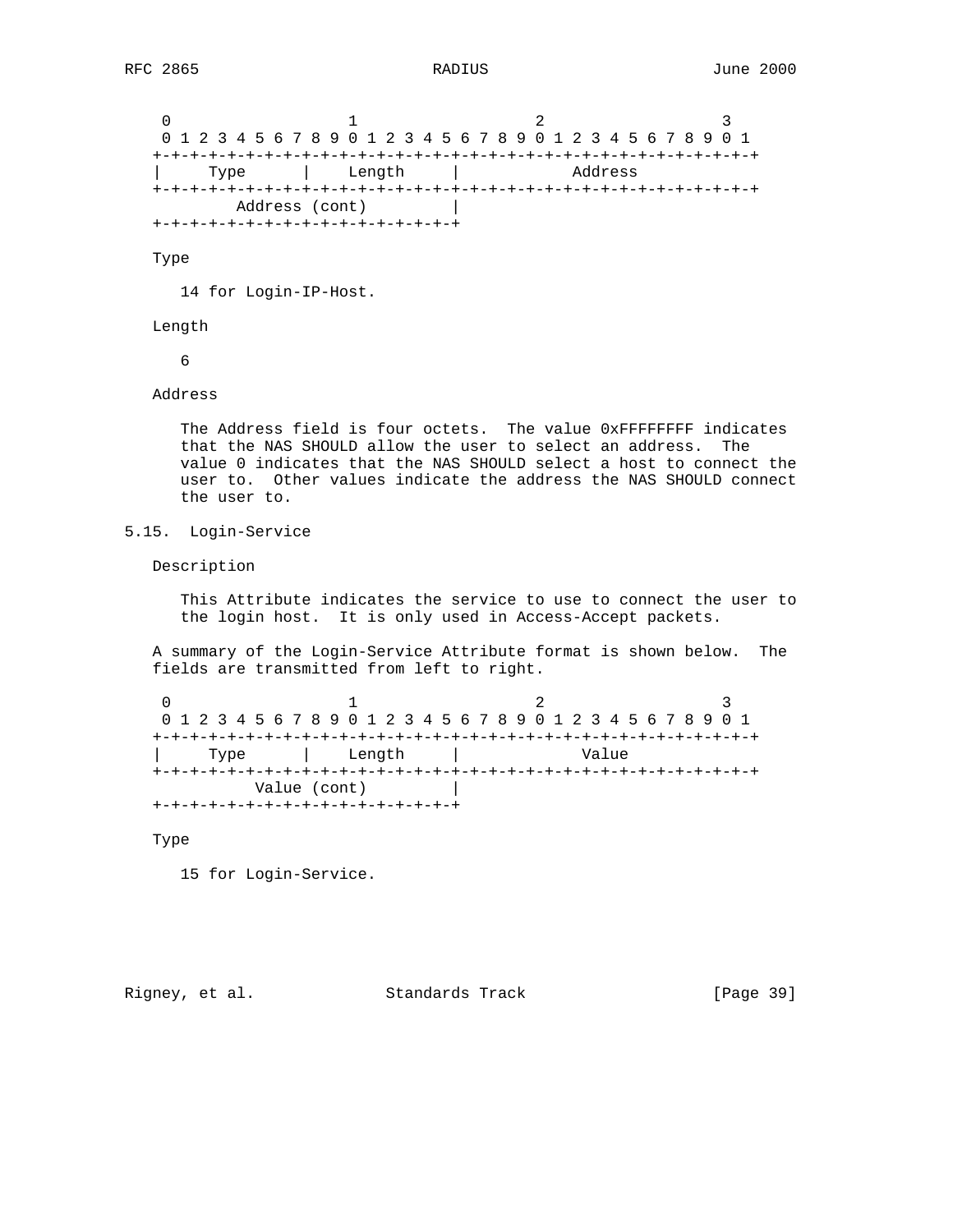Length

6

# Value

The Value field is four octets.

- 0 Telnet
- 1 Rlogin
- 2 TCP Clear
- 3 PortMaster (proprietary)
- 4 LAT
- 5 X25-PAD
- 6 X25-T3POS
- 8 TCP Clear Quiet (suppresses any NAS-generated connect string)

### 5.16. Login-TCP-Port

Description

 This Attribute indicates the TCP port with which the user is to be connected, when the Login-Service Attribute is also present. It is only used in Access-Accept packets.

 A summary of the Login-TCP-Port Attribute format is shown below. The fields are transmitted from left to right.

| 0 1 2 3 4 5 6 7 8 9 0 1 2 3 4 5 6 7 8 9 0 1 2 3 4 5 6 7 8 9 0 1 |  |  |  |                      |  |        |  |  |  |  |  |  |  |  |  |       |  |  |  |  |  |  |
|-----------------------------------------------------------------|--|--|--|----------------------|--|--------|--|--|--|--|--|--|--|--|--|-------|--|--|--|--|--|--|
|                                                                 |  |  |  |                      |  |        |  |  |  |  |  |  |  |  |  |       |  |  |  |  |  |  |
| Type                                                            |  |  |  |                      |  | Length |  |  |  |  |  |  |  |  |  | Value |  |  |  |  |  |  |
|                                                                 |  |  |  |                      |  |        |  |  |  |  |  |  |  |  |  |       |  |  |  |  |  |  |
|                                                                 |  |  |  | Value (cont)         |  |        |  |  |  |  |  |  |  |  |  |       |  |  |  |  |  |  |
|                                                                 |  |  |  | +-+-+-+-+-+-+-+-+-+- |  |        |  |  |  |  |  |  |  |  |  |       |  |  |  |  |  |  |

# Type

16 for Login-TCP-Port.

Length

6

Value

 The Value field is four octets. Despite the size of the field, values range from 0 to 65535.

Rigney, et al. Standards Track [Page 40]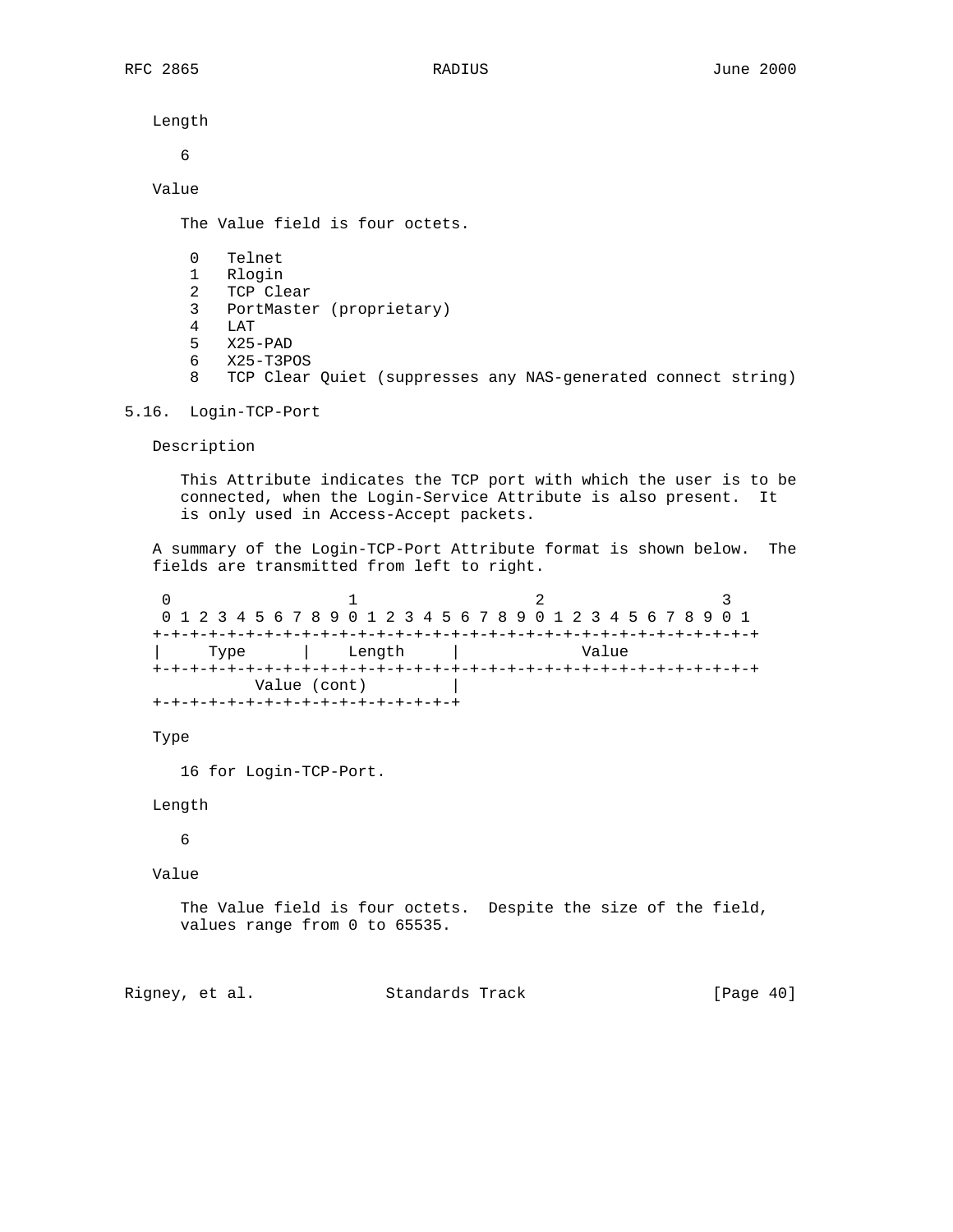# 5.17. (unassigned)

Description

ATTRIBUTE TYPE 17 HAS NOT BEEN ASSIGNED.

### 5.18. Reply-Message

Description

This Attribute indicates text which MAY be displayed to the user.

When used in an Access-Accept, it is the success message.

 When used in an Access-Reject, it is the failure message. It MAY indicate a dialog message to prompt the user before another Access-Request attempt.

 When used in an Access-Challenge, it MAY indicate a dialog message to prompt the user for a response.

 Multiple Reply-Message's MAY be included and if any are displayed, they MUST be displayed in the same order as they appear in the packet.

 A summary of the Reply-Message Attribute format is shown below. The fields are transmitted from left to right.

|  |  |  |  | 0 1 2 3 4 5 6 7 8 9 0 1 2 3 4 5 6 7 8 9 0 1 |  |  |  |  |  |  |  |
|--|--|--|--|---------------------------------------------|--|--|--|--|--|--|--|
|  |  |  |  |                                             |  |  |  |  |  |  |  |
|  |  |  |  | Type   Length   Text                        |  |  |  |  |  |  |  |
|  |  |  |  |                                             |  |  |  |  |  |  |  |

# Type

18 for Reply-Message.

#### Length

 $>= 3$ 

### Text

 The Text field is one or more octets, and its contents are implementation dependent. It is intended to be human readable, and MUST NOT affect operation of the protocol. It is recommended that the message contain UTF-8 encoded 10646 [7] characters.

Rigney, et al. Standards Track [Page 41]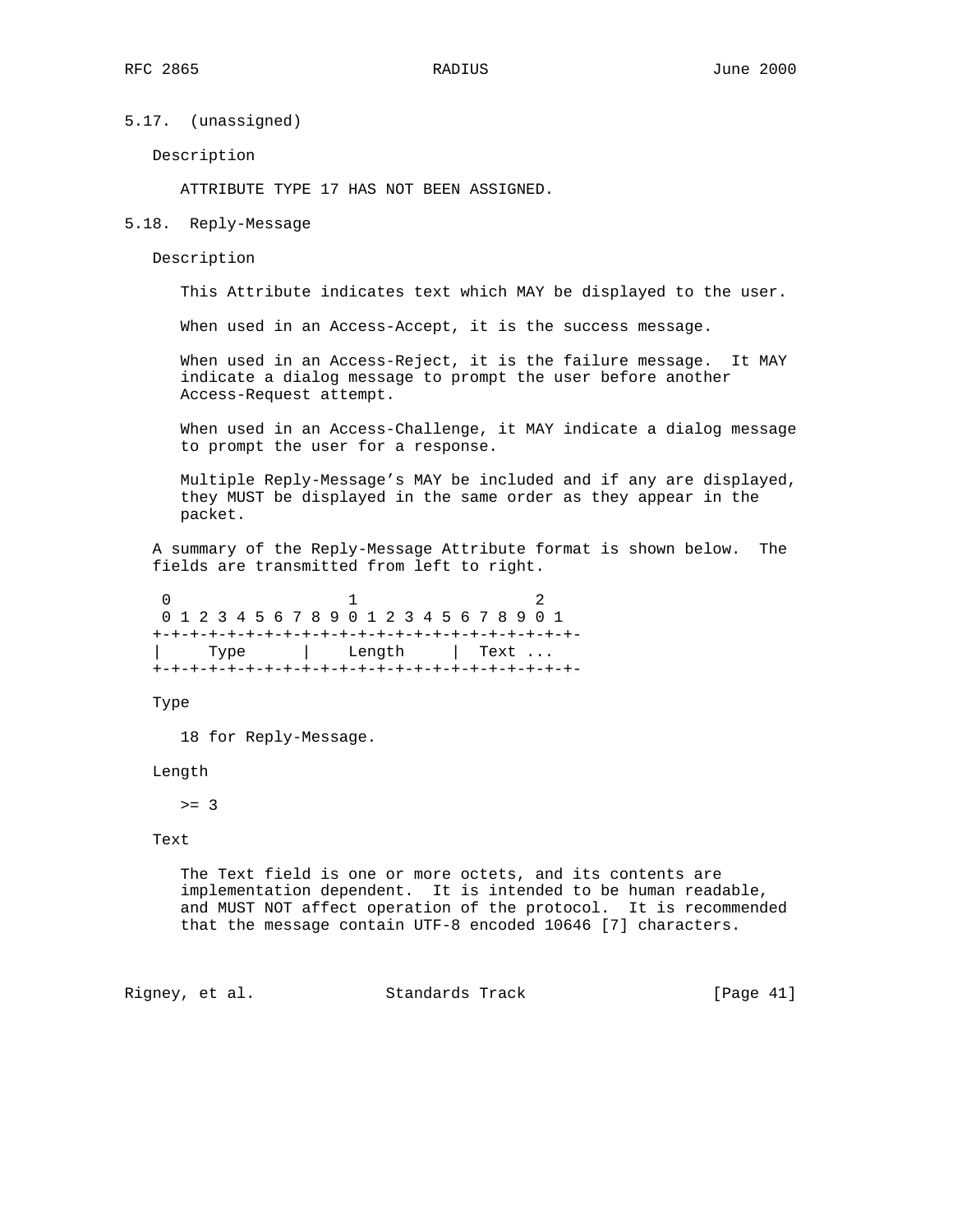# 5.19. Callback-Number

Description

 This Attribute indicates a dialing string to be used for callback. It MAY be used in Access-Accept packets. It MAY be used in an Access-Request packet as a hint to the server that a Callback service is desired, but the server is not required to honor the hint.

 A summary of the Callback-Number Attribute format is shown below. The fields are transmitted from left to right.

 $0$  1 2 0 1 2 3 4 5 6 7 8 9 0 1 2 3 4 5 6 7 8 9 0 1 +-+-+-+-+-+-+-+-+-+-+-+-+-+-+-+-+-+-+-+-+-+-+- | Type | Length | String ... +-+-+-+-+-+-+-+-+-+-+-+-+-+-+-+-+-+-+-+-+-+-+-

Type

19 for Callback-Number.

# Length

 $>= 3$ 

# String

 The String field is one or more octets. The actual format of the information is site or application specific, and a robust implementation SHOULD support the field as undistinguished octets.

 The codification of the range of allowed usage of this field is outside the scope of this specification.

# 5.20. Callback-Id

Description

 This Attribute indicates the name of a place to be called, to be interpreted by the NAS. It MAY be used in Access-Accept packets.

Rigney, et al. Standards Track [Page 42]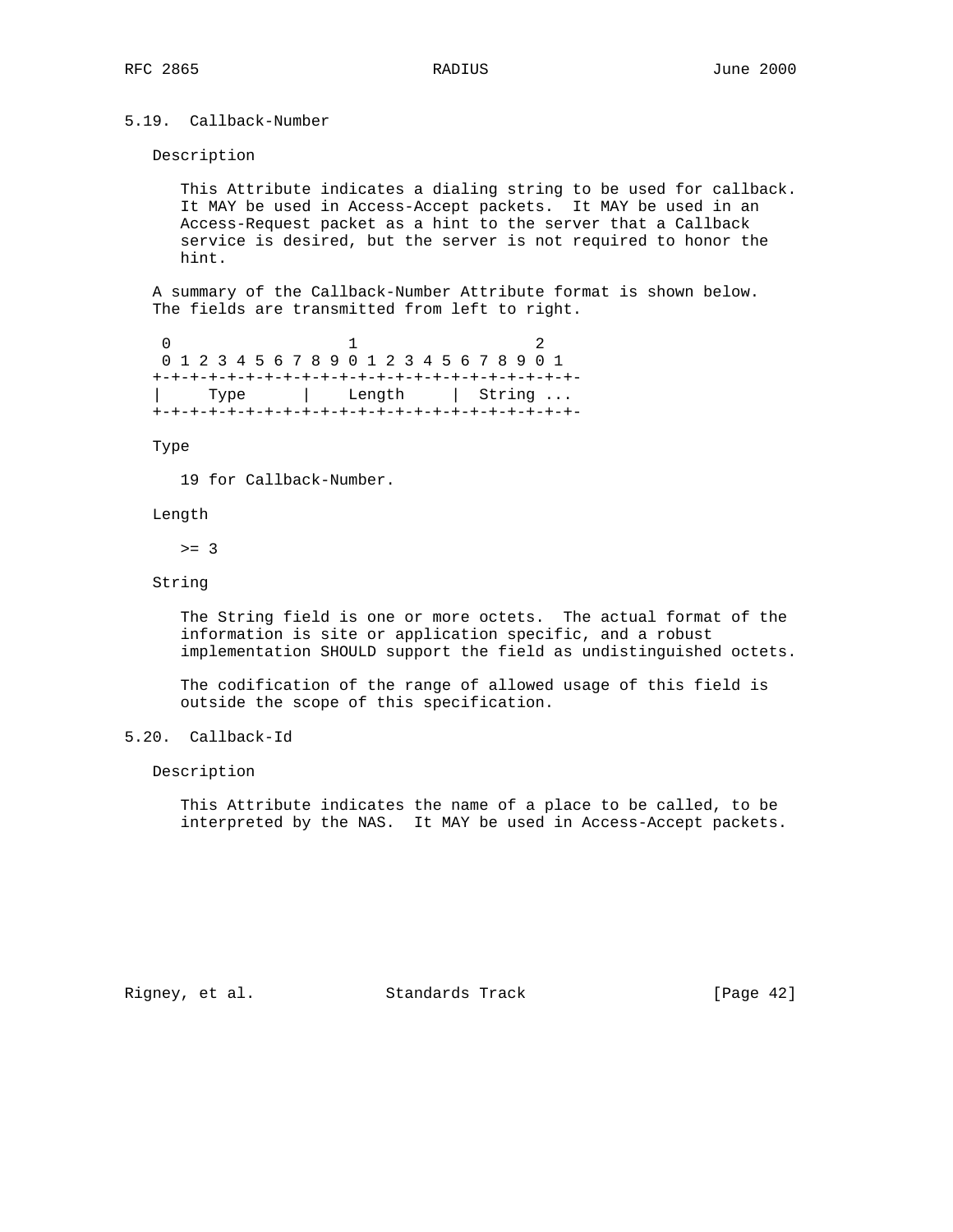A summary of the Callback-Id Attribute format is shown below. The fields are transmitted from left to right.

 $0$  1 2 0 1 2 3 4 5 6 7 8 9 0 1 2 3 4 5 6 7 8 9 0 1 +-+-+-+-+-+-+-+-+-+-+-+-+-+-+-+-+-+-+-+-+-+-+- Length | String ... +-+-+-+-+-+-+-+-+-+-+-+-+-+-+-+-+-+-+-+-+-+-+-

Type

20 for Callback-Id.

Length

 $>= 3$ 

String

 The String field is one or more octets. The actual format of the information is site or application specific, and a robust implementation SHOULD support the field as undistinguished octets.

 The codification of the range of allowed usage of this field is outside the scope of this specification.

5.21. (unassigned)

Description

ATTRIBUTE TYPE 21 HAS NOT BEEN ASSIGNED.

5.22. Framed-Route

Description

 This Attribute provides routing information to be configured for the user on the NAS. It is used in the Access-Accept packet and can appear multiple times.

 A summary of the Framed-Route Attribute format is shown below. The fields are transmitted from left to right.

 $0$  1 2 0 1 2 3 4 5 6 7 8 9 0 1 2 3 4 5 6 7 8 9 0 1 2 3 +-+-+-+-+-+-+-+-+-+-+-+-+-+-+-+-+-+-+-+-+-+- | Type | Length | Text ... +-+-+-+-+-+-+-+-+-+-+-+-+-+-+-+-+-+-+-+-+-+-

Rigney, et al. Standards Track [Page 43]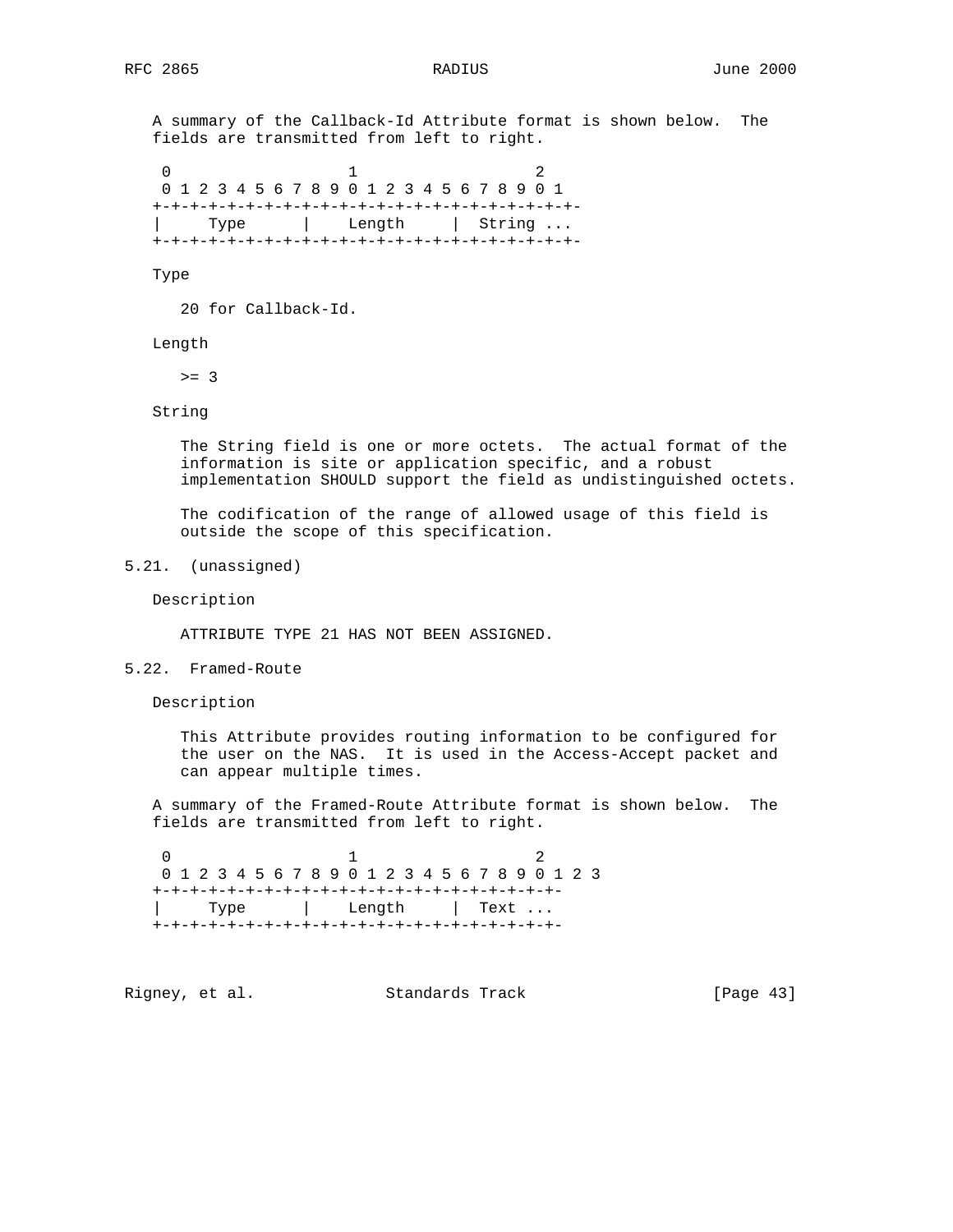Type

22 for Framed-Route.

Length

 $>= 3$ 

Text

 The Text field is one or more octets, and its contents are implementation dependent. It is intended to be human readable and MUST NOT affect operation of the protocol. It is recommended that the message contain UTF-8 encoded 10646 [7] characters.

 For IP routes, it SHOULD contain a destination prefix in dotted quad form optionally followed by a slash and a decimal length specifier stating how many high order bits of the prefix to use. That is followed by a space, a gateway address in dotted quad form, a space, and one or more metrics separated by spaces. For example, "192.168.1.0/24 192.168.1.1 1 2 -1 3 400". The length specifier may be omitted, in which case it defaults to 8 bits for class A prefixes, 16 bits for class B prefixes, and 24 bits for class C prefixes. For example, "192.168.1.0 192.168.1.1 1".

 Whenever the gateway address is specified as "0.0.0.0" the IP address of the user SHOULD be used as the gateway address.

5.23. Framed-IPX-Network

Description

 This Attribute indicates the IPX Network number to be configured for the user. It is used in Access-Accept packets.

 A summary of the Framed-IPX-Network Attribute format is shown below. The fields are transmitted from left to right.

0  $1$  2 3 0 1 2 3 4 5 6 7 8 9 0 1 2 3 4 5 6 7 8 9 0 1 2 3 4 5 6 7 8 9 0 1 +-+-+-+-+-+-+-+-+-+-+-+-+-+-+-+-+-+-+-+-+-+-+-+-+-+-+-+-+-+-+-+-+ | Type | Length | Value +-+-+-+-+-+-+-+-+-+-+-+-+-+-+-+-+-+-+-+-+-+-+-+-+-+-+-+-+-+-+-+-+ Value (cont) | +-+-+-+-+-+-+-+-+-+-+-+-+-+-+-+-+

Rigney, et al. Standards Track [Page 44]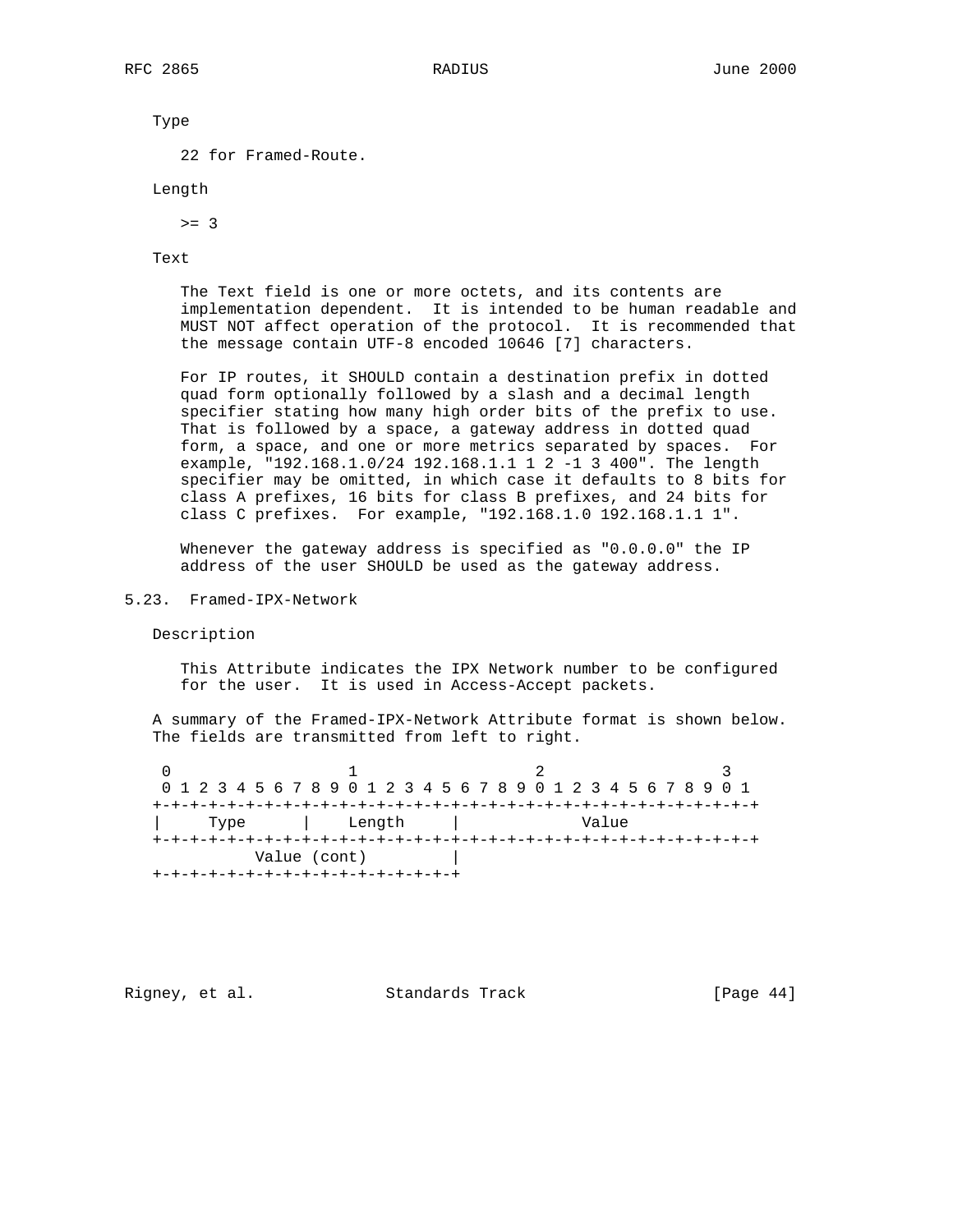Type

23 for Framed-IPX-Network.

Length

6

Value

 The Value field is four octets. The value 0xFFFFFFFE indicates that the NAS should select an IPX network for the user (e.g. assigned from a pool of one or more IPX networks kept by the NAS). Other values should be used as the IPX network for the link to the user.

# 5.24. State

Description

 This Attribute is available to be sent by the server to the client in an Access-Challenge and MUST be sent unmodified from the client to the server in the new Access-Request reply to that challenge, if any.

 This Attribute is available to be sent by the server to the client in an Access-Accept that also includes a Termination-Action Attribute with the value of RADIUS-Request. If the NAS performs the Termination-Action by sending a new Access-Request upon termination of the current session, it MUST include the State attribute unchanged in that Access-Request.

 In either usage, the client MUST NOT interpret the attribute locally. A packet must have only zero or one State Attribute. Usage of the State Attribute is implementation dependent.

 A summary of the State Attribute format is shown below. The fields are transmitted from left to right.

 $0$  1 2 0 1 2 3 4 5 6 7 8 9 0 1 2 3 4 5 6 7 8 9 0 1 +-+-+-+-+-+-+-+-+-+-+-+-+-+-+-+-+-+-+-+-+-+-+- Type | Length | String ... +-+-+-+-+-+-+-+-+-+-+-+-+-+-+-+-+-+-+-+-+-+-+-

Type

24 for State.

Rigney, et al. Standards Track [Page 45]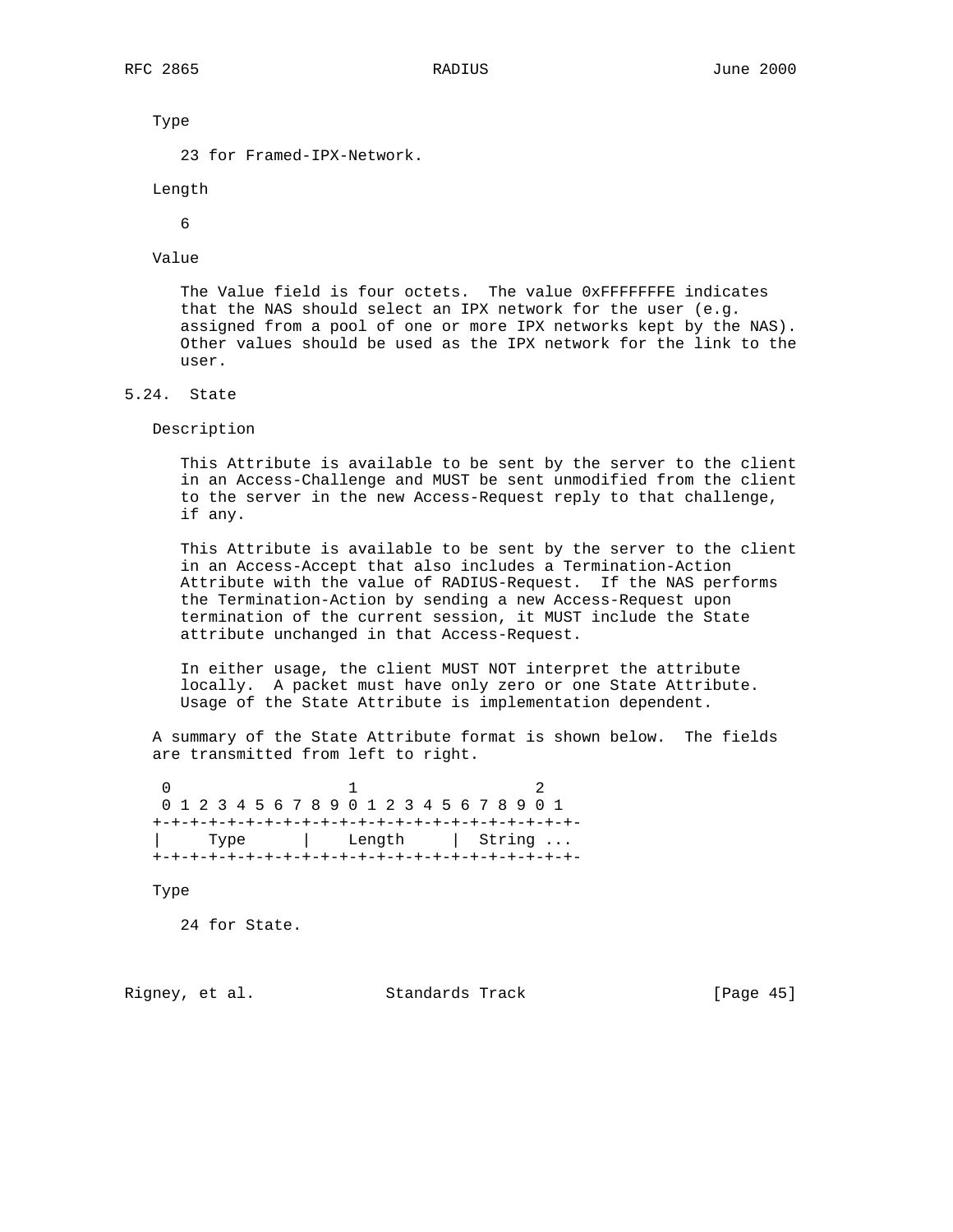Length

 $>= 3$ 

# String

 The String field is one or more octets. The actual format of the information is site or application specific, and a robust implementation SHOULD support the field as undistinguished octets.

 The codification of the range of allowed usage of this field is outside the scope of this specification.

5.25. Class

Description

 This Attribute is available to be sent by the server to the client in an Access-Accept and SHOULD be sent unmodified by the client to the accounting server as part of the Accounting-Request packet if accounting is supported. The client MUST NOT interpret the attribute locally.

 A summary of the Class Attribute format is shown below. The fields are transmitted from left to right.

 $0$  and  $1$  and  $2$  0 1 2 3 4 5 6 7 8 9 0 1 2 3 4 5 6 7 8 9 0 1 +-+-+-+-+-+-+-+-+-+-+-+-+-+-+-+-+-+-+-+-+-+-+- Type | Length | String ... +-+-+-+-+-+-+-+-+-+-+-+-+-+-+-+-+-+-+-+-+-+-+-

Type

25 for Class.

#### Length

 $>= 3$ 

# String

 The String field is one or more octets. The actual format of the information is site or application specific, and a robust implementation SHOULD support the field as undistinguished octets.

 The codification of the range of allowed usage of this field is outside the scope of this specification.

Rigney, et al. Standards Track [Page 46]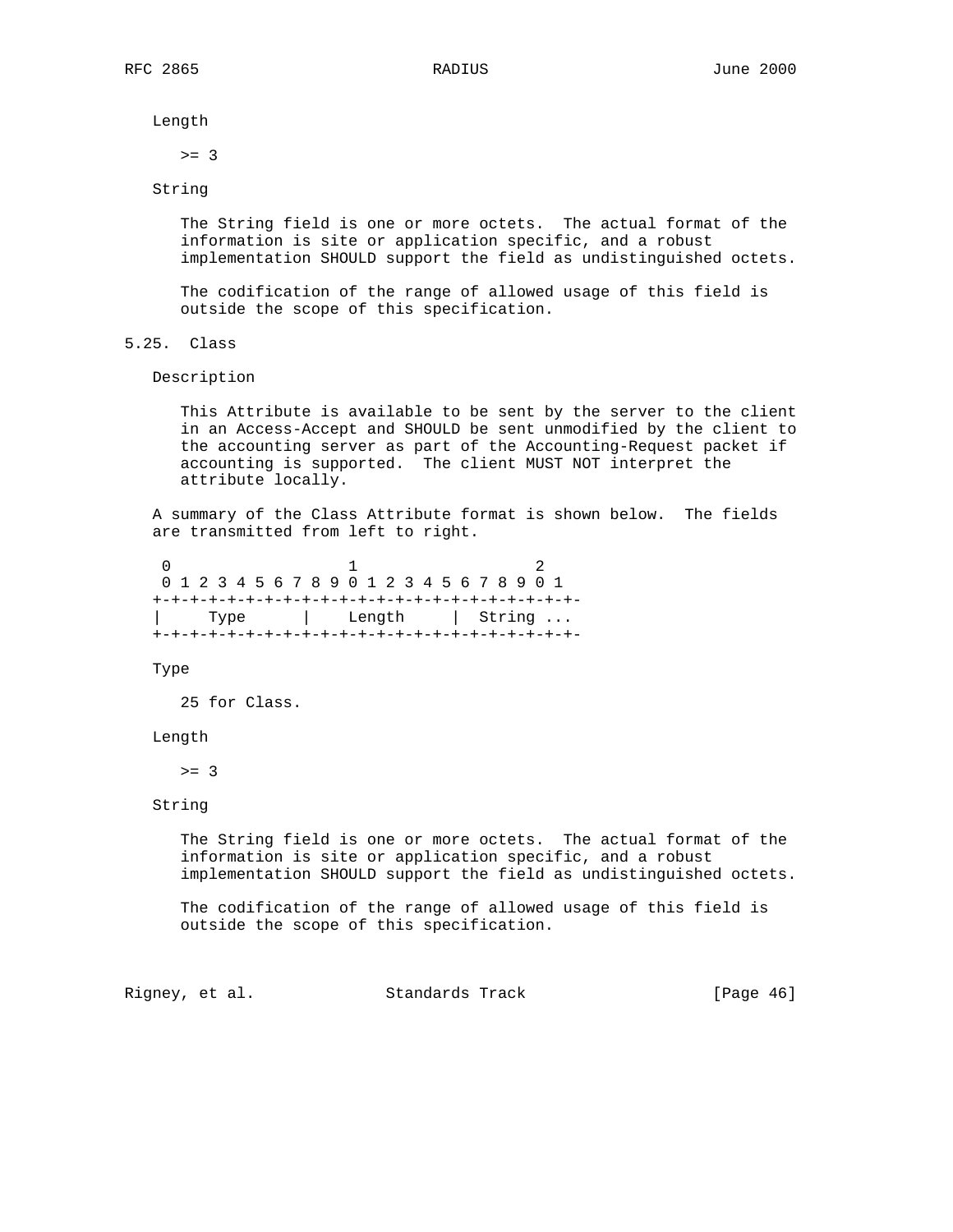# 5.26. Vendor-Specific

Description

 This Attribute is available to allow vendors to support their own extended Attributes not suitable for general usage. It MUST not affect the operation of the RADIUS protocol.

 Servers not equipped to interpret the vendor-specific information sent by a client MUST ignore it (although it may be reported). Clients which do not receive desired vendor-specific information SHOULD make an attempt to operate without it, although they may do so (and report they are doing so) in a degraded mode.

 A summary of the Vendor-Specific Attribute format is shown below. The fields are transmitted from left to right.

|      |                  | 0 1 2 3 4 5 6 7 8 9 0 1 2 3 4 5 6 7 8 9 0 1 2 3 4 5 6 7 8 9 0 1 |  |
|------|------------------|-----------------------------------------------------------------|--|
|      |                  | +-+-+-+-+-+-+-+-+-+-+-+-+-+-+-+-+-+-                            |  |
| Type | Length           | Vendor-Id                                                       |  |
|      |                  |                                                                 |  |
|      | Vendor-Id (cont) | String                                                          |  |
|      |                  |                                                                 |  |

Type

26 for Vendor-Specific.

Length

 $>=$  7

Vendor-Id

 The high-order octet is 0 and the low-order 3 octets are the SMI Network Management Private Enterprise Code of the Vendor in network byte order, as defined in the "Assigned Numbers" RFC [6].

#### String

 The String field is one or more octets. The actual format of the information is site or application specific, and a robust implementation SHOULD support the field as undistinguished octets.

 The codification of the range of allowed usage of this field is outside the scope of this specification.

Rigney, et al. Standards Track [Page 47]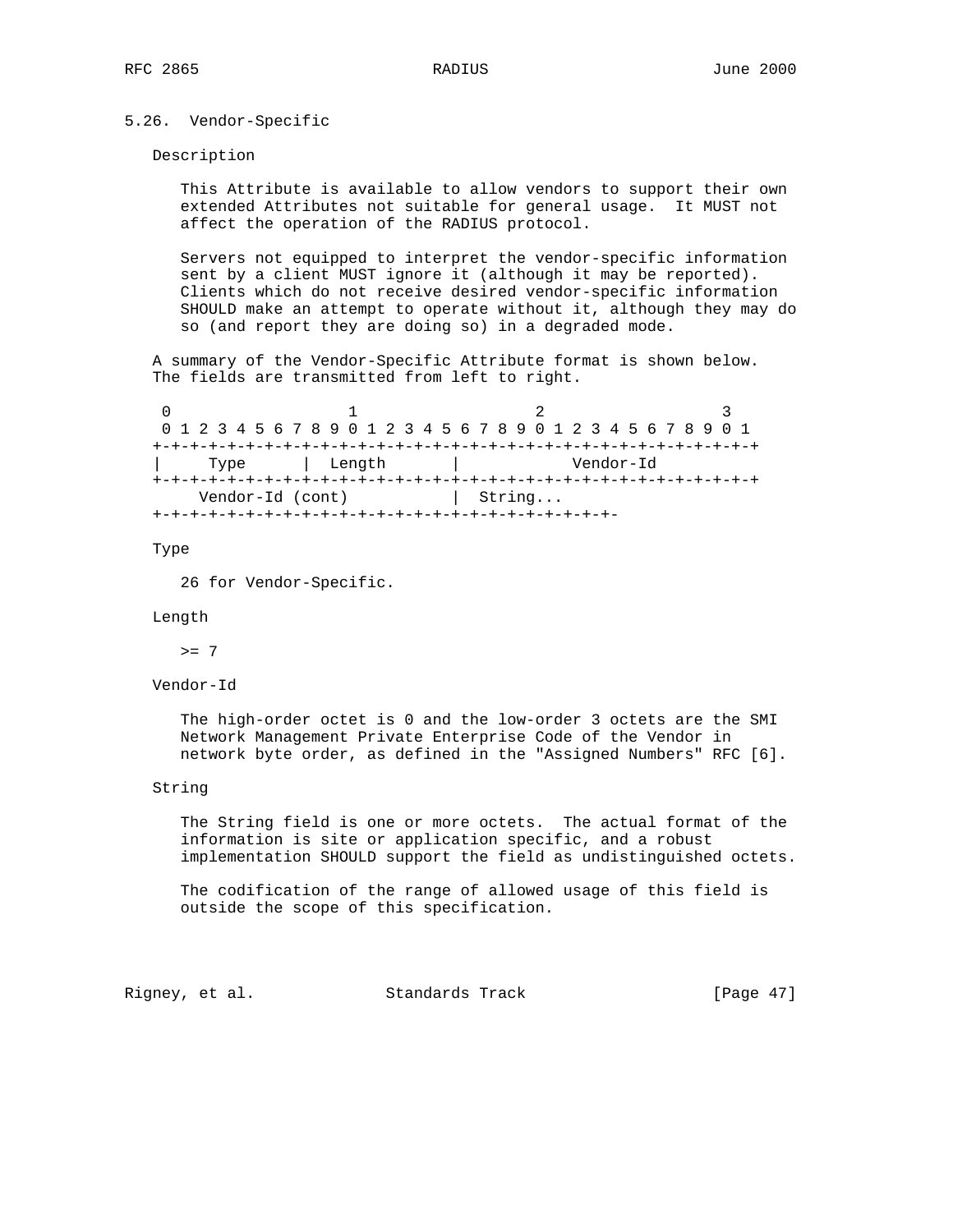It SHOULD be encoded as a sequence of vendor type / vendor length / value fields, as follows. The Attribute-Specific field is dependent on the vendor's definition of that attribute. An example encoding of the Vendor-Specific attribute using this method follows:

 $0$  1 2 3 0 1 2 3 4 5 6 7 8 9 0 1 2 3 4 5 6 7 8 9 0 1 2 3 4 5 6 7 8 9 0 1 +-+-+-+-+-+-+-+-+-+-+-+-+-+-+-+-+-+-+-+-+-+-+-+-+-+-+-+-+-+-+-+-+ | Type | Length | Vendor-Id +-+-+-+-+-+-+-+-+-+-+-+-+-+-+-+-+-+-+-+-+-+-+-+-+-+-+-+-+-+-+-+-+ Vendor-Id (cont) | Vendor type | Vendor length | +-+-+-+-+-+-+-+-+-+-+-+-+-+-+-+-+-+-+-+-+-+-+-+-+-+-+-+-+-+-+-+-+ | Attribute-Specific... +-+-+-+-+-+-+-+-+-+-+-+-+-+-+-

 Multiple subattributes MAY be encoded within a single Vendor- Specific attribute, although they do not have to be.

# 5.27. Session-Timeout

Description

 This Attribute sets the maximum number of seconds of service to be provided to the user before termination of the session or prompt. This Attribute is available to be sent by the server to the client in an Access-Accept or Access-Challenge.

 A summary of the Session-Timeout Attribute format is shown below. The fields are transmitted from left to right.

0  $1$  2 3 0 1 2 3 4 5 6 7 8 9 0 1 2 3 4 5 6 7 8 9 0 1 2 3 4 5 6 7 8 9 0 1 +-+-+-+-+-+-+-+-+-+-+-+-+-+-+-+-+-+-+-+-+-+-+-+-+-+-+-+-+-+-+-+-+ | Type | Length | Value +-+-+-+-+-+-+-+-+-+-+-+-+-+-+-+-+-+-+-+-+-+-+-+-+-+-+-+-+-+-+-+-+ Value (cont) | +-+-+-+-+-+-+-+-+-+-+-+-+-+-+-+-+

Type

27 for Session-Timeout.

### Length

6

Rigney, et al. Standards Track [Page 48]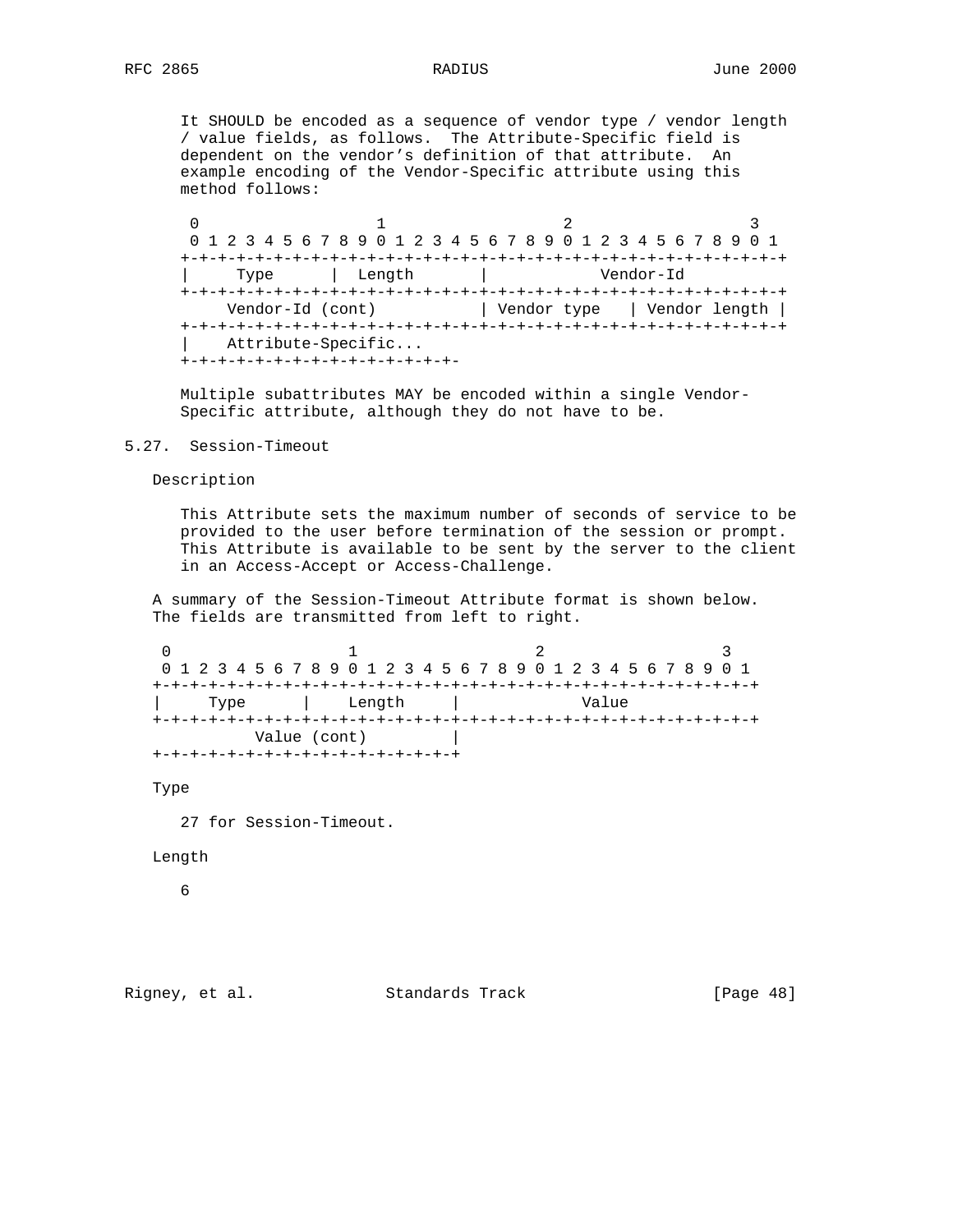Value

 The field is 4 octets, containing a 32-bit unsigned integer with the maximum number of seconds this user should be allowed to remain connected by the NAS.

5.28. Idle-Timeout

Description

 This Attribute sets the maximum number of consecutive seconds of idle connection allowed to the user before termination of the session or prompt. This Attribute is available to be sent by the server to the client in an Access-Accept or Access-Challenge.

 A summary of the Idle-Timeout Attribute format is shown below. The fields are transmitted from left to right.

0  $1$  2 3 0 1 2 3 4 5 6 7 8 9 0 1 2 3 4 5 6 7 8 9 0 1 2 3 4 5 6 7 8 9 0 1 +-+-+-+-+-+-+-+-+-+-+-+-+-+-+-+-+-+-+-+-+-+-+-+-+-+-+-+-+-+-+-+-+ | Type | Length | Value +-+-+-+-+-+-+-+-+-+-+-+-+-+-+-+-+-+-+-+-+-+-+-+-+-+-+-+-+-+-+-+-+ Value (cont) | +-+-+-+-+-+-+-+-+-+-+-+-+-+-+-+-+

Type

28 for Idle-Timeout.

Length

6

Value

 The field is 4 octets, containing a 32-bit unsigned integer with the maximum number of consecutive seconds of idle time this user should be permitted before being disconnected by the NAS.

# 5.29. Termination-Action

Description

 This Attribute indicates what action the NAS should take when the specified service is completed. It is only used in Access-Accept packets.

Rigney, et al. Standards Track [Page 49]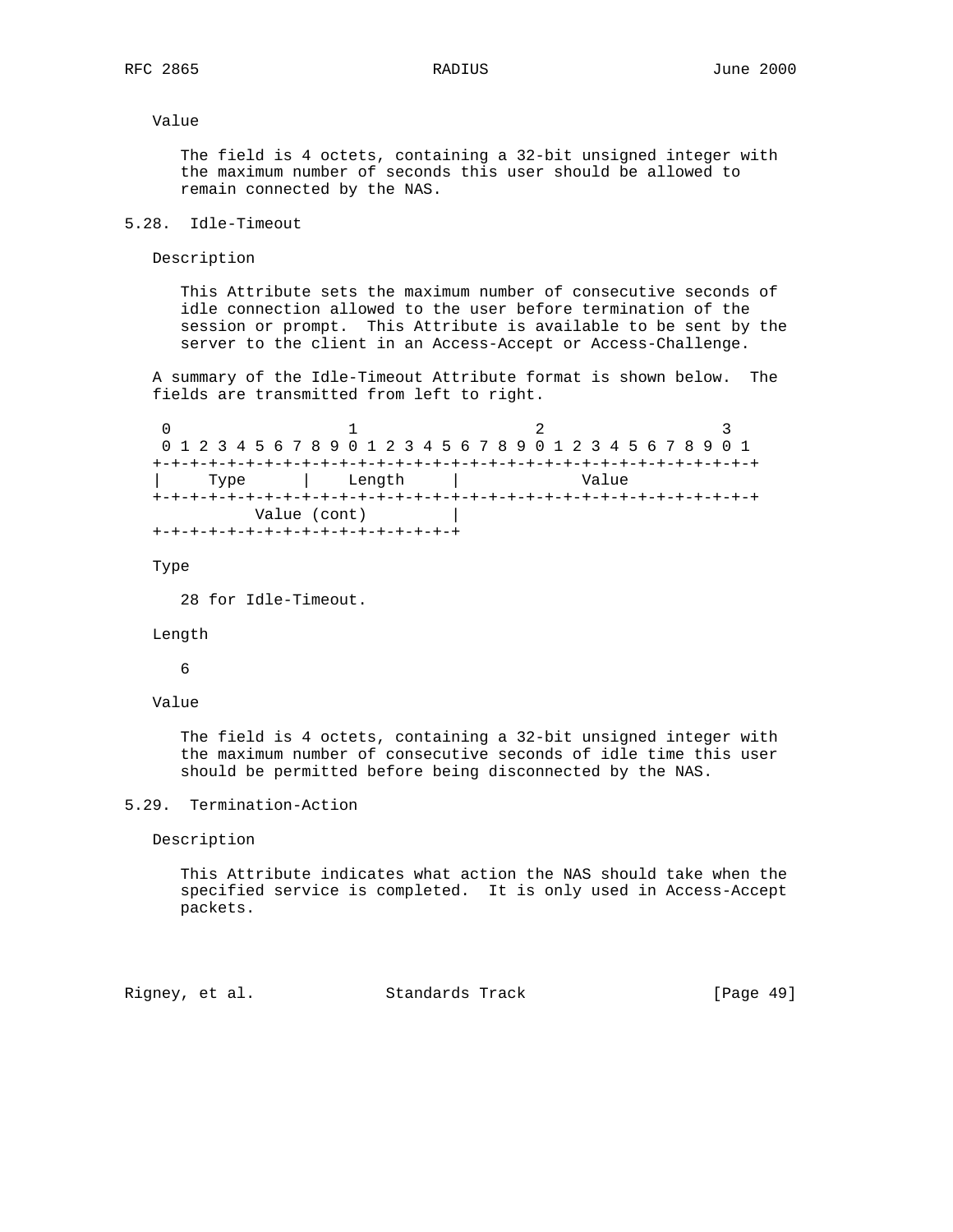A summary of the Termination-Action Attribute format is shown below. The fields are transmitted from left to right.

0  $1$  2 3 0 1 2 3 4 5 6 7 8 9 0 1 2 3 4 5 6 7 8 9 0 1 2 3 4 5 6 7 8 9 0 1 +-+-+-+-+-+-+-+-+-+-+-+-+-+-+-+-+-+-+-+-+-+-+-+-+-+-+-+-+-+-+-+-+ | Type | Length | Value +-+-+-+-+-+-+-+-+-+-+-+-+-+-+-+-+-+-+-+-+-+-+-+-+-+-+-+-+-+-+-+-+ Value (cont) | +-+-+-+-+-+-+-+-+-+-+-+-+-+-+-+-+

Type

29 for Termination-Action.

Length

6

Value

The Value field is four octets.

0 Default<br>1 RADIUS-F 1 RADIUS-Request

 If the Value is set to RADIUS-Request, upon termination of the specified service the NAS MAY send a new Access-Request to the RADIUS server, including the State attribute if any.

5.30. Called-Station-Id

Description

 This Attribute allows the NAS to send in the Access-Request packet the phone number that the user called, using Dialed Number Identification (DNIS) or similar technology. Note that this may be different from the phone number the call comes in on. It is only used in Access-Request packets.

 A summary of the Called-Station-Id Attribute format is shown below. The fields are transmitted from left to right.

 $0$  1 2 0 1 2 3 4 5 6 7 8 9 0 1 2 3 4 5 6 7 8 9 0 1 +-+-+-+-+-+-+-+-+-+-+-+-+-+-+-+-+-+-+-+-+-+-+- | Type | Length | String ... +-+-+-+-+-+-+-+-+-+-+-+-+-+-+-+-+-+-+-+-+-+-+-

Rigney, et al. Standards Track [Page 50]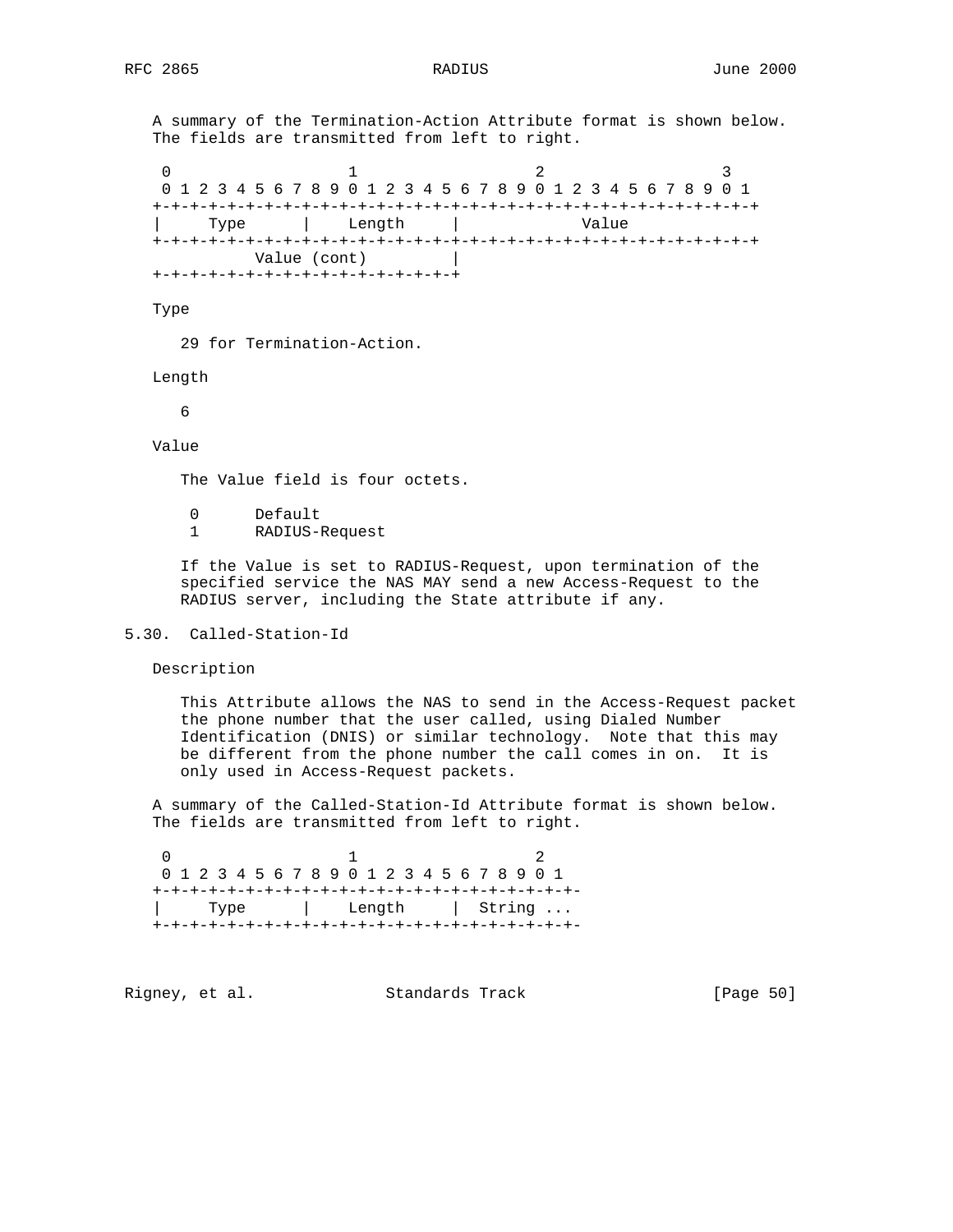Type

30 for Called-Station-Id.

Length

 $>= 3$ 

String

 The String field is one or more octets, containing the phone number that the user's call came in on.

 The actual format of the information is site or application specific. UTF-8 encoded 10646 [7] characters are recommended, but a robust implementation SHOULD support the field as undistinguished octets.

 The codification of the range of allowed usage of this field is outside the scope of this specification.

# 5.31. Calling-Station-Id

Description

 This Attribute allows the NAS to send in the Access-Request packet the phone number that the call came from, using Automatic Number Identification (ANI) or similar technology. It is only used in Access-Request packets.

 A summary of the Calling-Station-Id Attribute format is shown below. The fields are transmitted from left to right.

| 0 1 2 3 4 5 6 7 8 9 0 1 2 3 4 5 6 7 8 9 0 1 |  |  |  |  |  |  |  |  |  |                        |
|---------------------------------------------|--|--|--|--|--|--|--|--|--|------------------------|
|                                             |  |  |  |  |  |  |  |  |  |                        |
|                                             |  |  |  |  |  |  |  |  |  | Type   Length   String |
|                                             |  |  |  |  |  |  |  |  |  |                        |

Type

31 for Calling-Station-Id.

### Length

>= 3

Rigney, et al. Standards Track [Page 51]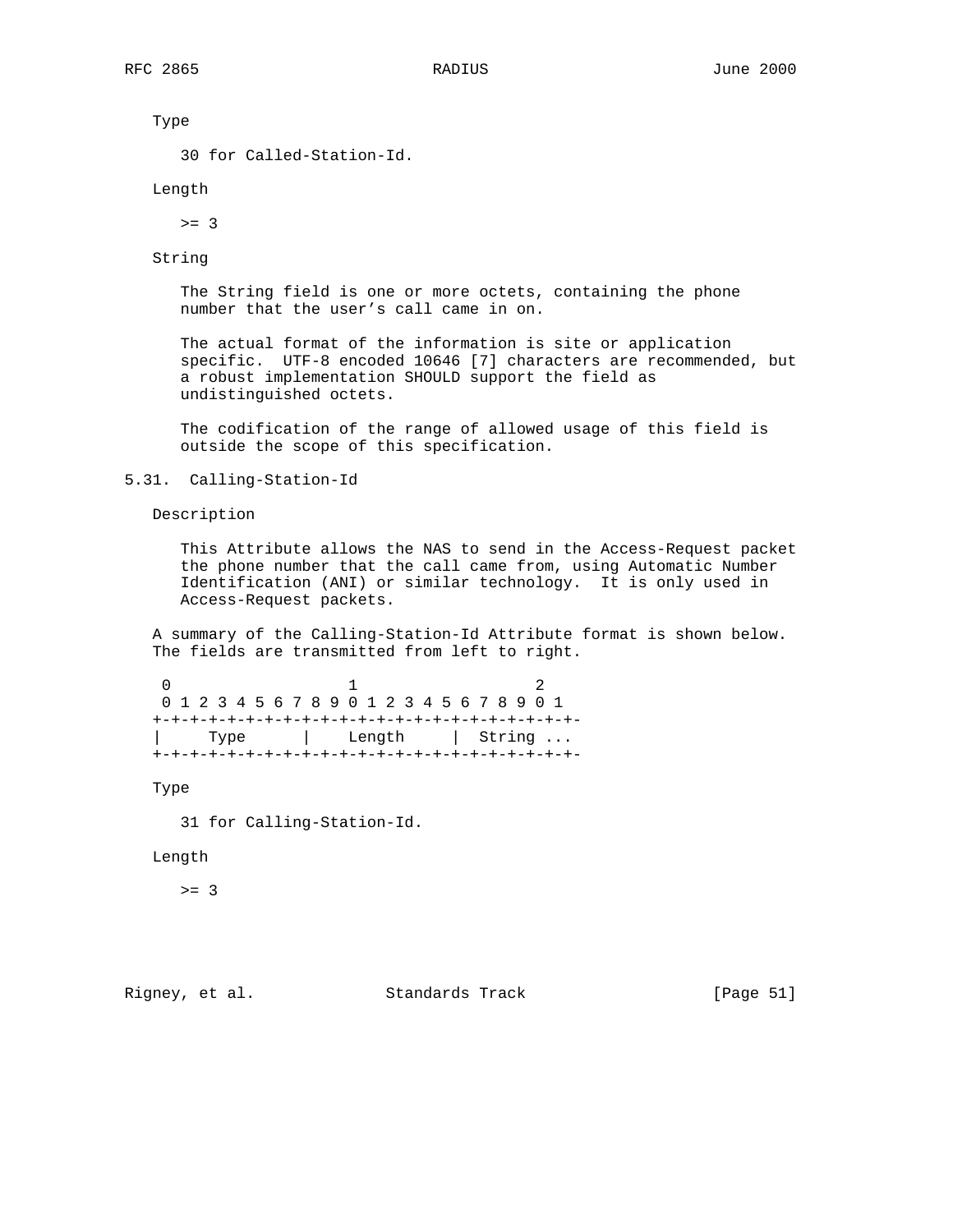# String

 The String field is one or more octets, containing the phone number that the user placed the call from.

 The actual format of the information is site or application specific. UTF-8 encoded 10646 [7] characters are recommended, but a robust implementation SHOULD support the field as undistinguished octets.

 The codification of the range of allowed usage of this field is outside the scope of this specification.

5.32. NAS-Identifier

Description

 This Attribute contains a string identifying the NAS originating the Access-Request. It is only used in Access-Request packets. Either NAS-IP-Address or NAS-Identifier MUST be present in an Access-Request packet.

 Note that NAS-Identifier MUST NOT be used to select the shared secret used to authenticate the request. The source IP address of the Access-Request packet MUST be used to select the shared secret.

 A summary of the NAS-Identifier Attribute format is shown below. The fields are transmitted from left to right.

 $0$  1 2 0 1 2 3 4 5 6 7 8 9 0 1 2 3 4 5 6 7 8 9 0 1 +-+-+-+-+-+-+-+-+-+-+-+-+-+-+-+-+-+-+-+-+-+-+- Type | Length | String ... +-+-+-+-+-+-+-+-+-+-+-+-+-+-+-+-+-+-+-+-+-+-+-

# Type

32 for NAS-Identifier.

Length

 $>= 3$ 

Rigney, et al. Standards Track [Page 52]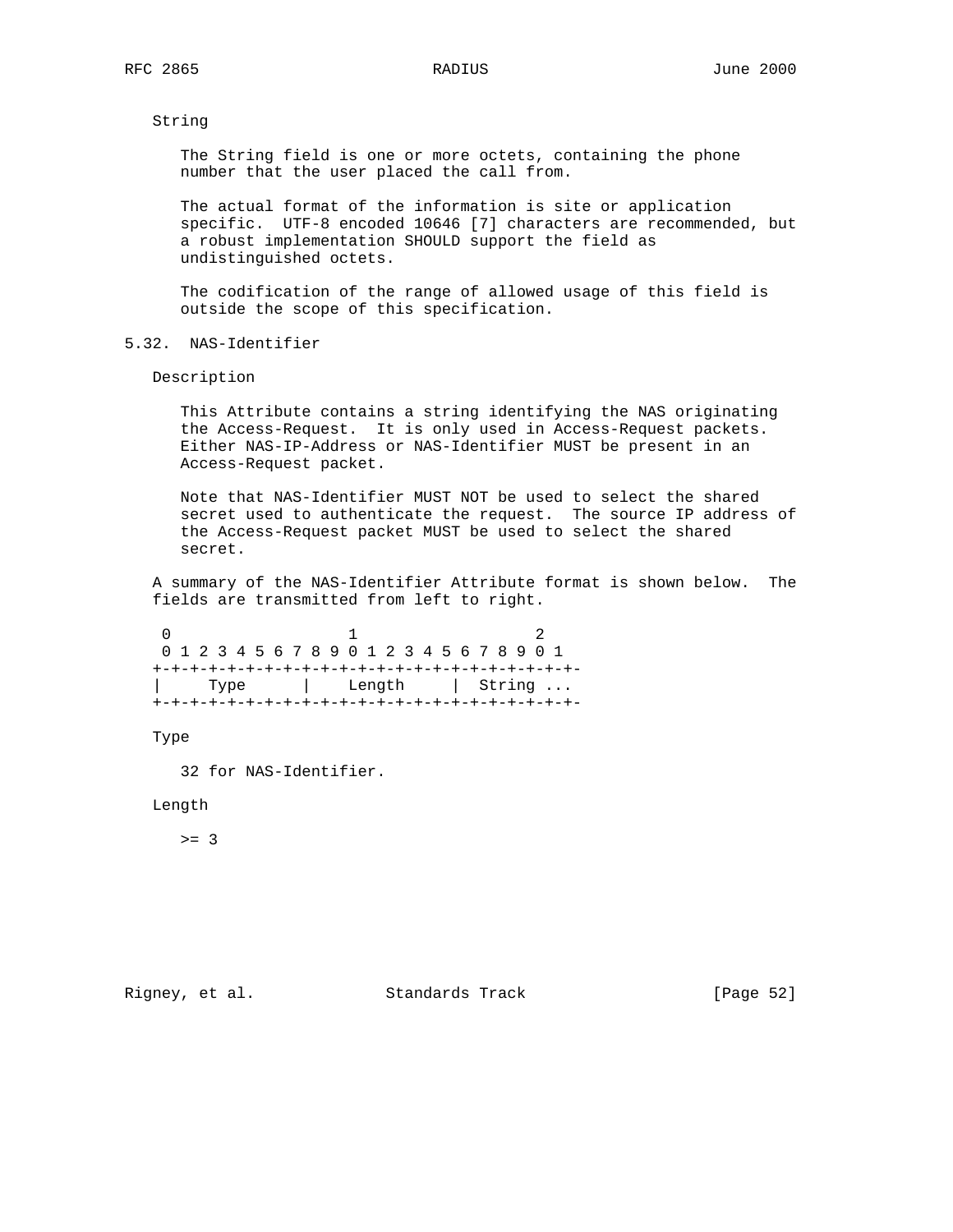#### String

 The String field is one or more octets, and should be unique to the NAS within the scope of the RADIUS server. For example, a fully qualified domain name would be suitable as a NAS-Identifier.

 The actual format of the information is site or application specific, and a robust implementation SHOULD support the field as undistinguished octets.

 The codification of the range of allowed usage of this field is outside the scope of this specification.

# 5.33. Proxy-State

Description

 This Attribute is available to be sent by a proxy server to another server when forwarding an Access-Request and MUST be returned unmodified in the Access-Accept, Access-Reject or Access-Challenge. When the proxy server receives the response to its request, it MUST remove its own Proxy-State (the last Proxy- State in the packet) before forwarding the response to the NAS.

 If a Proxy-State Attribute is added to a packet when forwarding the packet, the Proxy-State Attribute MUST be added after any existing Proxy-State attributes.

 The content of any Proxy-State other than the one added by the current server should be treated as opaque octets and MUST NOT affect operation of the protocol.

 Usage of the Proxy-State Attribute is implementation dependent. A description of its function is outside the scope of this specification.

 A summary of the Proxy-State Attribute format is shown below. The fields are transmitted from left to right.

 $0$  1 2 0 1 2 3 4 5 6 7 8 9 0 1 2 3 4 5 6 7 8 9 0 1 +-+-+-+-+-+-+-+-+-+-+-+-+-+-+-+-+-+-+-+-+-+-+- Type | Length | String ... +-+-+-+-+-+-+-+-+-+-+-+-+-+-+-+-+-+-+-+-+-+-+-

Type

33 for Proxy-State.

Rigney, et al. Standards Track [Page 53]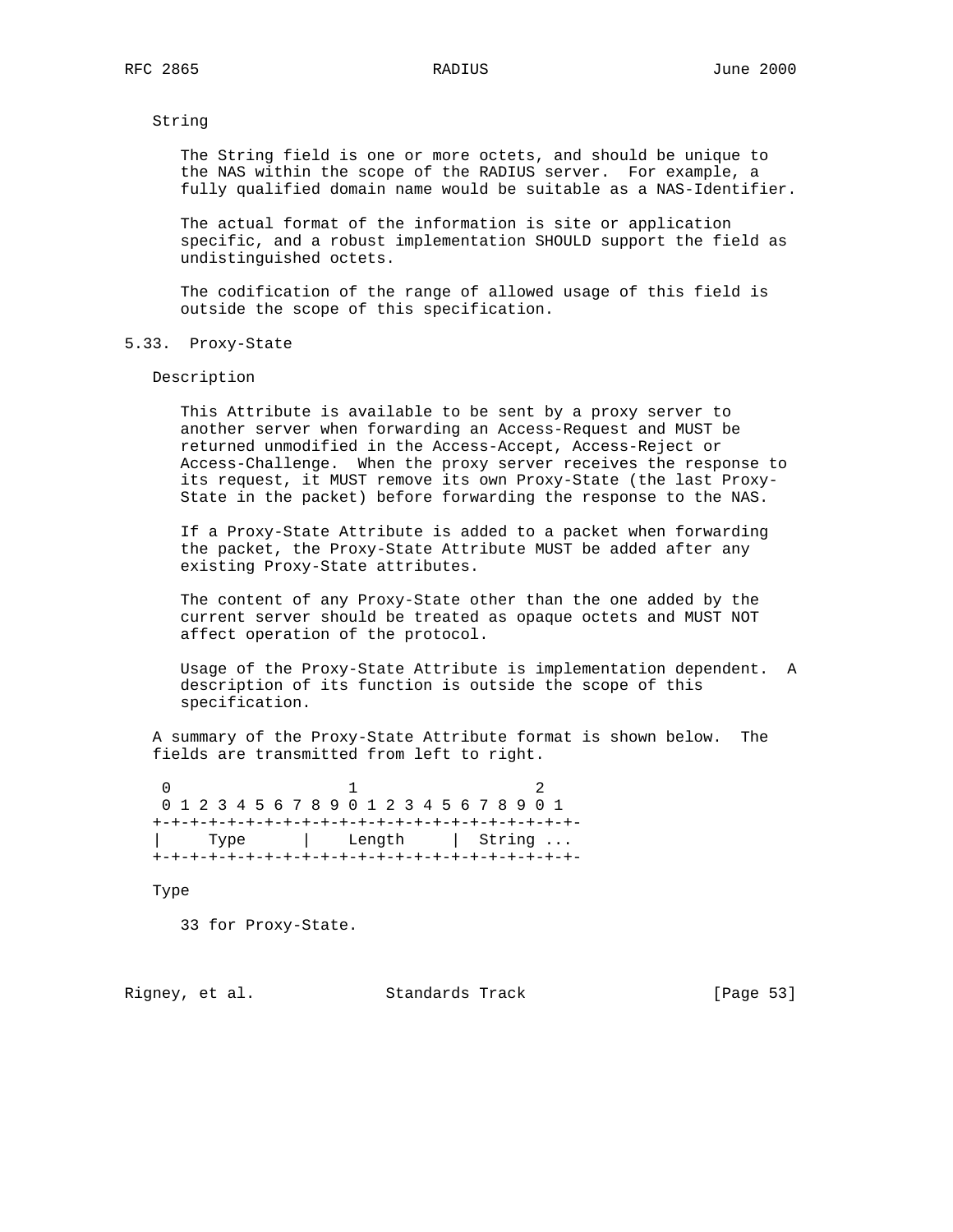Length

 $>= 3$ 

# String

 The String field is one or more octets. The actual format of the information is site or application specific, and a robust implementation SHOULD support the field as undistinguished octets.

 The codification of the range of allowed usage of this field is outside the scope of this specification.

### 5.34. Login-LAT-Service

Description

 This Attribute indicates the system with which the user is to be connected by LAT. It MAY be used in Access-Accept packets, but only when LAT is specified as the Login-Service. It MAY be used in an Access-Request packet as a hint to the server, but the server is not required to honor the hint.

 Administrators use the service attribute when dealing with clustered systems, such as a VAX or Alpha cluster. In such an environment several different time sharing hosts share the same resources (disks, printers, etc.), and administrators often configure each to offer access (service) to each of the shared resources. In this case, each host in the cluster advertises its services through LAT broadcasts.

 Sophisticated users often know which service providers (machines) are faster and tend to use a node name when initiating a LAT connection. Alternately, some administrators want particular users to use certain machines as a primitive form of load balancing (although LAT knows how to do load balancing itself).

 A summary of the Login-LAT-Service Attribute format is shown below. The fields are transmitted from left to right.

 $0$  1 2 0 1 2 3 4 5 6 7 8 9 0 1 2 3 4 5 6 7 8 9 0 1 +-+-+-+-+-+-+-+-+-+-+-+-+-+-+-+-+-+-+-+-+-+-+- | Type | Length | String ... +-+-+-+-+-+-+-+-+-+-+-+-+-+-+-+-+-+-+-+-+-+-+-

Rigney, et al. Standards Track [Page 54]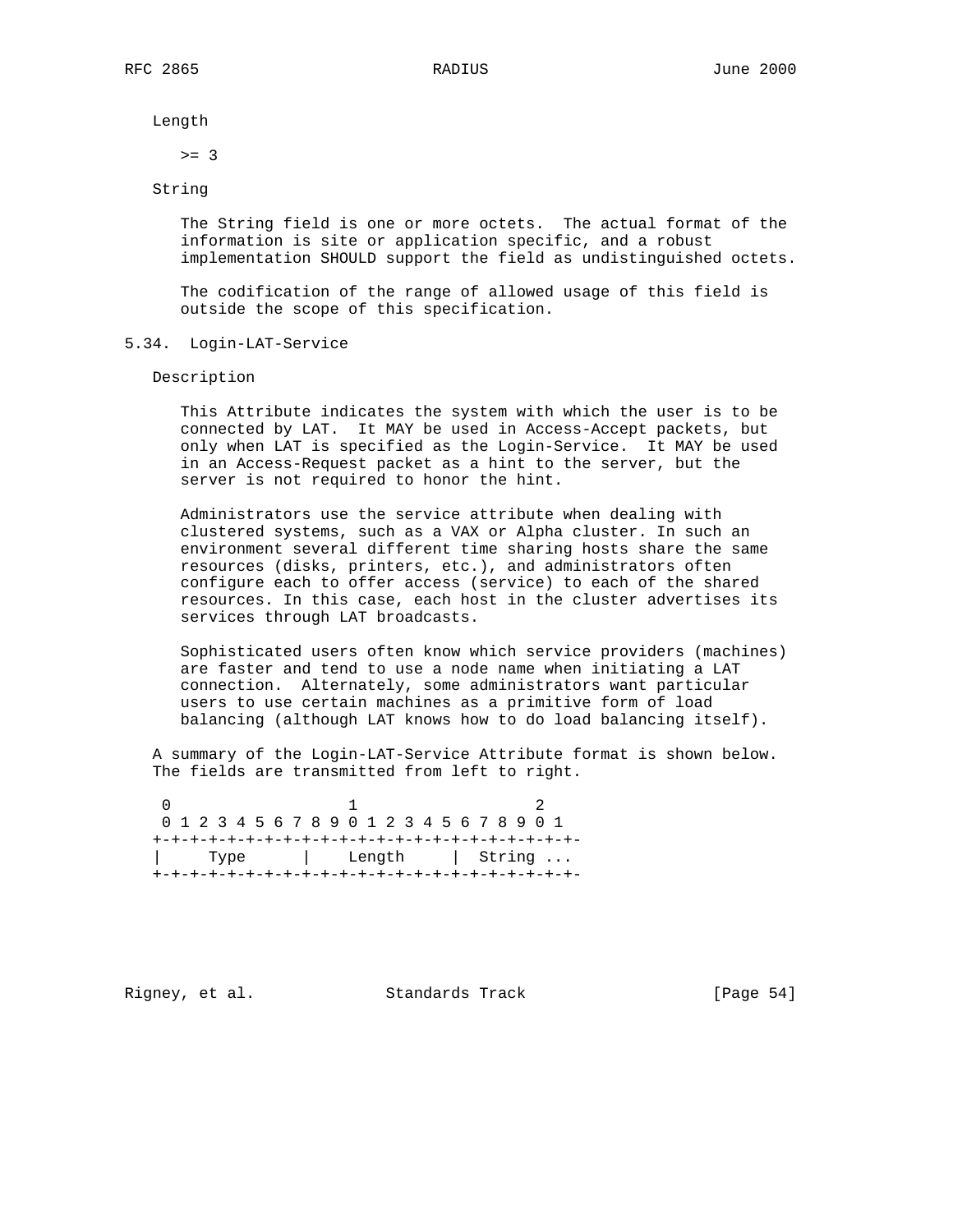Type

34 for Login-LAT-Service.

Length

 $>= 3$ 

String

 The String field is one or more octets, and contains the identity of the LAT service to use. The LAT Architecture allows this string to contain  $$ (dollar)$ , -  $(hyphen)$ , .  $(period)$ , \_ (underscore), numerics, upper and lower case alphabetics, and the ISO Latin-1 character set extension [11]. All LAT string comparisons are case insensitive.

# 5.35. Login-LAT-Node

Description

 This Attribute indicates the Node with which the user is to be automatically connected by LAT. It MAY be used in Access-Accept packets, but only when LAT is specified as the Login-Service. It MAY be used in an Access-Request packet as a hint to the server, but the server is not required to honor the hint.

 A summary of the Login-LAT-Node Attribute format is shown below. The fields are transmitted from left to right.

 $0$  1 2 0 1 2 3 4 5 6 7 8 9 0 1 2 3 4 5 6 7 8 9 0 1 +-+-+-+-+-+-+-+-+-+-+-+-+-+-+-+-+-+-+-+-+-+-+- Type | Length | String ... +-+-+-+-+-+-+-+-+-+-+-+-+-+-+-+-+-+-+-+-+-+-+-

Type

35 for Login-LAT-Node.

Length

 $>= 3$ 

Rigney, et al. Standards Track [Page 55]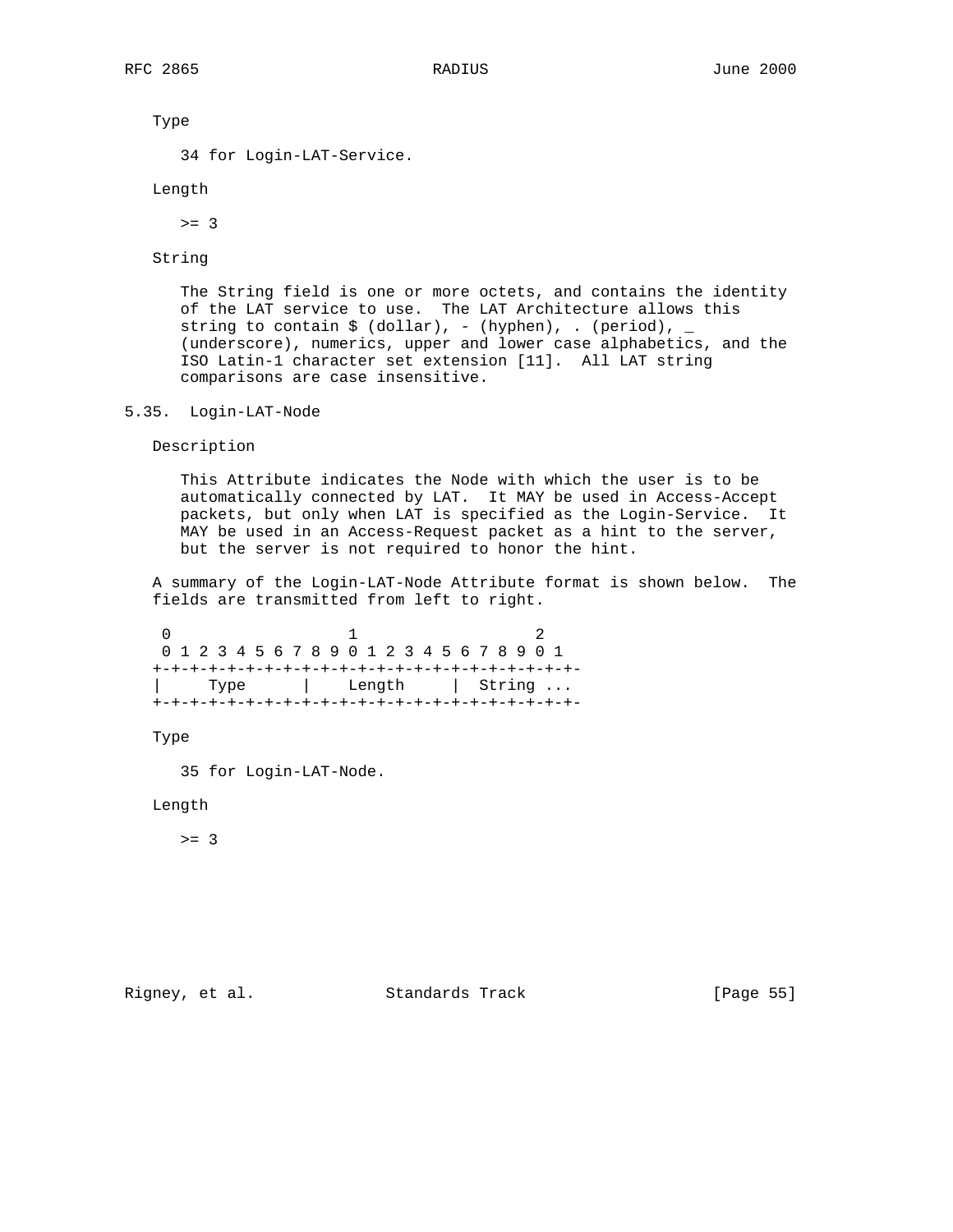### String

 The String field is one or more octets, and contains the identity of the LAT Node to connect the user to. The LAT Architecture allows this string to contain  $\frac{1}{2}$  (dollar), - (hyphen), . (period), \_ (underscore), numerics, upper and lower case alphabetics, and the ISO Latin-1 character set extension. All LAT string comparisons are case insensitive.

# 5.36. Login-LAT-Group

# Description

 This Attribute contains a string identifying the LAT group codes which this user is authorized to use. It MAY be used in Access- Accept packets, but only when LAT is specified as the Login- Service. It MAY be used in an Access-Request packet as a hint to the server, but the server is not required to honor the hint.

 LAT supports 256 different group codes, which LAT uses as a form of access rights. LAT encodes the group codes as a 256 bit bitmap.

 Administrators can assign one or more of the group code bits at the LAT service provider; it will only accept LAT connections that have these group codes set in the bit map. The administrators assign a bitmap of authorized group codes to each user; LAT gets these from the operating system, and uses these in its requests to the service providers.

 A summary of the Login-LAT-Group Attribute format is shown below. The fields are transmitted from left to right.

| 0 1 2 3 4 5 6 7 8 9 0 1 2 3 4 5 6 7 8 9 0 1 |  |  |  |  |  |  |  |  |  |                        |
|---------------------------------------------|--|--|--|--|--|--|--|--|--|------------------------|
|                                             |  |  |  |  |  |  |  |  |  |                        |
|                                             |  |  |  |  |  |  |  |  |  | Type   Length   String |
|                                             |  |  |  |  |  |  |  |  |  |                        |

Type

36 for Login-LAT-Group.

### Length

# 34

Rigney, et al. Standards Track [Page 56]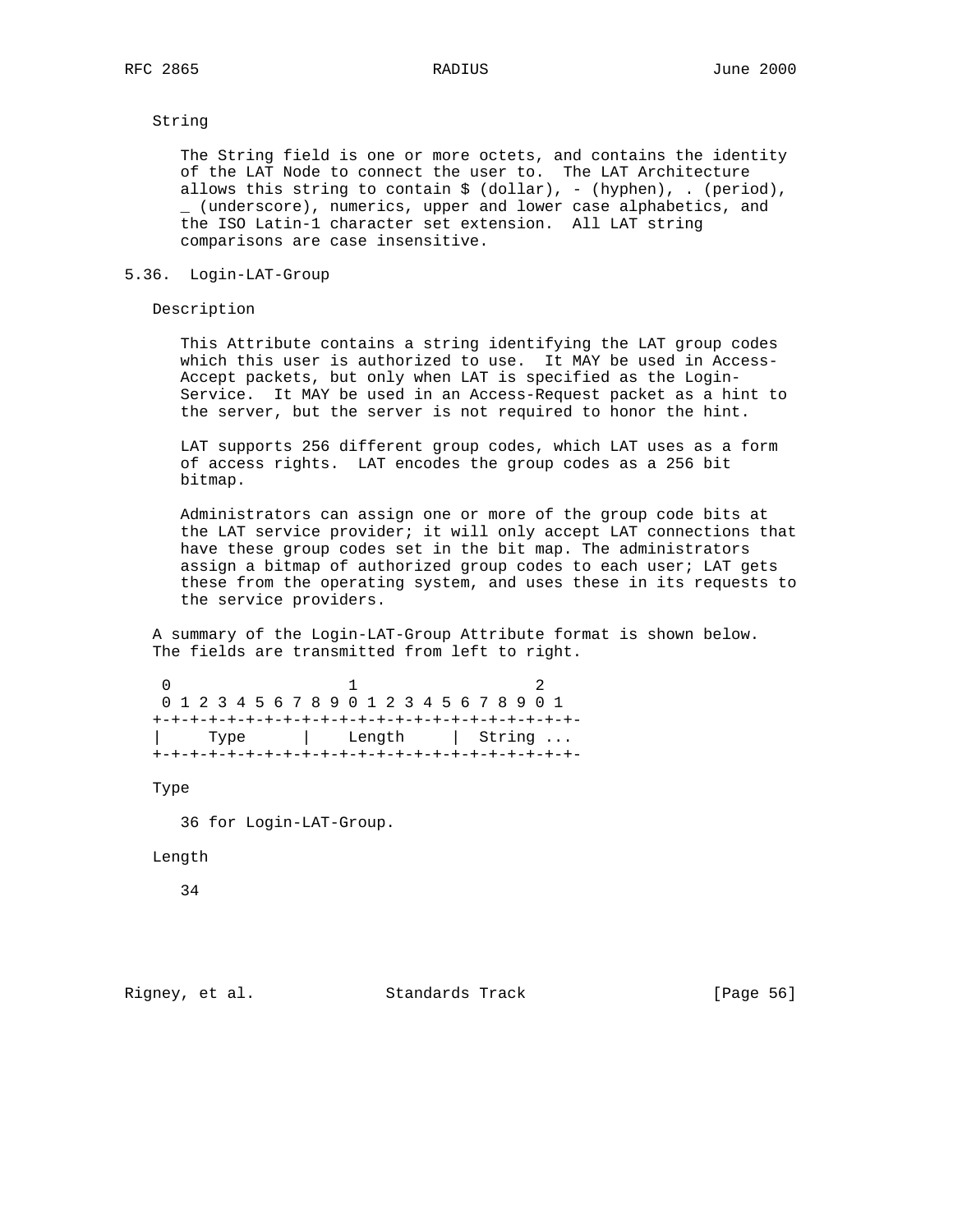String

 The String field is a 32 octet bit map, most significant octet first. A robust implementation SHOULD support the field as undistinguished octets.

 The codification of the range of allowed usage of this field is outside the scope of this specification.

# 5.37. Framed-AppleTalk-Link

Description

 This Attribute indicates the AppleTalk network number which should be used for the serial link to the user, which is another AppleTalk router. It is only used in Access-Accept packets. It is never used when the user is not another router.

 A summary of the Framed-AppleTalk-Link Attribute format is shown below. The fields are transmitted from left to right.

0  $1$  2 3 0 1 2 3 4 5 6 7 8 9 0 1 2 3 4 5 6 7 8 9 0 1 2 3 4 5 6 7 8 9 0 1 +-+-+-+-+-+-+-+-+-+-+-+-+-+-+-+-+-+-+-+-+-+-+-+-+-+-+-+-+-+-+-+-+ | Type | Length | Value +-+-+-+-+-+-+-+-+-+-+-+-+-+-+-+-+-+-+-+-+-+-+-+-+-+-+-+-+-+-+-+-+ Value (cont) | +-+-+-+-+-+-+-+-+-+-+-+-+-+-+-+-+

Type

37 for Framed-AppleTalk-Link.

Length

6

Value

 The Value field is four octets. Despite the size of the field, values range from 0 to 65535. The special value of 0 indicates that this is an unnumbered serial link. A value of 1-65535 means that the serial line between the NAS and the user should be assigned that value as an AppleTalk network number.

Rigney, et al. Standards Track [Page 57]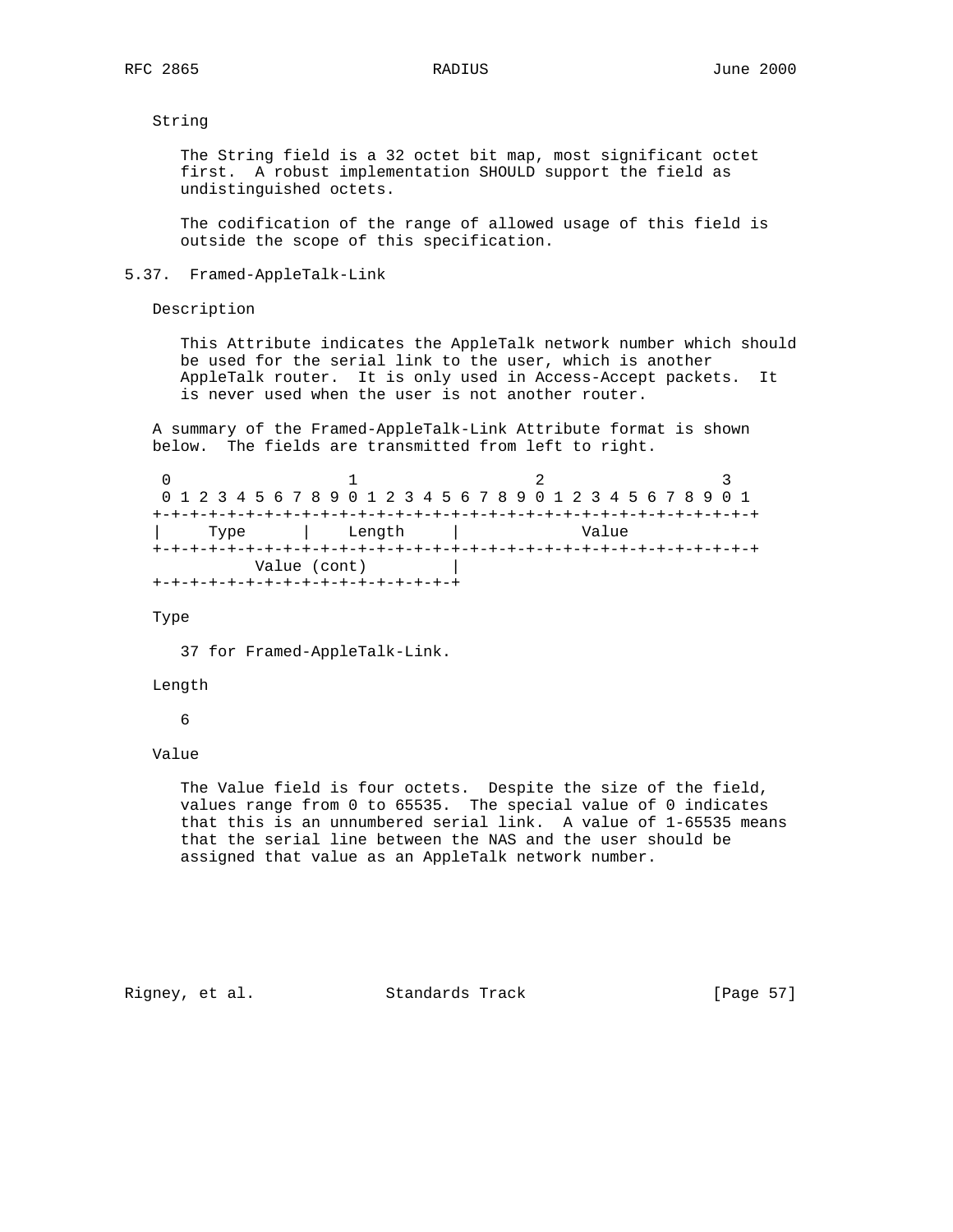# 5.38. Framed-AppleTalk-Network

# Description

 This Attribute indicates the AppleTalk Network number which the NAS should probe to allocate an AppleTalk node for the user. It is only used in Access-Accept packets. It is never used when the user is another router. Multiple instances of this Attribute indicate that the NAS may probe using any of the network numbers specified.

 A summary of the Framed-AppleTalk-Network Attribute format is shown below. The fields are transmitted from left to right.

0  $1$  2 3 0 1 2 3 4 5 6 7 8 9 0 1 2 3 4 5 6 7 8 9 0 1 2 3 4 5 6 7 8 9 0 1 +-+-+-+-+-+-+-+-+-+-+-+-+-+-+-+-+-+-+-+-+-+-+-+-+-+-+-+-+-+-+-+-+ | Type | Length | Value +-+-+-+-+-+-+-+-+-+-+-+-+-+-+-+-+-+-+-+-+-+-+-+-+-+-+-+-+-+-+-+-+ Value (cont) | +-+-+-+-+-+-+-+-+-+-+-+-+-+-+-+-+

Type

38 for Framed-AppleTalk-Network.

Length

6

Value

 The Value field is four octets. Despite the size of the field, values range from 0 to 65535. The special value 0 indicates that the NAS should assign a network for the user, using its default cable range. A value between 1 and 65535 (inclusive) indicates the AppleTalk Network the NAS should probe to find an address for the user.

# 5.39. Framed-AppleTalk-Zone

# Description

 This Attribute indicates the AppleTalk Default Zone to be used for this user. It is only used in Access-Accept packets. Multiple instances of this attribute in the same packet are not allowed.

Rigney, et al. Standards Track [Page 58]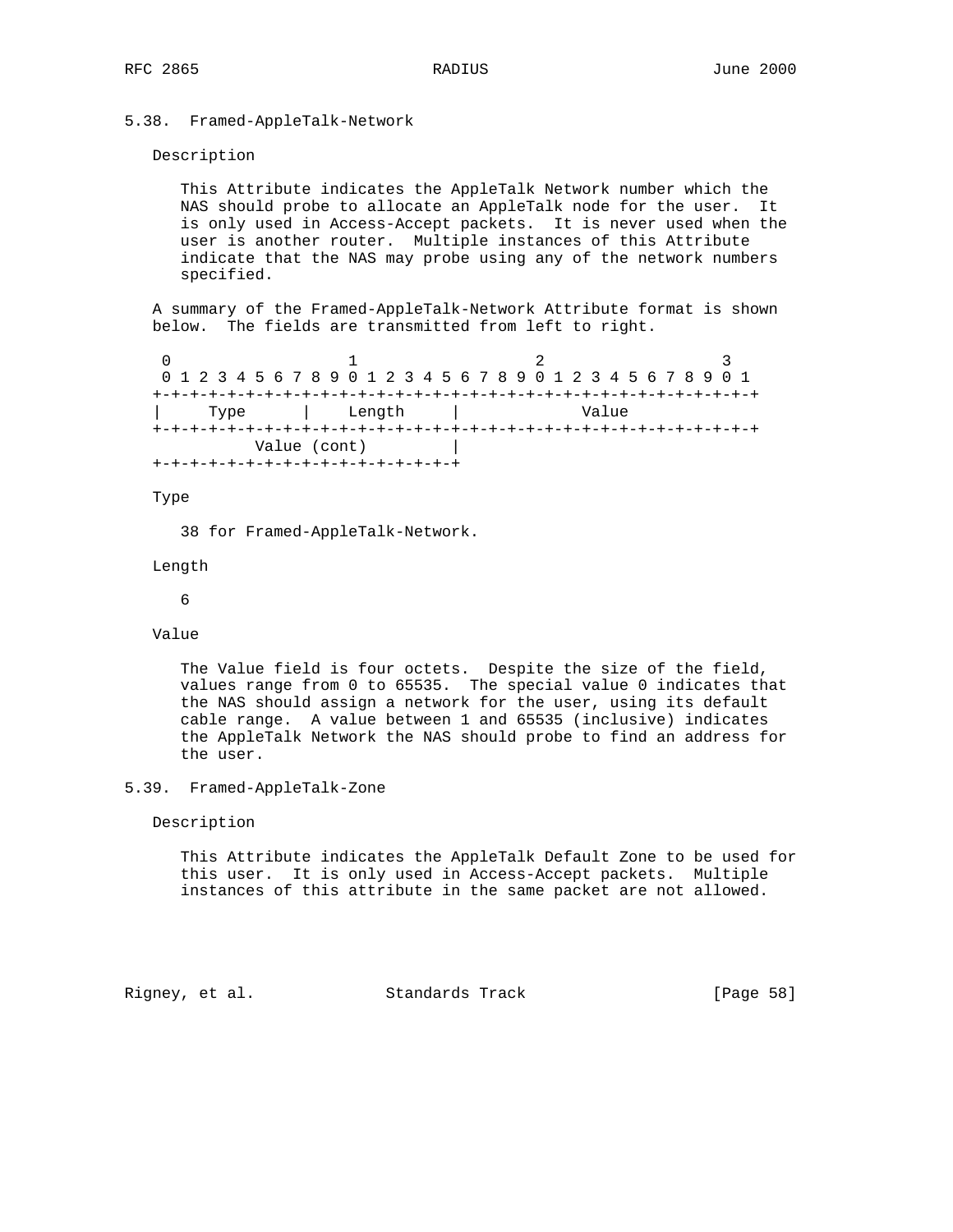A summary of the Framed-AppleTalk-Zone Attribute format is shown below. The fields are transmitted from left to right.

 $0$  1 2 0 1 2 3 4 5 6 7 8 9 0 1 2 3 4 5 6 7 8 9 0 1 2 3 4 +-+-+-+-+-+-+-+-+-+-+-+-+-+-+-+-+-+-+-+-+-+-+-+-+- Length | String ... +-+-+-+-+-+-+-+-+-+-+-+-+-+-+-+-+-+-+-+-+-+-+-+-+-

Type

39 for Framed-AppleTalk-Zone.

Length

 $>= 3$ 

String

 The name of the Default AppleTalk Zone to be used for this user. A robust implementation SHOULD support the field as undistinguished octets.

 The codification of the range of allowed usage of this field is outside the scope of this specification.

5.40. CHAP-Challenge

Description

 This Attribute contains the CHAP Challenge sent by the NAS to a PPP Challenge-Handshake Authentication Protocol (CHAP) user. It is only used in Access-Request packets.

 If the CHAP challenge value is 16 octets long it MAY be placed in the Request Authenticator field instead of using this attribute.

 A summary of the CHAP-Challenge Attribute format is shown below. The fields are transmitted from left to right.

 $0$  1 2 0 1 2 3 4 5 6 7 8 9 0 1 2 3 4 5 6 7 8 9 0 1 2 3 +-+-+-+-+-+-+-+-+-+-+-+-+-+-+-+-+-+-+-+-+-+-+-+- | Type | Length | String... +-+-+-+-+-+-+-+-+-+-+-+-+-+-+-+-+-+-+-+-+-+-+-+-

Rigney, et al. Standards Track [Page 59]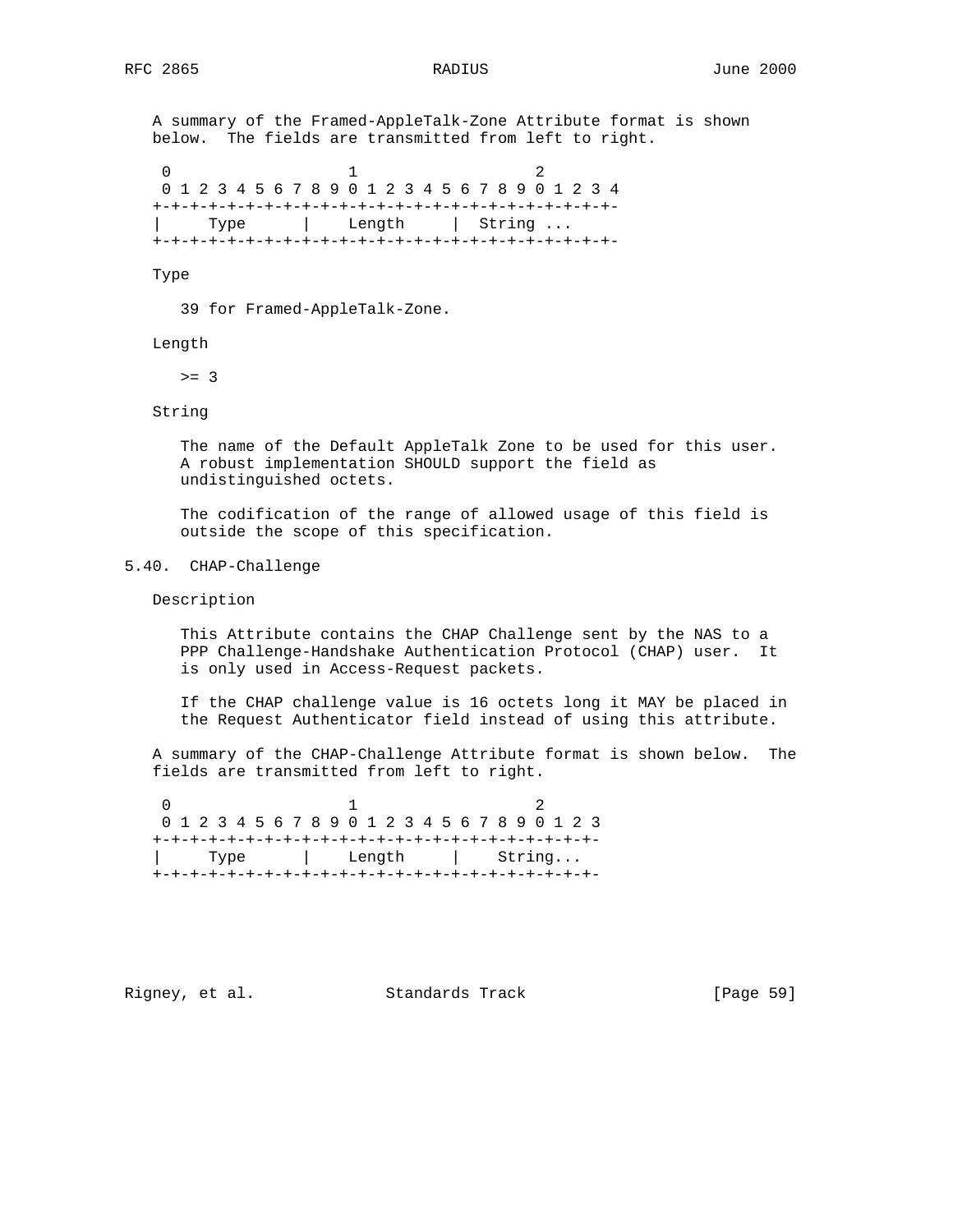Type

60 for CHAP-Challenge.

Length

 $>= 7$ 

String

The String field contains the CHAP Challenge.

5.41. NAS-Port-Type

Description

 This Attribute indicates the type of the physical port of the NAS which is authenticating the user. It can be used instead of or in addition to the NAS-Port (5) attribute. It is only used in Access-Request packets. Either NAS-Port (5) or NAS-Port-Type or both SHOULD be present in an Access-Request packet, if the NAS differentiates among its ports.

 A summary of the NAS-Port-Type Attribute format is shown below. The fields are transmitted from left to right.

0  $1$  2 3 0 1 2 3 4 5 6 7 8 9 0 1 2 3 4 5 6 7 8 9 0 1 2 3 4 5 6 7 8 9 0 1 +-+-+-+-+-+-+-+-+-+-+-+-+-+-+-+-+-+-+-+-+-+-+-+-+-+-+-+-+-+-+-+-+ | Type | Length | Value +-+-+-+-+-+-+-+-+-+-+-+-+-+-+-+-+-+-+-+-+-+-+-+-+-+-+-+-+-+-+-+-+ Value (cont) | +-+-+-+-+-+-+-+-+-+-+-+-+-+-+-+-+

Type

61 for NAS-Port-Type.

Length

6

Value

 The Value field is four octets. "Virtual" refers to a connection to the NAS via some transport protocol, instead of through a physical port. For example, if a user telnetted into a NAS to

Rigney, et al. Standards Track [Page 60]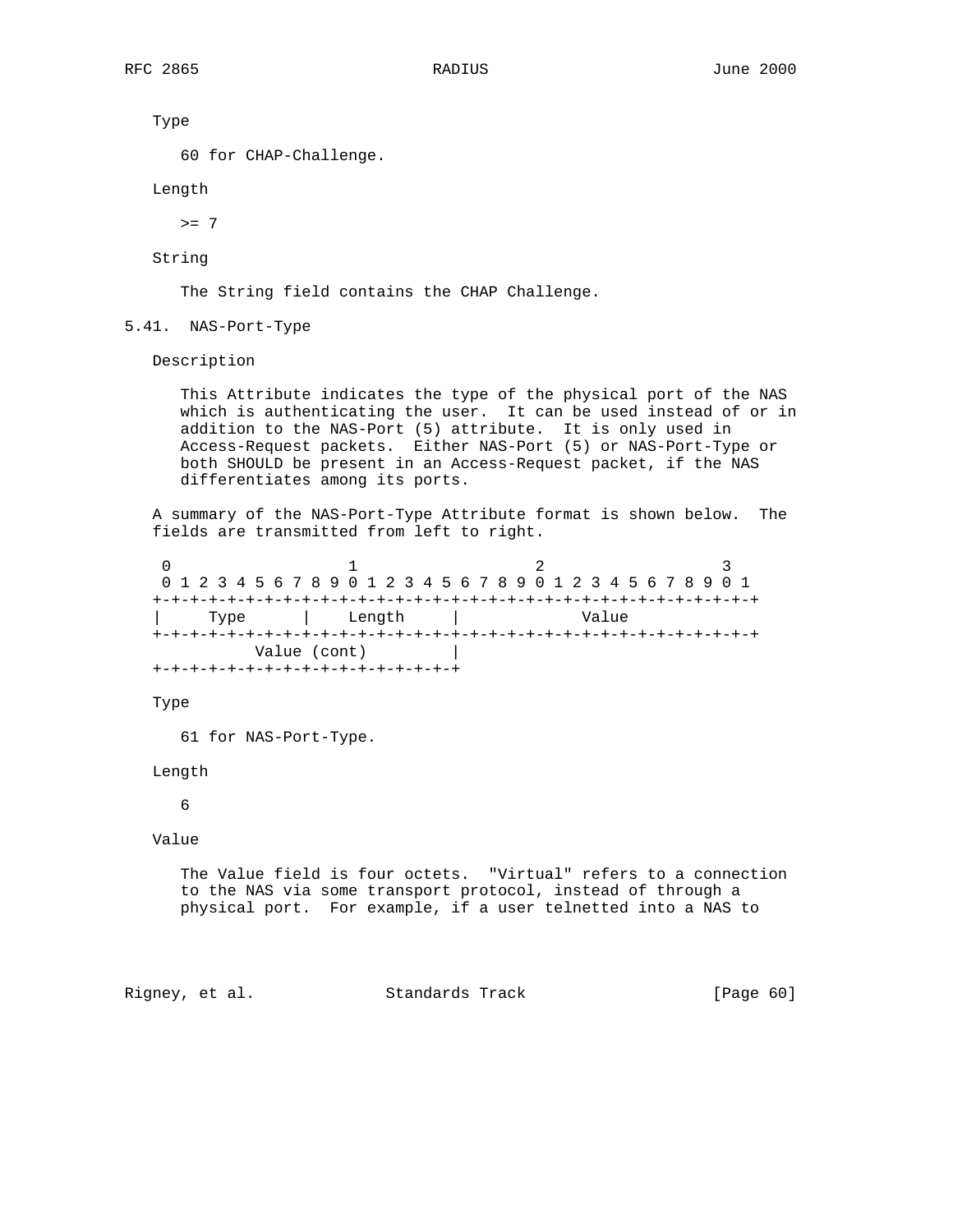authenticate himself as an Outbound-User, the Access-Request might include NAS-Port-Type = Virtual as a hint to the RADIUS server that the user was not on a physical port.

| 0             | Async                                                  |
|---------------|--------------------------------------------------------|
| 1             | Sync                                                   |
| 2             | ISDN Sync                                              |
| 3             | ISDN Async V.120                                       |
| 4             | ISDN Async V.110                                       |
| 5             | Virtual                                                |
| 6             | PIAFS                                                  |
| 7             | HDLC Clear Channel                                     |
| 8             | X.25                                                   |
| 9             | X.75                                                   |
| 10            | $G.3$ Fax                                              |
| $11$ and $11$ | SDSL - Symmetric DSL                                   |
| 12            | ADSL-CAP - Asymmetric DSL, Carrierless Amplitude Phase |
|               | Modulation                                             |
| 13            | ADSL-DMT - Asymmetric DSL, Discrete Multi-Tone         |
| 14            | IDSL - ISDN Digital Subscriber Line                    |
| 15            | Ethernet                                               |
| 16            | xDSL - Digital Subscriber Line of unknown type         |
| 17            | Cable                                                  |
| 18            | Wireless - Other                                       |
| 19            | Wireless - IEEE 802.11                                 |

 PIAFS is a form of wireless ISDN commonly used in Japan, and stands for PHS (Personal Handyphone System) Internet Access Forum Standard (PIAFS).

# 5.42. Port-Limit

Description

 This Attribute sets the maximum number of ports to be provided to the user by the NAS. This Attribute MAY be sent by the server to the client in an Access-Accept packet. It is intended for use in conjunction with Multilink PPP [12] or similar uses. It MAY also be sent by the NAS to the server as a hint that that many ports are desired for use, but the server is not required to honor the hint.

 A summary of the Port-Limit Attribute format is shown below. The fields are transmitted from left to right.

Rigney, et al. Standards Track [Page 61]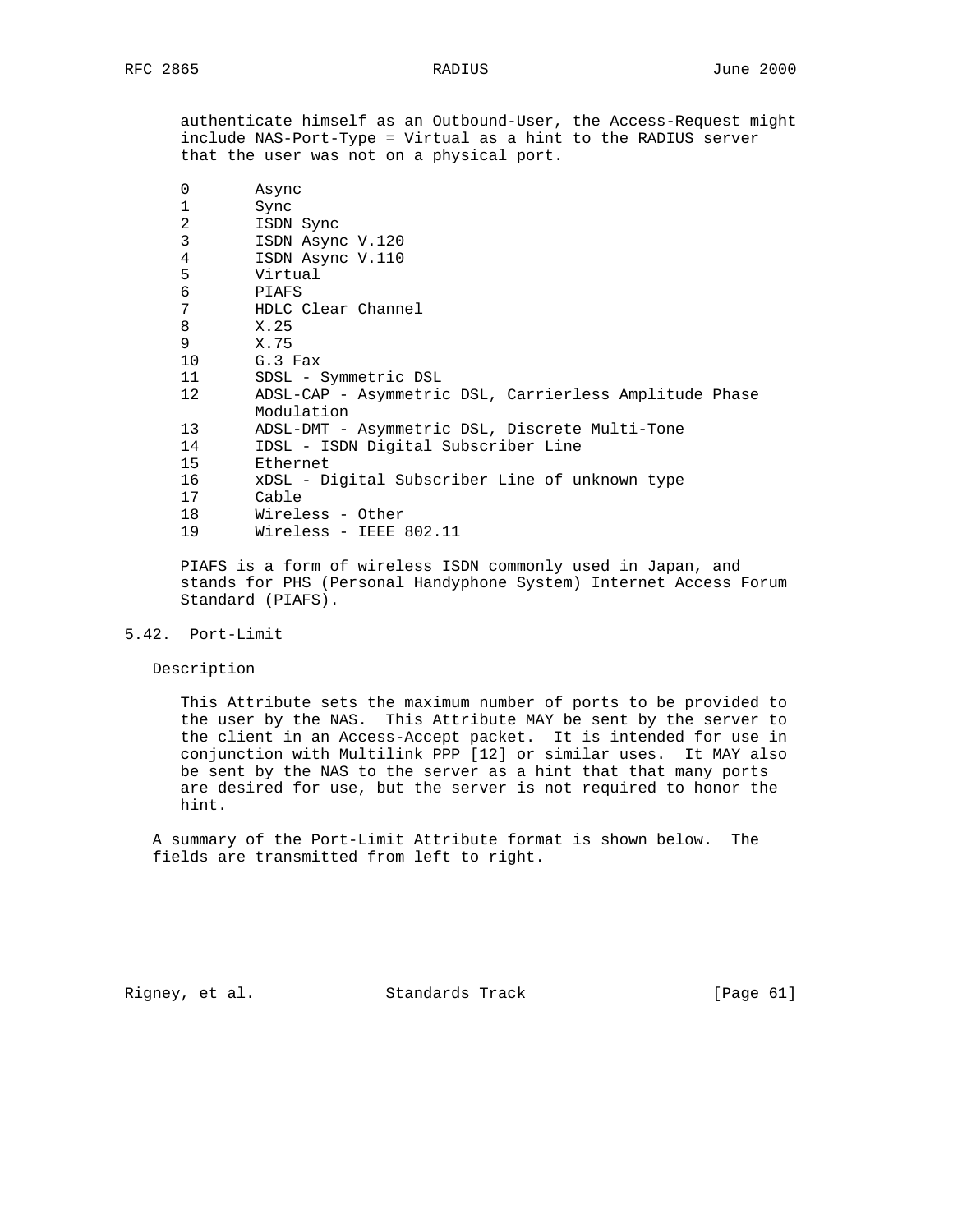0  $1$  2 3 0 1 2 3 4 5 6 7 8 9 0 1 2 3 4 5 6 7 8 9 0 1 2 3 4 5 6 7 8 9 0 1 +-+-+-+-+-+-+-+-+-+-+-+-+-+-+-+-+-+-+-+-+-+-+-+-+-+-+-+-+-+-+-+-+ | Type | Length | Value +-+-+-+-+-+-+-+-+-+-+-+-+-+-+-+-+-+-+-+-+-+-+-+-+-+-+-+-+-+-+-+-+ Value (cont) | +-+-+-+-+-+-+-+-+-+-+-+-+-+-+-+-+

Type

62 for Port-Limit.

Length

6

Value

 The field is 4 octets, containing a 32-bit unsigned integer with the maximum number of ports this user should be allowed to connect to on the NAS.

5.43. Login-LAT-Port

Description

 This Attribute indicates the Port with which the user is to be connected by LAT. It MAY be used in Access-Accept packets, but only when LAT is specified as the Login-Service. It MAY be used in an Access-Request packet as a hint to the server, but the server is not required to honor the hint.

 A summary of the Login-LAT-Port Attribute format is shown below. The fields are transmitted from left to right.

 $0$  and  $1$  and  $2$  0 1 2 3 4 5 6 7 8 9 0 1 2 3 4 5 6 7 8 9 0 1 +-+-+-+-+-+-+-+-+-+-+-+-+-+-+-+-+-+-+-+-+-+-+- Length | String ... +-+-+-+-+-+-+-+-+-+-+-+-+-+-+-+-+-+-+-+-+-+-+-

Type

63 for Login-LAT-Port.

# Length

 $>= 3$ 

Rigney, et al. Standards Track [Page 62]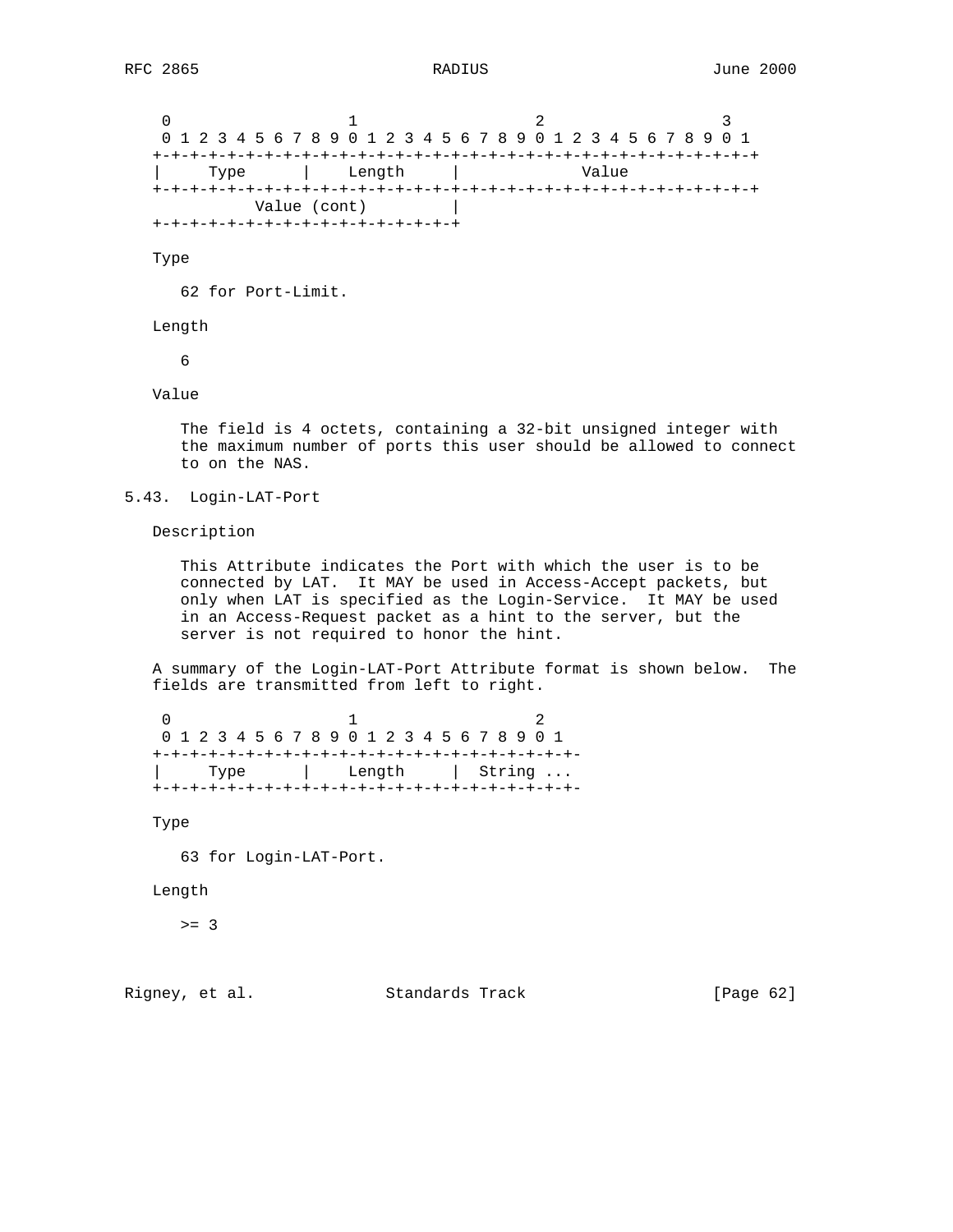# String

 The String field is one or more octets, and contains the identity of the LAT port to use. The LAT Architecture allows this string to contain  $$$  (dollar), - (hyphen), . (period),  $_{-}$  (underscore), numerics, upper and lower case alphabetics, and the ISO Latin-1 character set extension. All LAT string comparisons are case insensitive.

# 5.44. Table of Attributes

 The following table provides a guide to which attributes may be found in which kinds of packets, and in what quantity.

| Request | Accept      | Reject      | Challenge | #                 | Attribute               |
|---------|-------------|-------------|-----------|-------------------|-------------------------|
| $0 - 1$ | $0 - 1$     | $\Omega$    | 0         | 1                 | User-Name               |
| $0 - 1$ | $\Omega$    | 0           | $\Omega$  | $\overline{a}$    | User-Password [Note 1]  |
| $0 - 1$ | 0           | $\Omega$    | 0         | 3                 | CHAP-Password [Note 1]  |
| $0 - 1$ | $\mathbf 0$ | 0           | 0         | $\overline{4}$    | NAS-IP-Address [Note 2] |
| $0 - 1$ | 0           | 0           | 0         | 5                 | NAS-Port                |
| $0 - 1$ | $0 - 1$     | 0           | 0         | 6                 | Service-Type            |
| $0 - 1$ | $0 - 1$     | 0           | 0         | 7                 | Framed-Protocol         |
| $0 - 1$ | $0 - 1$     | 0           | 0         | 8                 | Framed-IP-Address       |
| $0 - 1$ | $0 - 1$     | 0           | 0         | 9                 | Framed-IP-Netmask       |
| 0       | $0 - 1$     | 0           | 0         | 10                | Framed-Routing          |
| 0       | $0+$        | 0           | $\Omega$  | 11                | Filter-Id               |
| $0 - 1$ | $0 - 1$     | 0           | 0         | $12 \overline{ }$ | Framed-MTU              |
| $0+$    | $0+$        | 0           | 0         | 13                | Framed-Compression      |
| $0+$    | $0+$        | 0           | 0         | 14                | Login-IP-Host           |
| 0       | $0 - 1$     | 0           | 0         | 15                | Login-Service           |
| 0       | $0 - 1$     | $\Omega$    | 0         | 16                | Login-TCP-Port          |
| 0       | $0+$        | $0+$        | $0+$      | 18                | Reply-Message           |
| $0 - 1$ | $0 - 1$     | 0           | 0         | 19                | Callback-Number         |
| 0       | $0 - 1$     | 0           | 0         | 20                | Callback-Id             |
| 0       | $0+$        | $\Omega$    | 0         | 22                | Framed-Route            |
| 0       | $0 - 1$     | 0           | $\Omega$  | 23                | Framed-IPX-Network      |
| $0 - 1$ | $0 - 1$     | 0           | $0 - 1$   | 24                | State [Note 1]          |
| 0       | $0+$        | 0           | $\Omega$  | 25                | Class                   |
| $0+$    | $0+$        | 0           | $0+$      | 26                | Vendor-Specific         |
| 0       | $0 - 1$     | 0           | $0 - 1$   | 27                | Session-Timeout         |
| 0       | $0 - 1$     | 0           | $0 - 1$   | 28                | Idle-Timeout            |
| 0       | $0 - 1$     | 0           | 0         | 29                | Termination-Action      |
| $0 - 1$ | 0           | 0           | 0         | 30                | Called-Station-Id       |
| $0 - 1$ | $\Omega$    | 0           | 0         | 31                | Calling-Station-Id      |
| $0 - 1$ | $\Omega$    | $\Omega$    | 0         | 32                | NAS-Identifier [Note 2] |
| $0+$    | $0+$        | $0+$        | $0+$      | 33                | Proxy-State             |
| $0 - 1$ | $0 - 1$     | 0           | 0         | 34                | Login-LAT-Service       |
| $0 - 1$ | $0 - 1$     | $\mathbf 0$ | 0         | 35                | Login-LAT-Node          |

Rigney, et al. Standards Track [Page 63]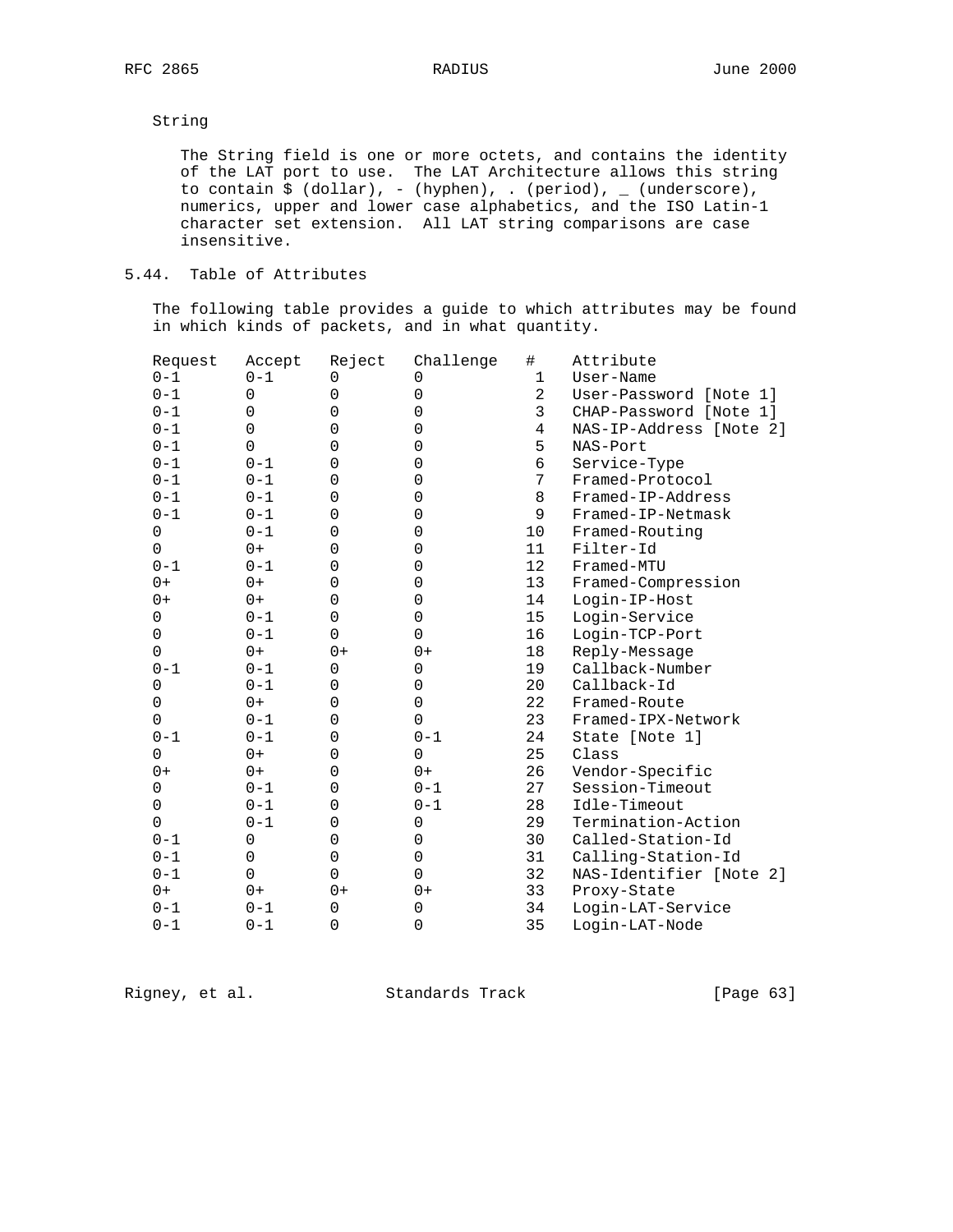| $0 - 1$ | $0 - 1$ |        |           | 36 | Login-LAT-Group          |
|---------|---------|--------|-----------|----|--------------------------|
|         | $0 - 1$ |        |           | 37 | Framed-AppleTalk-Link    |
|         | 0+      |        |           | 38 | Framed-AppleTalk-Network |
|         | $0 - 1$ |        |           | 39 | Framed-AppleTalk-Zone    |
| $0 - 1$ |         |        |           | 60 | CHAP-Challenge           |
| $0 - 1$ |         |        |           | 61 | NAS-Port-Type            |
| $0 - 1$ | $0 - 1$ |        |           | 62 | Port-Limit               |
| $0 - 1$ | $0 - 1$ |        |           | 63 | Login-LAT-Port           |
| Request | Accept  | Reject | Challenge | #  | Attribute                |
|         |         |        |           |    |                          |

 [Note 1] An Access-Request MUST contain either a User-Password or a CHAP-Password or State. An Access-Request MUST NOT contain both a User-Password and a CHAP-Password. If future extensions allow other kinds of authentication information to be conveyed, the attribute for that can be used in an Access-Request instead of User-Password or CHAP-Password.

 [Note 2] An Access-Request MUST contain either a NAS-IP-Address or a NAS-Identifier (or both).

The following table defines the meaning of the above table entries.

- 0 This attribute MUST NOT be present in packet.
- 0+ Zero or more instances of this attribute MAY be present in packet.
- 0-1 Zero or one instance of this attribute MAY be present in packet.
- 1 Exactly one instance of this attribute MUST be present in packet.
- 6. IANA Considerations

 This section provides guidance to the Internet Assigned Numbers Authority (IANA) regarding registration of values related to the RADIUS protocol, in accordance with BCP 26 [13].

 There are three name spaces in RADIUS that require registration: Packet Type Codes, Attribute Types, and Attribute Values (for certain Attributes).

 RADIUS is not intended as a general-purpose Network Access Server (NAS) management protocol, and allocations should not be made for purposes unrelated to Authentication, Authorization or Accounting.

6.1. Definition of Terms

 The following terms are used here with the meanings defined in BCP 26: "name space", "assigned value", "registration".

Rigney, et al. Standards Track [Page 64]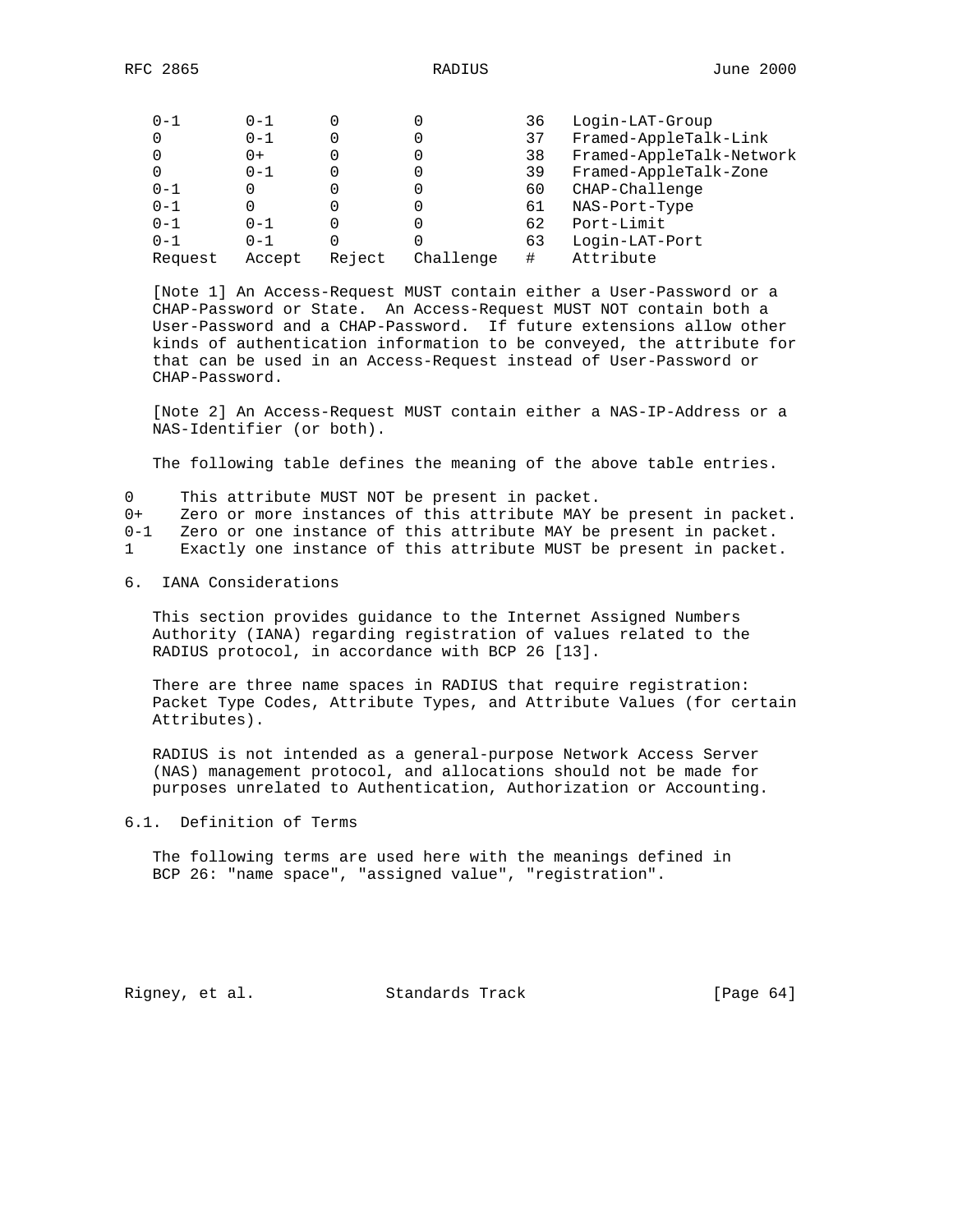The following policies are used here with the meanings defined in BCP 26: "Private Use", "First Come First Served", "Expert Review", "Specification Required", "IETF Consensus", "Standards Action".

6.2. Recommended Registration Policies

 For registration requests where a Designated Expert should be consulted, the IESG Area Director for Operations should appoint the Designated Expert.

 For registration requests requiring Expert Review, the ietf-radius mailing list should be consulted.

 Packet Type Codes have a range from 1 to 254, of which 1-5,11-13 have been allocated. Because a new Packet Type has considerable impact on interoperability, a new Packet Type Code requires Standards Action, and should be allocated starting at 14.

 Attribute Types have a range from 1 to 255, and are the scarcest resource in RADIUS, thus must be allocated with care. Attributes 1-53,55,60-88,90-91 have been allocated, with 17 and 21 available for re-use. Attributes 17, 21, 54, 56-59, 89, 92-191 may be allocated following Expert Review, with Specification Required. Release of blocks of Attribute Types (more than 3 at a time for a given purpose) should require IETF Consensus. It is recommended that attributes 17 and 21 be used only after all others are exhausted.

 Note that RADIUS defines a mechanism for Vendor-Specific extensions (Attribute 26) and the use of that should be encouraged instead of allocation of global attribute types, for functions specific only to one vendor's implementation of RADIUS, where no interoperability is deemed useful.

As stated in the "Attributes" section above:

 "[Attribute Type] Values 192-223 are reserved for experimental use, values 224-240 are reserved for implementation-specific use, and values 241-255 are reserved and should not be used."

 Therefore Attribute values 192-240 are considered Private Use, and values 241-255 require Standards Action.

 Certain attributes (for example, NAS-Port-Type) in RADIUS define a list of values to correspond with various meanings. There can be 4 billion (2^32) values for each attribute. Adding additional values to the list can be done on a First Come, First Served basis by the IANA.

Rigney, et al. Standards Track [Page 65]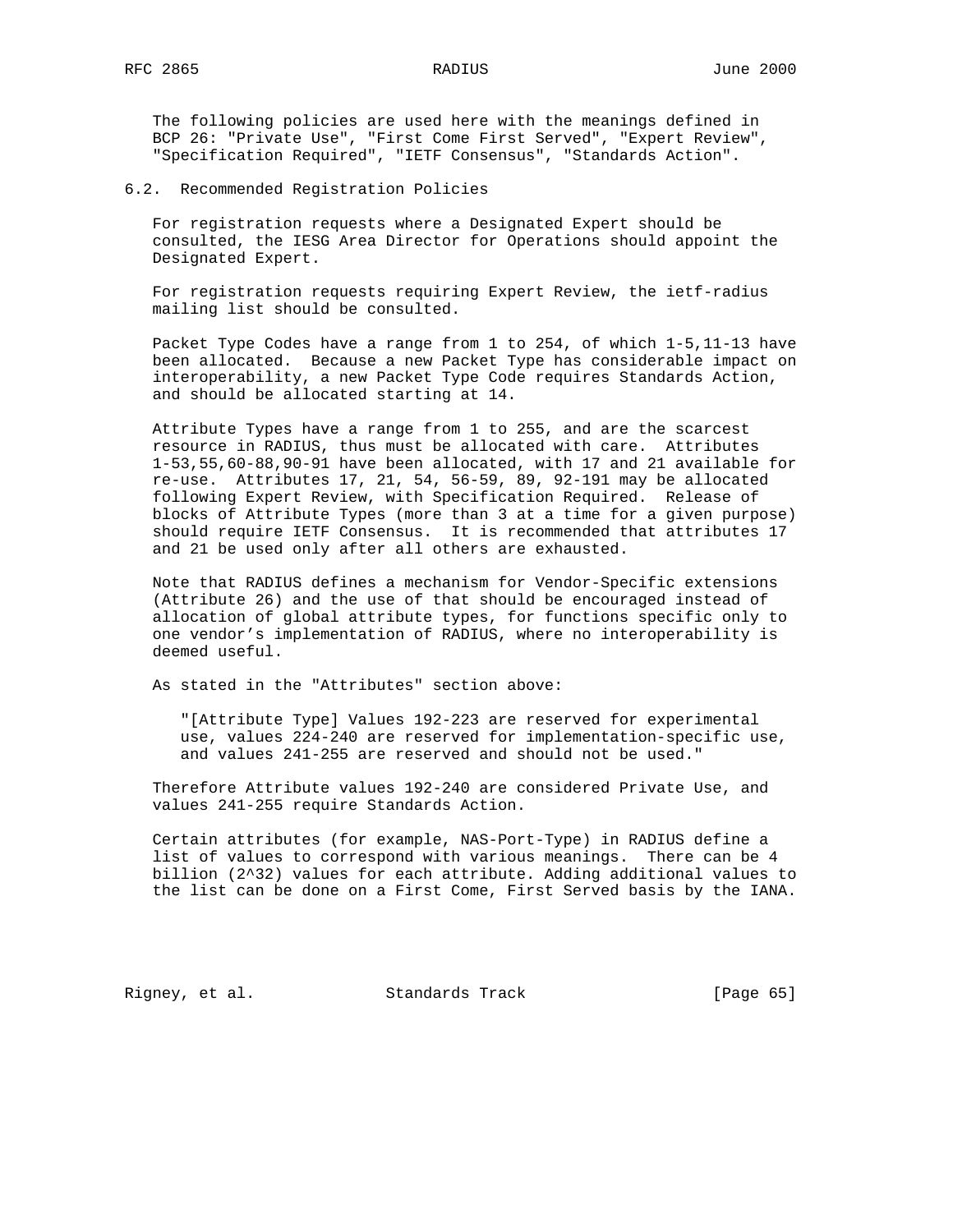7. Examples

 A few examples are presented to illustrate the flow of packets and use of typical attributes. These examples are not intended to be exhaustive, many others are possible. Hexadecimal dumps of the example packets are given in network byte order, using the shared secret "xyzzy5461".

7.1. User Telnet to Specified Host

 The NAS at 192.168.1.16 sends an Access-Request UDP packet to the RADIUS Server for a user named nemo logging in on port 3 with password "arctangent".

 The Request Authenticator is a 16 octet random number generated by the NAS.

 The User-Password is 16 octets of password padded at end with nulls, XORed with MD5(shared secret|Request Authenticator).

 01 00 00 38 0f 40 3f 94 73 97 80 57 bd 83 d5 cb 98 f4 22 7a 01 06 6e 65 6d 6f 02 12 0d be 70 8d 93 d4 13 ce 31 96 e4 3f 78 2a 0a ee 04 06 c0 a8 01 10 05 06 00 00 00 03 1 Code = Access-Request (1)  $1$  ID = 0 2 Length = 56 16 Request Authenticator Attributes: 6 User-Name = "nemo" 18 User-Password

 6 NAS-IP-Address = 192.168.1.16 6 NAS-Port = 3

 The RADIUS server authenticates nemo, and sends an Access-Accept UDP packet to the NAS telling it to telnet nemo to host 192.168.1.3.

 The Response Authenticator is a 16-octet MD5 checksum of the code (2), id (0), Length (38), the Request Authenticator from above, the attributes in this reply, and the shared secret.

Rigney, et al. Standards Track [Page 66]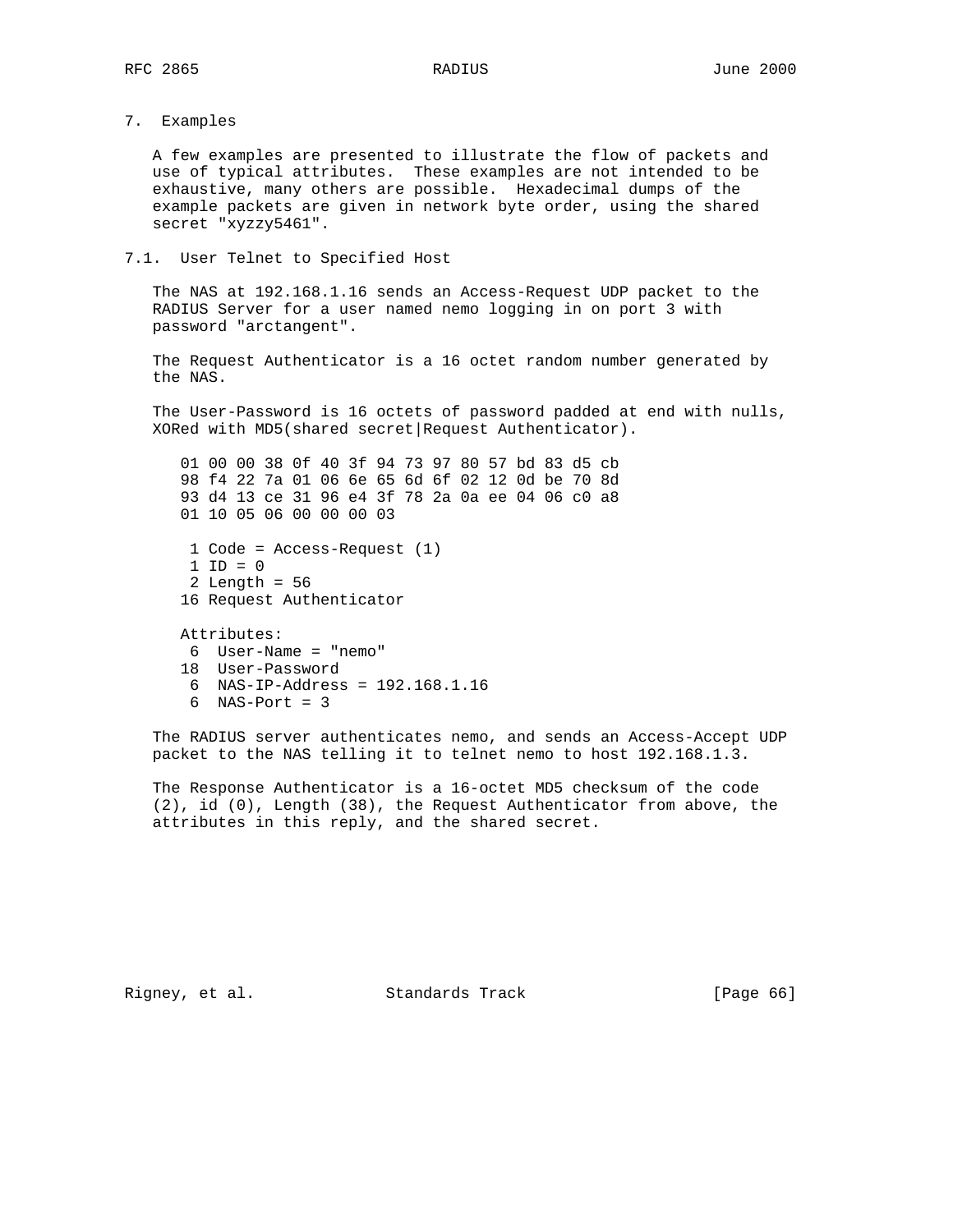02 00 00 26 86 fe 22 0e 76 24 ba 2a 10 05 f6 bf 9b 55 e0 b2 06 06 00 00 00 01 0f 06 00 00 00 00 0e 06 c0 a8 01 03 1 Code = Access-Accept (2) 1 ID = 0 (same as in Access-Request) 2 Length = 38 16 Response Authenticator Attributes: 6 Service-Type (6) = Login (1) 6 Login-Service (15) = Telnet (0) 6 Login-IP-Host (14) = 192.168.1.3

## 7.2. Framed User Authenticating with CHAP

 The NAS at 192.168.1.16 sends an Access-Request UDP packet to the RADIUS Server for a user named flopsy logging in on port 20 with PPP, authenticating using CHAP. The NAS sends along the Service-Type and Framed-Protocol attributes as a hint to the RADIUS server that this user is looking for PPP, although the NAS is not required to do so.

 The Request Authenticator is a 16 octet random number generated by the NAS, and is also used as the CHAP Challenge.

 The CHAP-Password consists of a 1 octet CHAP ID, in this case 22, followed by the 16 octet CHAP response.

 01 01 00 47 2a ee 86 f0 8d 0d 55 96 9c a5 97 8e 0d 33 67 a2 01 08 66 6c 6f 70 73 79 03 13 16 e9 75 57 c3 16 18 58 95 f2 93 ff 63 44 07 72 75 04 06 c0 a8 01 10 05 06 00 00 00 14 06 06 00 00 00 02 07 06 00 00 00 01 1 Code = 1 (Access-Request)  $1$  ID =  $1$  2 Length = 71 16 Request Authenticator Attributes: 8 User-Name (1) = "flopsy" 19 CHAP-Password (3) 6 NAS-IP-Address (4) = 192.168.1.16 6 NAS-Port (5) = 20 6 Service-Type (6) = Framed (2) 6 Framed-Protocol (7) = PPP (1)

Rigney, et al. Standards Track [Page 67]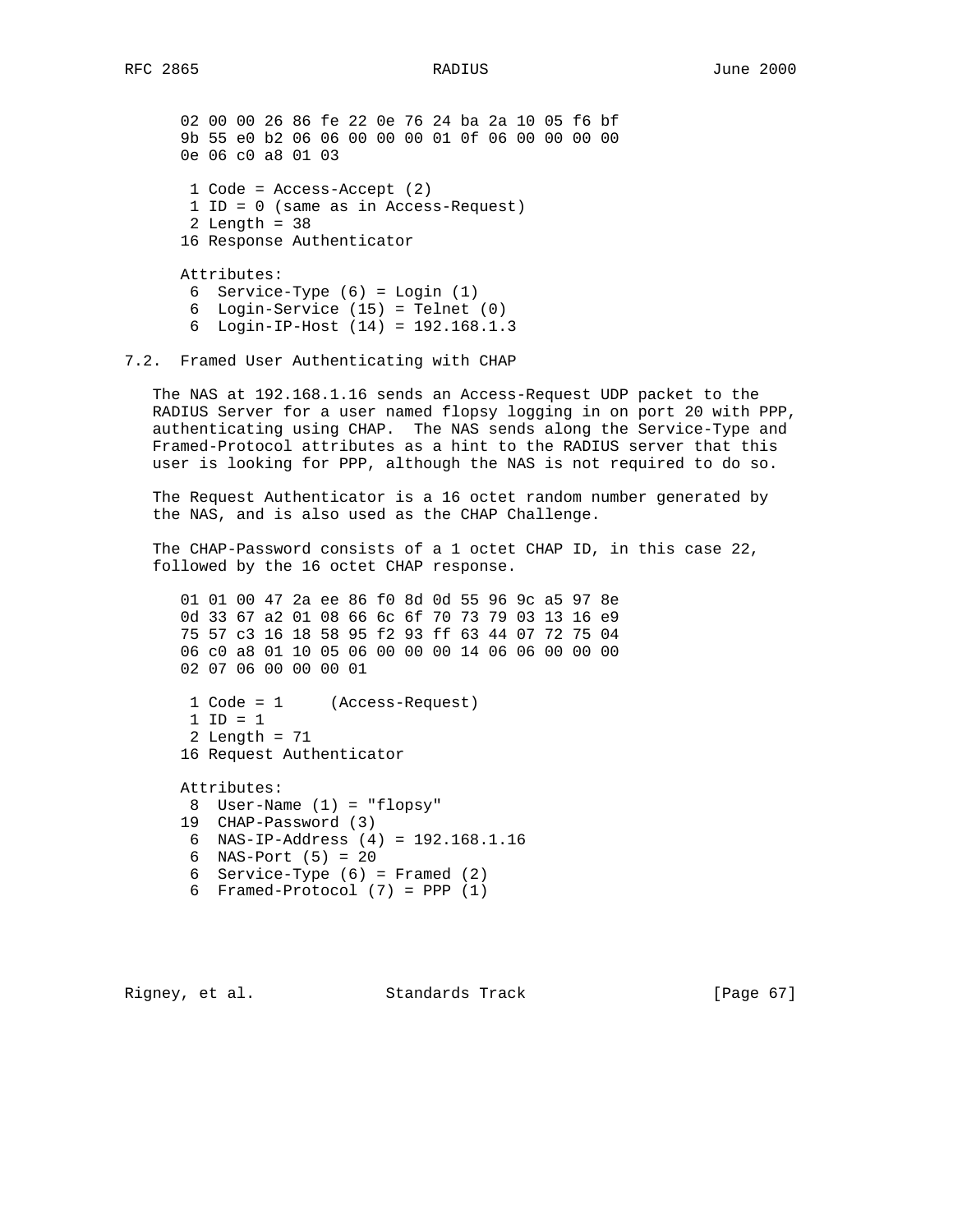The RADIUS server authenticates flopsy, and sends an Access-Accept UDP packet to the NAS telling it to start PPP service and assign an address for the user out of its dynamic address pool.

 The Response Authenticator is a 16-octet MD5 checksum of the code (2), id (1), Length (56), the Request Authenticator from above, the attributes in this reply, and the shared secret.

 02 01 00 38 15 ef bc 7d ab 26 cf a3 dc 34 d9 c0 3c 86 01 a4 06 06 00 00 00 02 07 06 00 00 00 01 08 06 ff ff ff fe 0a 06 00 00 00 02 0d 06 00 00 00 01 0c 06 00 00 05 dc 1 Code = Access-Accept (2) 1 ID = 1 (same as in Access-Request) 2 Length  $= 56$  16 Response Authenticator Attributes: 6 Service-Type (6) = Framed (2) 6 Framed-Protocol (7) = PPP (1)

 6 Framed-IP-Address (8) = 255.255.255.254 6 Framed-Routing (10) = None (0) 6 Framed-Compression (13) = VJ TCP/IP Header Compression (1) 6 Framed-MTU (12) = 1500

# 7.3. User with Challenge-Response card

 The NAS at 192.168.1.16 sends an Access-Request UDP packet to the RADIUS Server for a user named mopsy logging in on port 7. The user enters the dummy password "challenge" in this example. The challenge and response generated by the smart card for this example are "32769430" and "99101462".

 The Request Authenticator is a 16 octet random number generated by the NAS.

 The User-Password is 16 octets of password, in this case "challenge", padded at the end with nulls, XORed with MD5(shared secret|Request Authenticator).

 01 02 00 39 f3 a4 7a 1f 6a 6d 76 71 0b 94 7a b9 30 41 a0 39 01 07 6d 6f 70 73 79 02 12 33 65 75 73 77 82 89 b5 70 88 5e 15 08 48 25 c5 04 06 c0 a8 01 10 05 06 00 00 00 07

Rigney, et al. Standards Track [Page 68]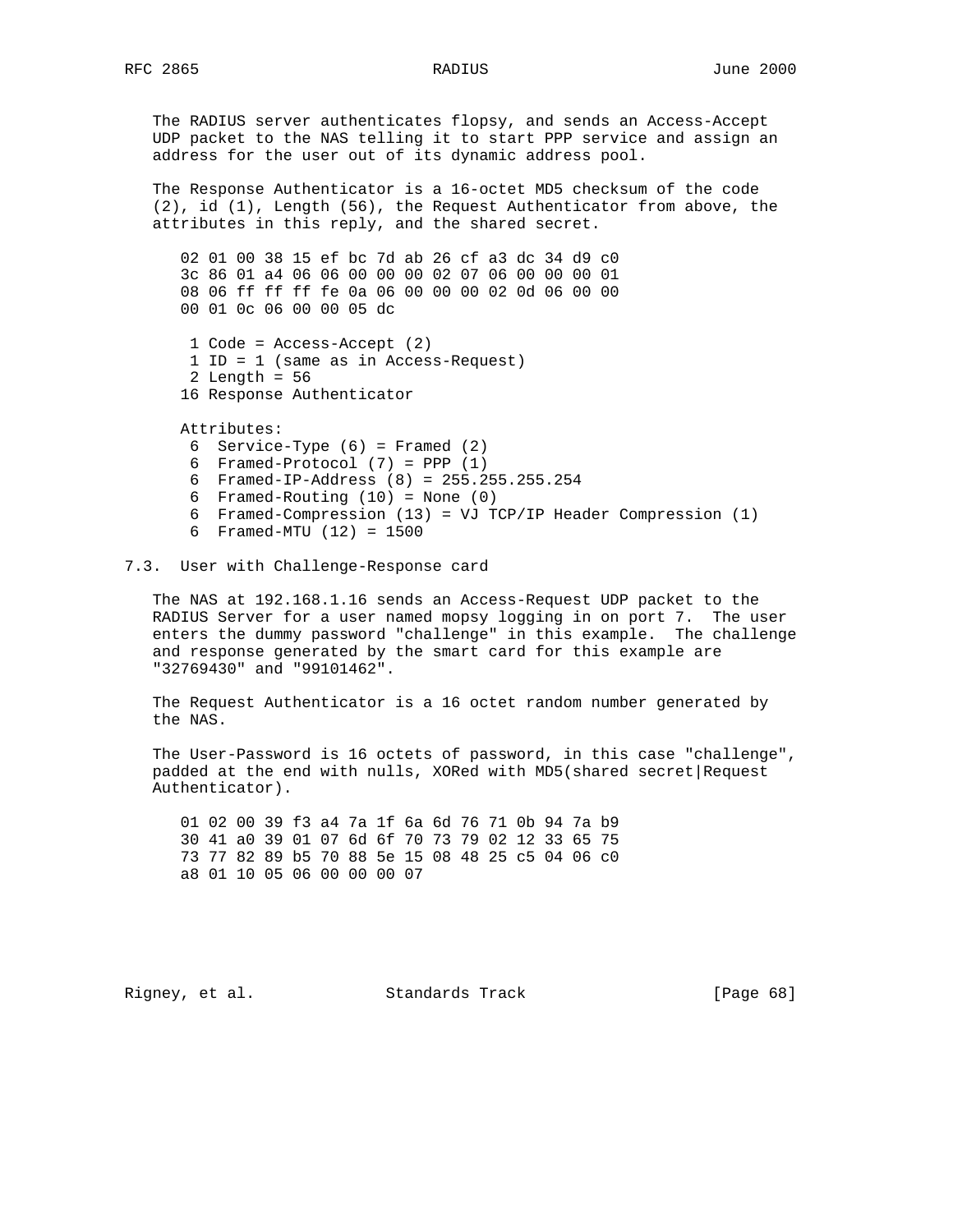1 Code = Access-Request (1)  $1$  ID = 2 2 Length = 57 16 Request Authenticator Attributes: 7 User-Name (1) = "mopsy" 18 User-Password (2) 6 NAS-IP-Address (4) = 192.168.1.16 6 NAS-Port (5) = 7

 The RADIUS server decides to challenge mopsy, sending back a challenge string and looking for a response. The RADIUS server therefore and sends an Access-Challenge UDP packet to the NAS.

 The Response Authenticator is a 16-octet MD5 checksum of the code (11), id (2), length (78), the Request Authenticator from above, the attributes in this reply, and the shared secret.

The Reply-Message is "Challenge 32769430. Enter response at prompt."

 The State is a magic cookie to be returned along with user's response; in this example 8 octets of data (33 32 37 36 39 34 33 30 in hex).

 0b 02 00 4e 36 f3 c8 76 4a e8 c7 11 57 40 3c 0c 71 ff 9c 45 12 30 43 68 61 6c 6c 65 6e 67 65 20 33 32 37 36 39 34 33 30 2e 20 20 45 6e 74 65 72 20 72 65 73 70 6f 6e 73 65 20 61 74 20 70 72 6f 6d 70 74 2e 18 0a 33 32 37 36 39 34 33 30

 1 Code = Access-Challenge (11) 1 ID = 2 (same as in Access-Request) 2 Length = 78 16 Response Authenticator

 Attributes: 48 Reply-Message (18) 10 State (24)

 The user enters his response, and the NAS send a new Access-Request with that response, and includes the State Attribute.

The Request Authenticator is a new 16 octet random number.

 The User-Password is 16 octets of the user's response, in this case "99101462", padded at the end with nulls, XORed with MD5(shared secret | Request Authenticator).

Rigney, et al. Standards Track [Page 69]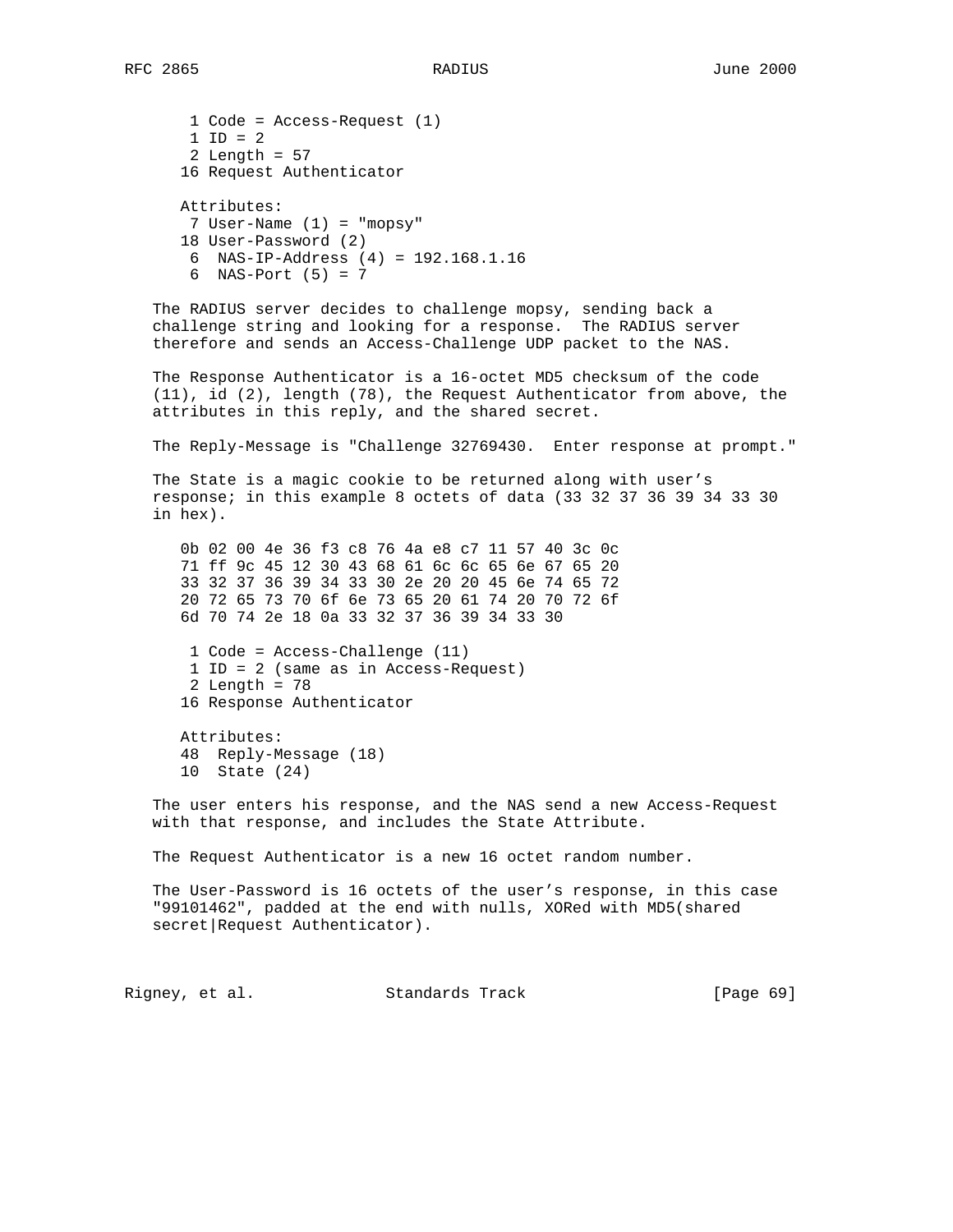10 State (24)

 The state is the magic cookie from the Access-Challenge packet, unchanged.

 01 03 00 43 b1 22 55 6d 42 8a 13 d0 d6 25 38 07 c4 57 ec f0 01 07 6d 6f 70 73 79 02 12 69 2c 1f 20 5f c0 81 b9 19 b9 51 95 f5 61 a5 81 04 06 c0 a8 01 10 05 06 00 00 00 07 18 10 33 32 37 36 39 34 33 30 1 Code = Access-Request (1) 1 ID = 3 (Note that this changes.) 2 Length =  $67$  16 Request Authenticator Attributes: 7 User-Name = "mopsy" 18 User-Password 6 NAS-IP-Address (4) = 192.168.1.16 6 NAS-Port (5) = 7

 The Response was incorrect (for the sake of example), so the RADIUS server tells the NAS to reject the login attempt.

 The Response Authenticator is a 16 octet MD5 checksum of the code (3), id (3), length(20), the Request Authenticator from above, the attributes in this reply (in this case, none), and the shared secret.

```
 03 03 00 14 a4 2f 4f ca 45 91 6c 4e 09 c8 34 0f
9e 74 6a a0
 1 Code = Access-Reject (3)
 1 ID = 3 (same as in Access-Request)
2 Length = 20
16 Response Authenticator
Attributes:
```
(none, although a Reply-Message could be sent)

Rigney, et al. Standards Track [Page 70]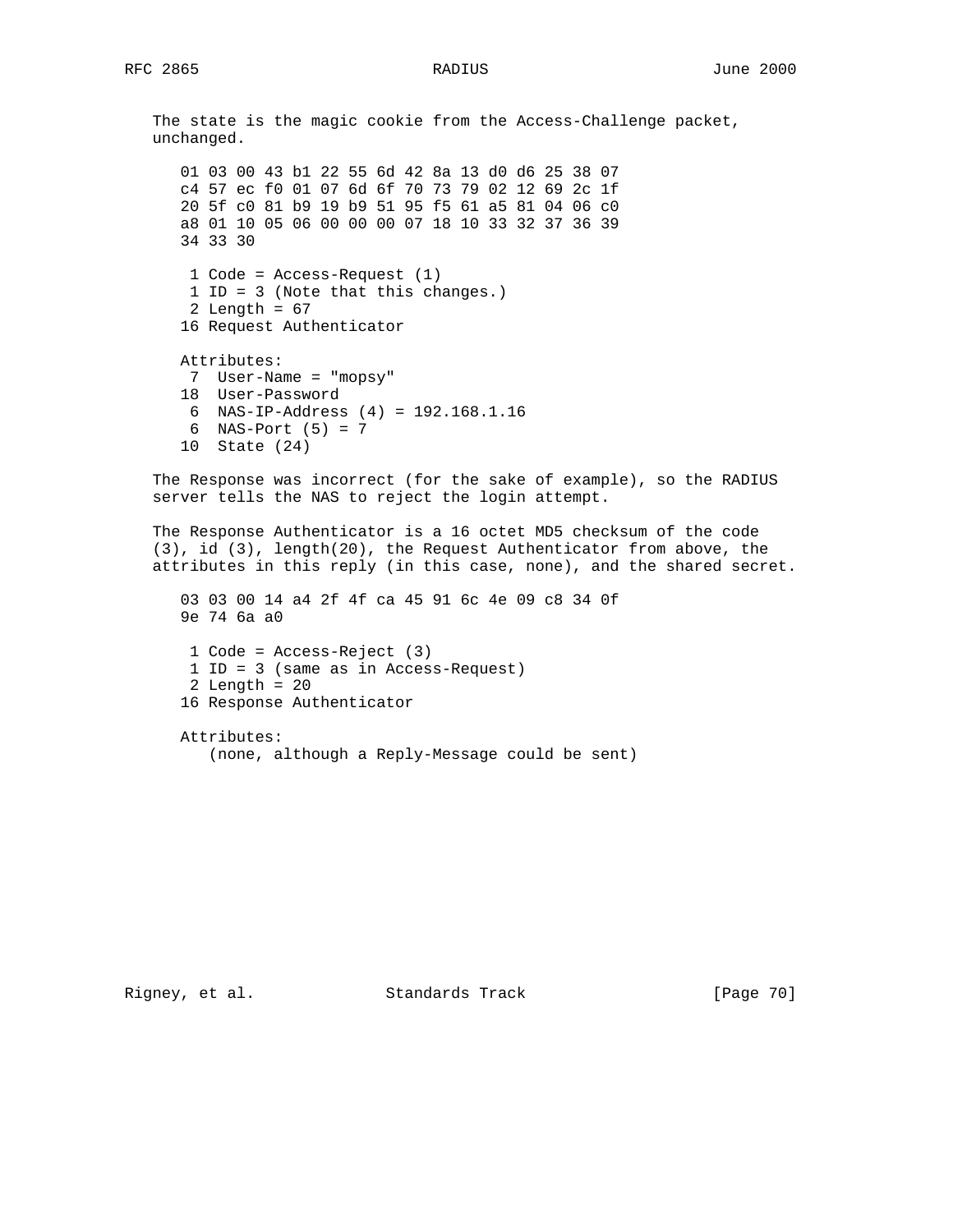# 8. Security Considerations

Security issues are the primary topic of this document.

 In practice, within or associated with each RADIUS server, there is a database which associates "user" names with authentication information ("secrets"). It is not anticipated that a particular named user would be authenticated by multiple methods. This would make the user vulnerable to attacks which negotiate the least secure method from among a set. Instead, for each named user there should be an indication of exactly one method used to authenticate that user name. If a user needs to make use of different authentication methods under different circumstances, then distinct user names SHOULD be employed, each of which identifies exactly one authentication method.

 Passwords and other secrets should be stored at the respective ends such that access to them is as limited as possible. Ideally, the secrets should only be accessible to the process requiring access in order to perform the authentication.

 The secrets should be distributed with a mechanism that limits the number of entities that handle (and thus gain knowledge of) the secret. Ideally, no unauthorized person should ever gain knowledge of the secrets. It is possible to achieve this with SNMP Security Protocols [14], but such a mechanism is outside the scope of this specification.

 Other distribution methods are currently undergoing research and experimentation. The SNMP Security document [14] also has an excellent overview of threats to network protocols.

 The User-Password hiding mechanism described in Section 5.2 has not been subjected to significant amounts of cryptanalysis in the published literature. Some in the IETF community are concerned that this method might not provide sufficient confidentiality protection [15] to passwords transmitted using RADIUS. Users should evaluate their threat environment and consider whether additional security mechanisms should be employed.

9. Change Log

The following changes have been made from RFC 2138:

 Strings should use UTF-8 instead of US-ASCII and should be handled as 8-bit data.

Integers and dates are now defined as 32 bit unsigned values.

Rigney, et al. Standards Track [Page 71]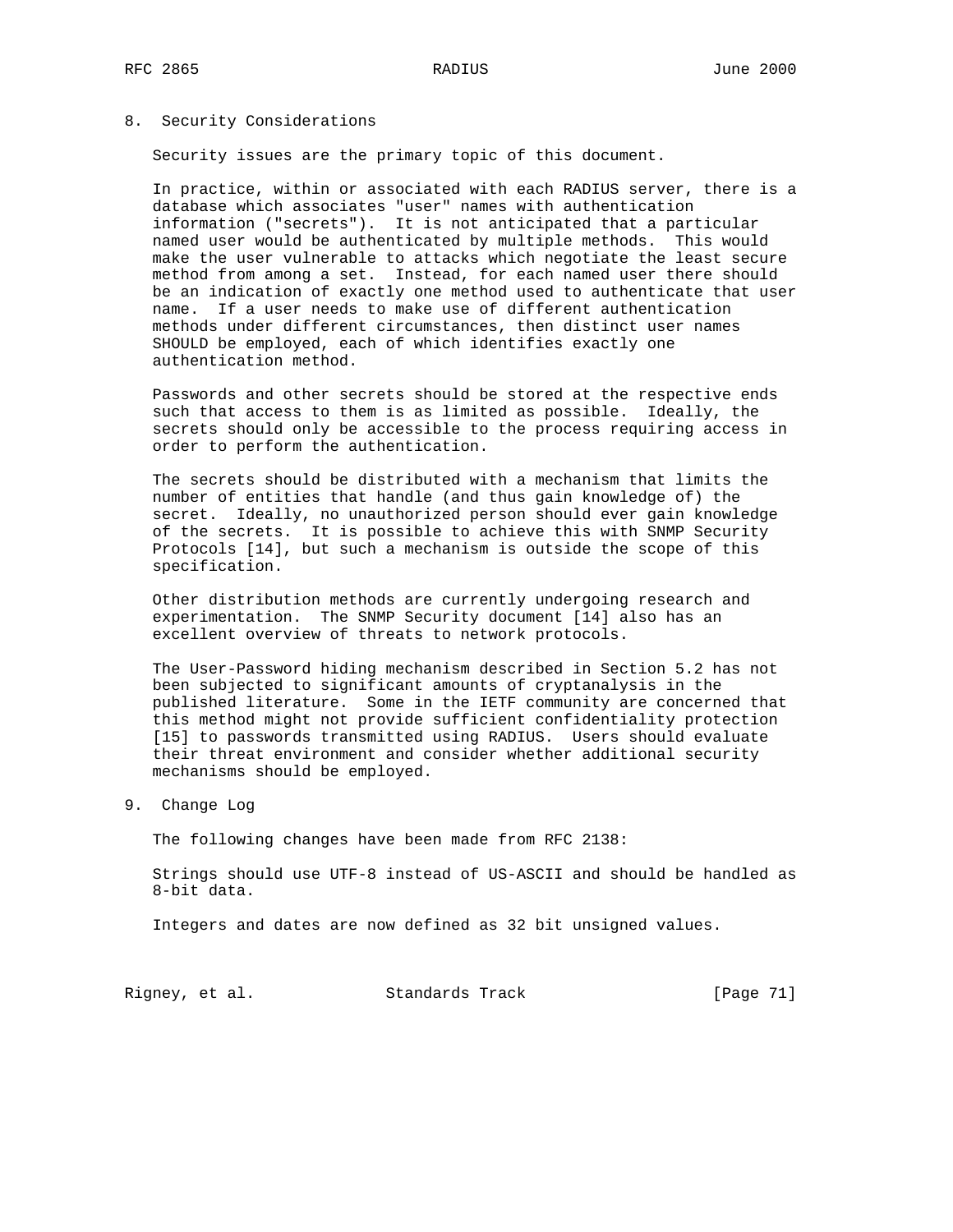Updated list of attributes that can be included in Access-Challenge to be consistent with the table of attributes.

User-Name mentions Network Access Identifiers.

 User-Name may now be sent in Access-Accept for use with accounting and Rlogin.

 Values added for Service-Type, Login-Service, Framed-Protocol, Framed-Compression, and NAS-Port-Type.

NAS-Port can now use all 32 bits.

Examples now include hexadecimal displays of the packets.

 Source UDP port must be used in conjunction with the Request Identifier when identifying duplicates.

Multiple subattributes may be allowed in a Vendor-Specific attribute.

 An Access-Request is now required to contain either a NAS-IP-Address or NAS-Identifier (or may contain both).

 Added notes under "Operations" with more information on proxy, retransmissions, and keep-alives.

 If multiple Attributes with the same Type are present, the order of Attributes with the same Type MUST be preserved by any proxies.

Clarified Proxy-State.

 Clarified that Attributes must not depend on position within the packet, as long as Attributes of the same type are kept in order.

Added IANA Considerations section.

Updated section on "Proxy" under "Operations".

Framed-MTU can now be sent in Access-Request as a hint.

Updated Security Considerations.

 Text strings identified as a subset of string, to clarify use of  $UTF-8$ .

Rigney, et al. Standards Track [Page 72]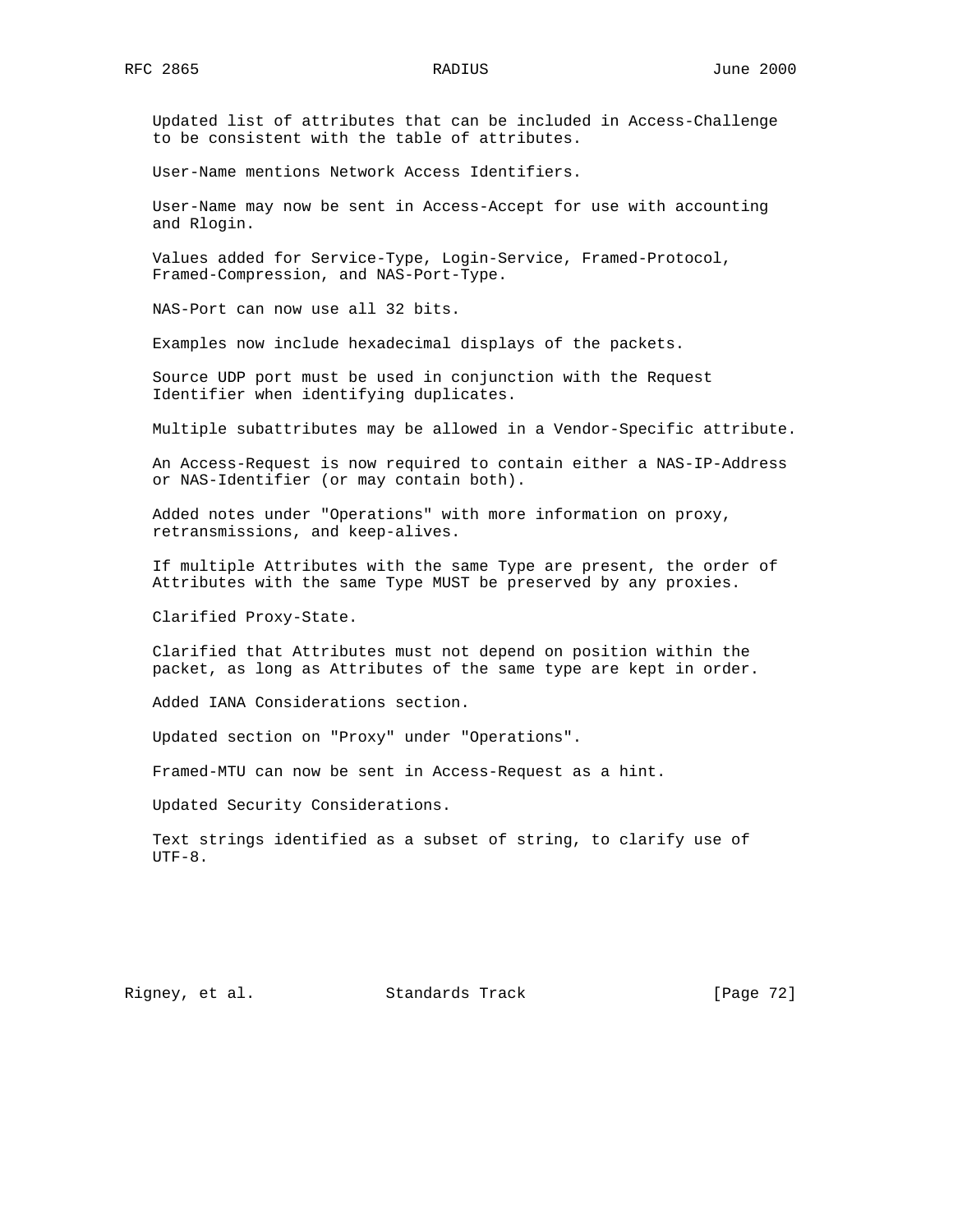## 10. References

- [1] Rigney, C., Rubens, A., Simpson, W. and S. Willens, "Remote Authentication Dial In User Service (RADIUS)", RFC 2138, April 1997.
- [2] Bradner, S., "Key words for use in RFCs to Indicate Requirement Levels", BCP 14, RFC 2119, March, 1997.
- [3] Rivest, R. and S. Dusse, "The MD5 Message-Digest Algorithm", RFC 1321, April 1992.
- [4] Postel, J., "User Datagram Protocol", STD 6, RFC 768, August 1980.
- [5] Rigney, C., "RADIUS Accounting", RFC 2866, June 2000.
- [6] Reynolds, J. and J. Postel, "Assigned Numbers", STD 2, RFC 1700, October 1994.
- [7] Yergeau, F., "UTF-8, a transformation format of ISO 10646", RFC 2279, January 1998.
- [8] Aboba, B. and M. Beadles, "The Network Access Identifier", RFC 2486, January 1999.
- [9] Kaufman, C., Perlman, R., and Speciner, M., "Network Security: Private Communications in a Public World", Prentice Hall, March 1995, ISBN 0-13-061466-1.
- [10] Jacobson, V., "Compressing TCP/IP headers for low-speed serial links", RFC 1144, February 1990.
- [11] ISO 8859. International Standard -- Information Processing -- 8-bit Single-Byte Coded Graphic Character Sets -- Part 1: Latin Alphabet No. 1, ISO 8859-1:1987.
- [12] Sklower, K., Lloyd, B., McGregor, G., Carr, D. and T. Coradetti, "The PPP Multilink Protocol (MP)", RFC 1990, August 1996.
- [13] Alvestrand, H. and T. Narten, "Guidelines for Writing an IANA Considerations Section in RFCs", BCP 26, RFC 2434, October 1998.
- [14] Galvin, J., McCloghrie, K. and J. Davin, "SNMP Security Protocols", RFC 1352, July 1992.

Rigney, et al. Standards Track [Page 73]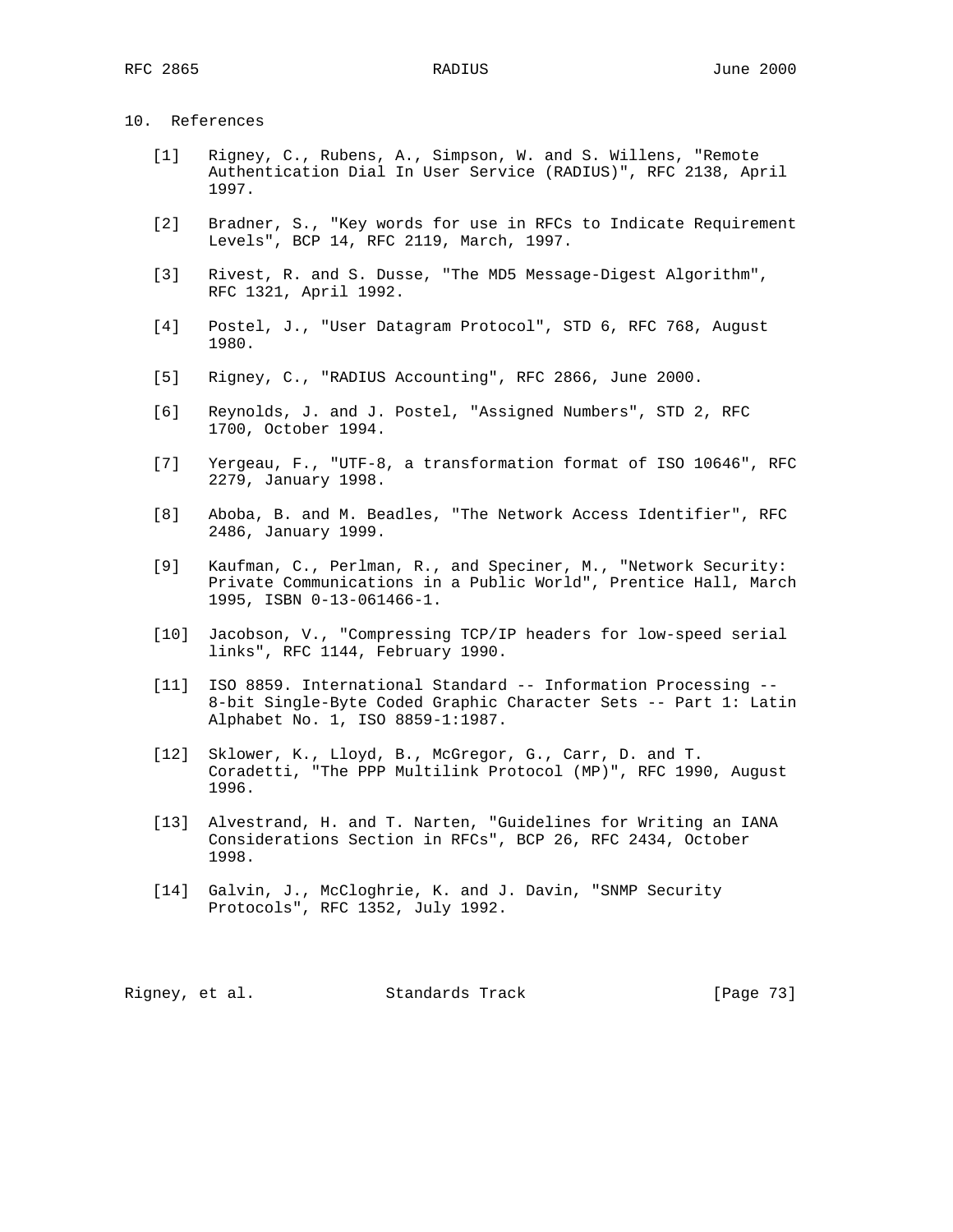- [15] Dobbertin, H., "The Status of MD5 After a Recent Attack", CryptoBytes Vol.2 No.2, Summer 1996.
- 11. Acknowledgements

 RADIUS was originally developed by Steve Willens of Livingston Enterprises for their PortMaster series of Network Access Servers.

12. Chair's Address

The working group can be contacted via the current chair:

 Carl Rigney Livingston Enterprises 4464 Willow Road Pleasanton, California 94588

 Phone: +1 925 737 2100 EMail: cdr@telemancy.com

Rigney, et al. Standards Track [Page 74]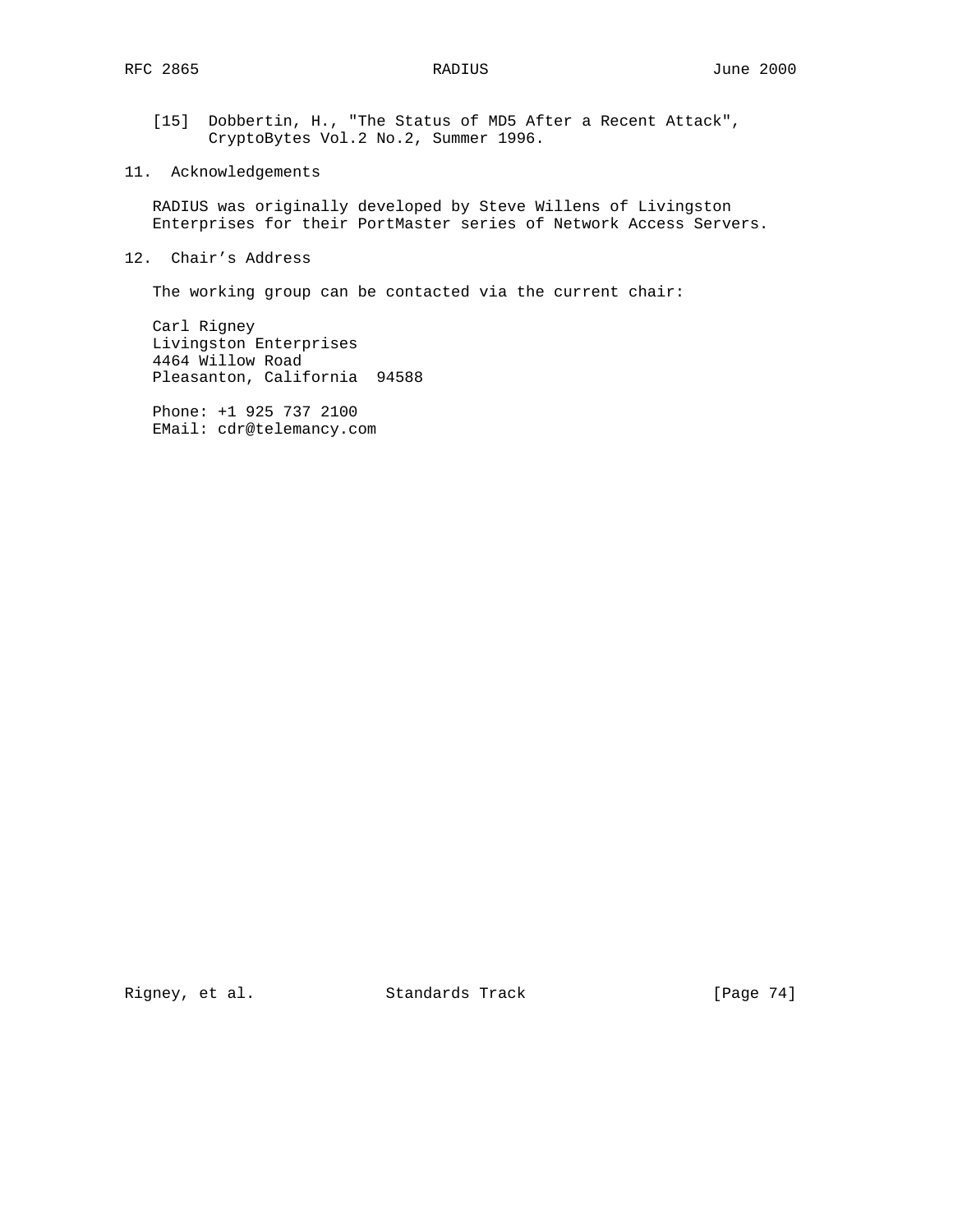# 13. Authors' Addresses

Questions about this memo can also be directed to:

 Carl Rigney Livingston Enterprises 4464 Willow Road Pleasanton, California 94588

 Phone: +1 925 737 2100 EMail: cdr@telemancy.com

 Allan C. Rubens Merit Network, Inc. 4251 Plymouth Road Ann Arbor, Michigan 48105-2785

EMail: acr@merit.edu

 William Allen Simpson Daydreamer Computer Systems Consulting Services 1384 Fontaine Madison Heights, Michigan 48071

EMail: wsimpson@greendragon.com

 Steve Willens Livingston Enterprises 4464 Willow Road Pleasanton, California 94588

EMail: steve@livingston.com

Rigney, et al. Standards Track [Page 75]